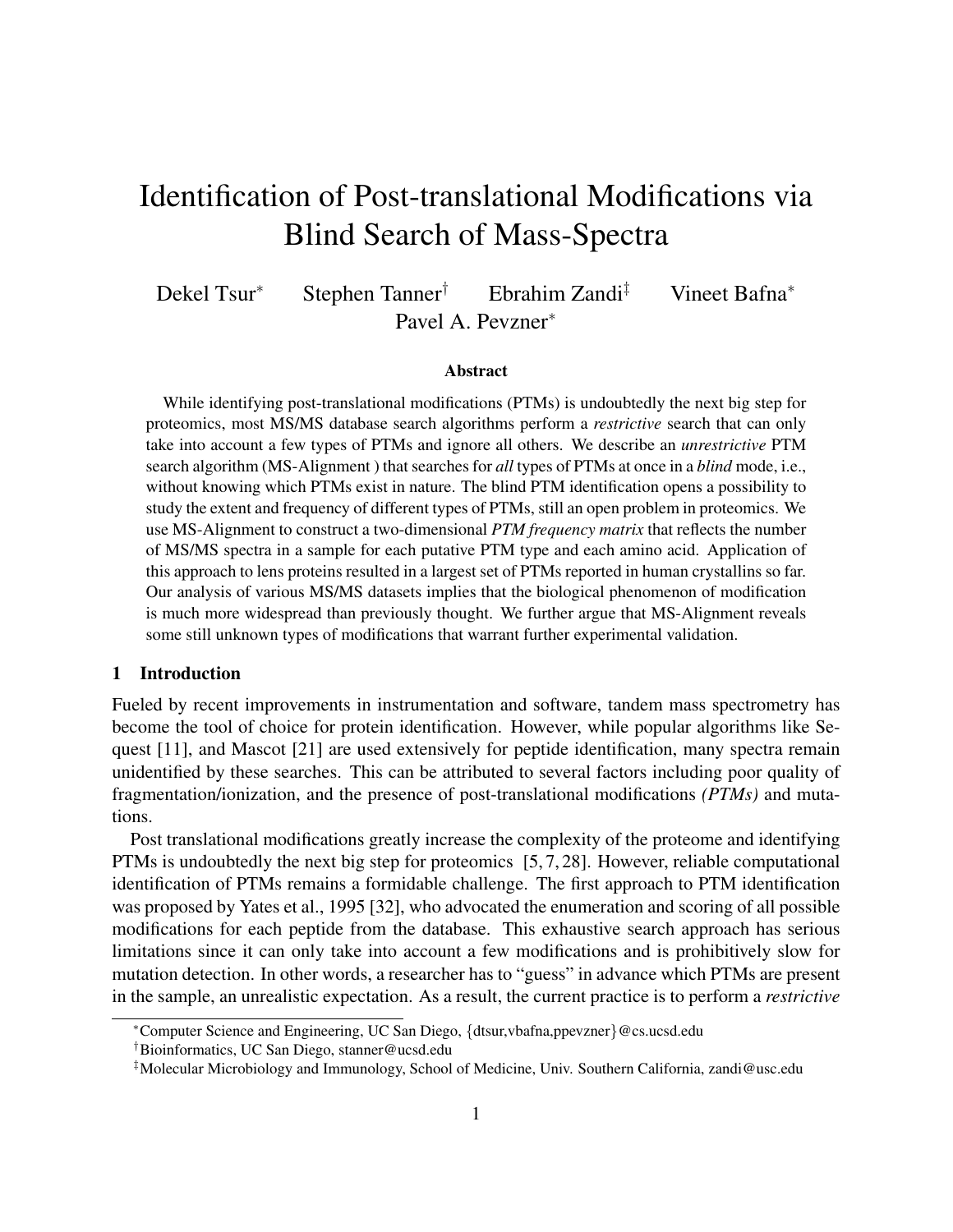search for a small set of PTMs (such as phosphorylation) and ignore all other PTMs. The question arises whether one can design an *unrestrictive* PTM search algorithm that searches for *all* types of PTMs at once in a *blind* mode, i.e., without knowing which PTMs exist in a sample. Another, more ambitious question is whether one can predict PTMs that are not known yet by mining large MS/MS datasets, something that was never done before. Additionally, the blind PTM identification approach opens a possibility to study the extent and frequency of different types of PTMs, still an open problem in proteomics.

The first blind approach to PTM identification (*spectral alignment*) was proposed by Pevzner et al., 2000, 2001, [22, 23]. Recently, Searle et al., 2004 (OpenSea) [27] and Han et al., 2004 [13] (SPIDER) proposed yet another approach to blind PTM identification. In contrast to spectral alignment, these approaches rely on de novo interpretation of MS/MS spectra. For example, Han et al. [13] formulate the problem as the identification of a modified peptide that best matches both the de novo interpretation and the database peptide. While this elegant formulation accommodates some de novo sequencing errors, the approach depends critically on a good de novo interpretation. We emphasize the important difference between the spectral alignment approach [22, 23] and approaches in [27] and [13]. Searle et al., 2004 [27] essentially use the heuristic branch and bound technique that, in contrast with spectral alignment, (i) does not guarantee the optimal solution and (ii) crucially depends on the quality of de novo reconstruction. Han et al., 2004 [13] use a rigorous dynamic programming algorithm (that is similar to spectral alignment in case there is no sequencing errors) but only compare a database peptide against a *single* de novo interpretation of an experimental spectrum. The spectral alignment, on the other hand, compares a database peptide against *every* possible interpretation of an experimental spectrum. In this paper, we describe a new blind approach to PTM identification that directly aligns the spectra against the database thus eliminating dependence on accurate de novo interpretations. Our MS-Alignment algorithm (code available at http://peptide.ucsd.edu) resolves a number of open problems outlined in Pevzner et al., [22] and leads to fast and reliable PTM identification.

Identification of all types of PTMs present in a large collection of MS/MS spectra is a difficult task. An even more difficult task is to distinguish between real PTMs and computational artifacts. Using our approach we were able, for the first time, to construct a *PTM frequency matrix* PTM( $\Delta$ , *a*) that reflects the number of MS/MS spectra in a sample with predicted PTM  $\Delta$  on amino acid a for all possible shifts  $\Delta$  and all amino acids a. For example, Table 2 represents a fragment of the PTM frequency matrix of IKKb dataset (below). Some entries in this table represent interpretation artifacts rather than real PTMs. However, one can notice that while most entries in this table are small, some entries are very large (highlighted in gray). We argue that since the noise in the PTM frequency matrix is random, the large values are likely to represent real PTMs rather than artifacts. For example, the largest entries in Table 2 ( $PTM(16,M)=613$ ,  $PTM(71,C)=297$ , PTM(32, M) = 224 and PTM(1,N)=191) match common PTMs (singly or doubly oxidized methionine, PAM-cysteine, deamidated arginine) [1]. These four PTMs alone increase the number of interpreted MS/MS spectra in the sample by  $\approx 15\%$ , a significant increase. Known chemical modifications dominate the large entries in Table 2 and therefore suggest that PTM frequency matrix is a gateway to the study of modified peptides and mining for still unknown PTM types.

All previous approaches to blind PTM search required a manual validation of the results, thereby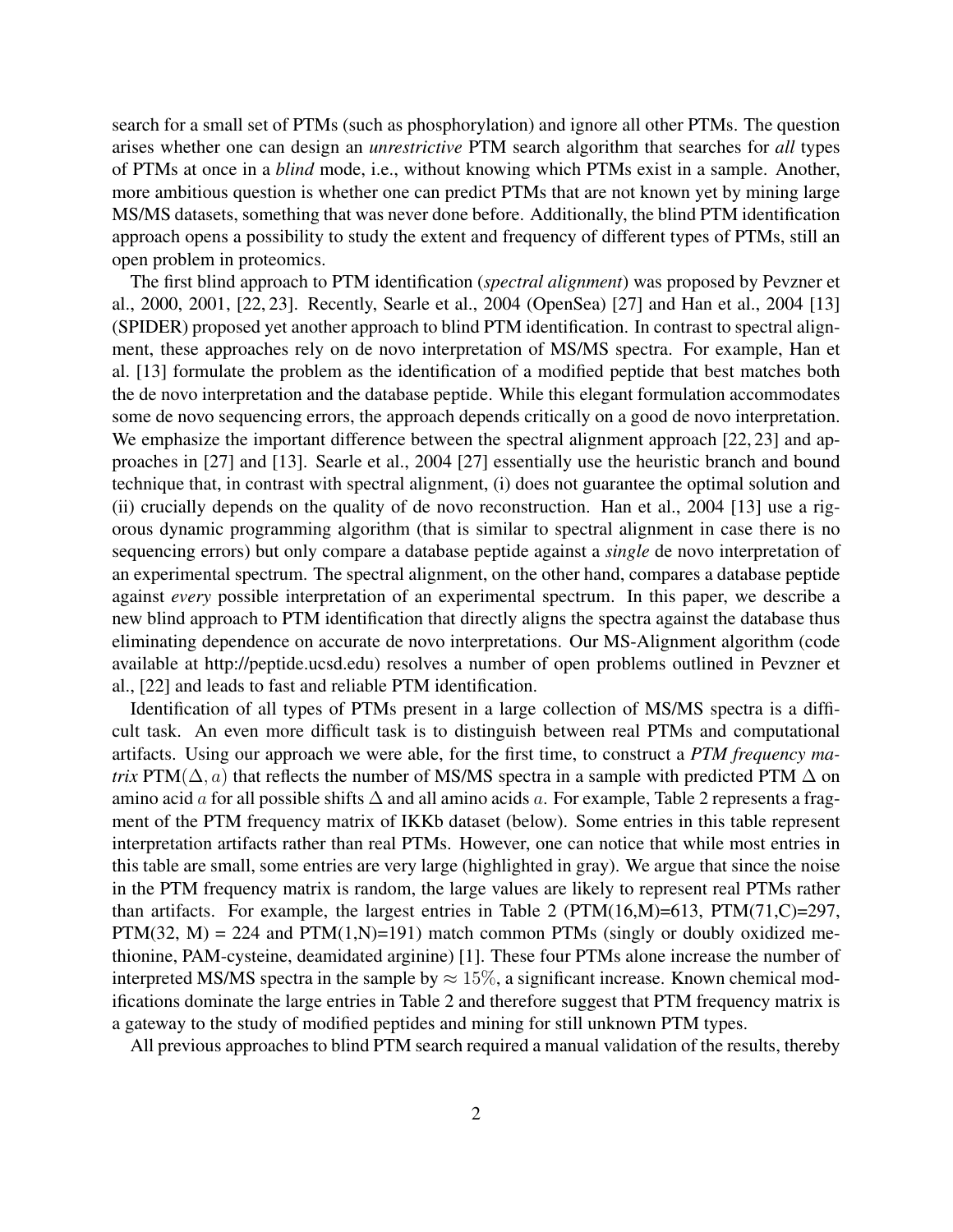making it difficult to mine large data-sets for interesting modifications. Our PTM frequency matrix approach bypasses this problem by introducing a new approach to validation that compares  $PTM(\Delta, a)$  with shift  $\Delta$  at amino acid a with  $PTM(\sigma, y)$  for a "random" shift  $\sigma$  at a "random" amino acid y.

Here, we demonstrate an excellent correlation between high values in PTM frequency matrix and known PTMs thus validating our approach. High values in PTM frequency matrix may point to some still unknown modifications and we provide multiple supporting evidence that they indeed may correspond to previously unknown PTMs rather than artifacts.

# 2 MS-Alignment

The key idea of the spectral alignment [22, 23] is to represent spectrum of a peptide with parent mass  $M$  as a boolean 0-1 sequence of length  $M$  (the positions of peaks in the spectrum correspond to positions of 1s in the sequence). In this representation, a PTM with positive shift  $\Delta > 0$  is simply an insertion of  $\Delta$  zeroes in the sequence, while a PTM with negative shift  $\Delta$  < 0 is simply a deletion of ∆ zeroes from the sequence. With this model in mind, comparison of two spectra is turned into comparison of two strings in 0-1 alphabet under insertion and deletion operation. Since this is the classical *edit distance* problem in bioinformatics, the spectral alignment approach essentially transfers the power of dynamic programming and sequence alignment algorithms from genomics to mass-spectrometry.

The above paragraph is an over-simplified description of spectral alignment. While it works for comparing spectra in a case-by-case fashion, it is rather slow, does not adequately model some specifics of MS/MS spectra, and therefore has difficulties in analyzing large datasets of MS/MS spectra in an automatic fashion. Pevzner et al. [22] themselves formulated a number of open problems that need to be resolved to make spectral alignment practical. Here, we describe *MS-Alignment* , a spectral alignment algorithm that resolves those problems, using a number of improvements, as described below:

- MS-Alignment is a local or *fitting* version of spectral alignment instead of global alignment as in [22, 23]. While the global spectral alignment compares a spectrum against *every* possible peptide from a protein, the local spectral alignment compares the spectrum against entire protein at once by a single swap of the dynamic programming matrix (like in Smith-Waterman algorithm for sequence alignment). This improvement leads to roughly an order of magnitude speed-up by reducing the time spent evaluating overlapping database peptides.
- Pevzner et al. [22] reduce the spectral alignment problem to finding longest paths in the *spectral product* graph with unit-cost vertices. A more adequate scoring requires assignment of (i) intensity-based vertex scores and (ii) PTM-based edge scores in the spectral product. While Pevzner et al. [22] approach can be easily modified to address (i), it is not clear how to address (ii) without an order of magnitude increase in the running time. MS-Alignment achieves this goal with a rapid running time. Figure 1 illustrates the spectrum graph for search against a small database.
- MS-Alignment employs a PTM-dependent p-value scoring instead of the rather naive scoring in [22].

Recently, Hansen et al., 2005 [14] and Tang et al., 2005 [30] studied a problem of interpreting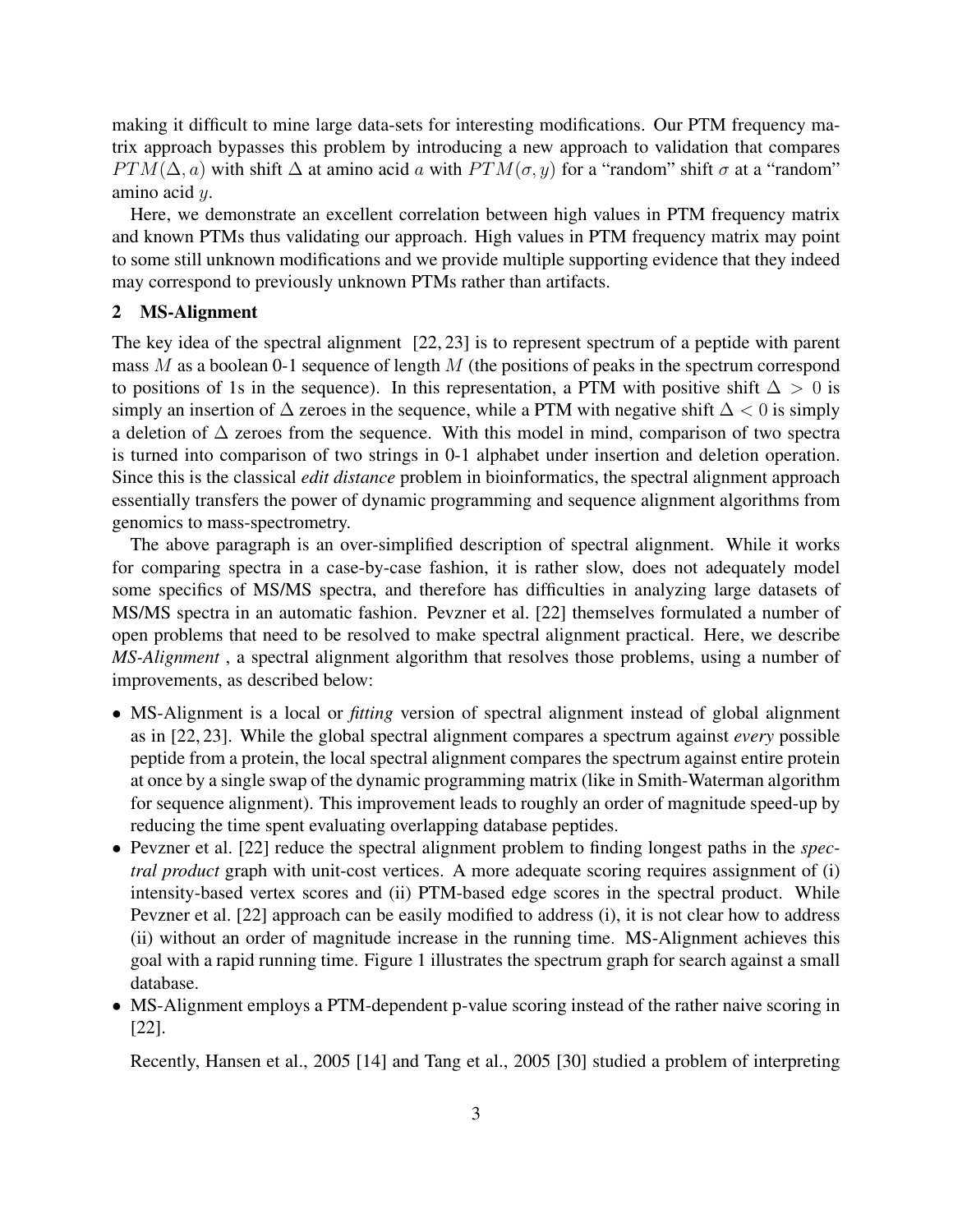

Figure 1: An example showing the spectral product graph for the spectrum {71.0, 100.5, 218.1, 315.1, 402.2, 532.6} (shown in Figure a) and the database GAFGSYG. The spectral product graph (Figure b) contains a dot for every mass in the spectrum and every mass of a prefix of the database. In the figure, the size of the dot is proportional to the intensity of the corresponding peak in the spectrum. An interpretation of the spectrum, such as AFG#SYG (Figure c), corresponds to a path from top to bottom in the product graph. A path consists of  $45<sup>0</sup>$  segments, vertical segments (corresponding to modifications with positive mass offsets), and horizontal segments (corresponding to modifications with negative mass offsets).

peptides with a single modification. In this case, the mass shift is known in advance (semi-blind search) and the edit distance is 1 thus allowing one to substitute the dynamic programming with an exhaustive search that analyzes every possible PTM position. We remark that exhaustive search for a single modification leads to a quadratic algorithm (experimental and theoretical spectra have to be compared n times where  $n$  is the peptide length) while the spectral alignment can be implemented in linear time (see Supplementary material). As a result, applicability of these approaches is mainly limited to tryptic peptides and small databases. Although the exhaustive search approaches use advanced scoring functions that are more accurate than the scoring function in MS-Alignment , we emphasize that we use MS-Alignment only for candidate generation and re-score all found hits afterwards with the rigorous InsPecT scoring [31]. This leads to significant speed-up since candidate generation is the most time-consuming step in blind PTM search.

Our method has the following steps:

- **Database Pruning:** Note that a typical protein database is very large. We make the reasonable assumption that for every protein present in the spectral data-set, at least one unmodified peptide is present with an identifiable spectrum ( [9]). We use this method to rapidly identify a much smaller subset of expressed proteins.
- Candidate generation: We use MS-Alignment to align all spectra against the smaller data-set, and produce a list of 'hits' (peptides with one or more mass-offsets).
- Re-scoring: We use a rigorous scoring function (see below) to re-score all the hits, and discard ones with a high P-value.
- Candidate Validation: Scoring for modifications is still in early stages due to the lack of annotated spectra. We use a number of 'principles' to validate, and further cull from the list of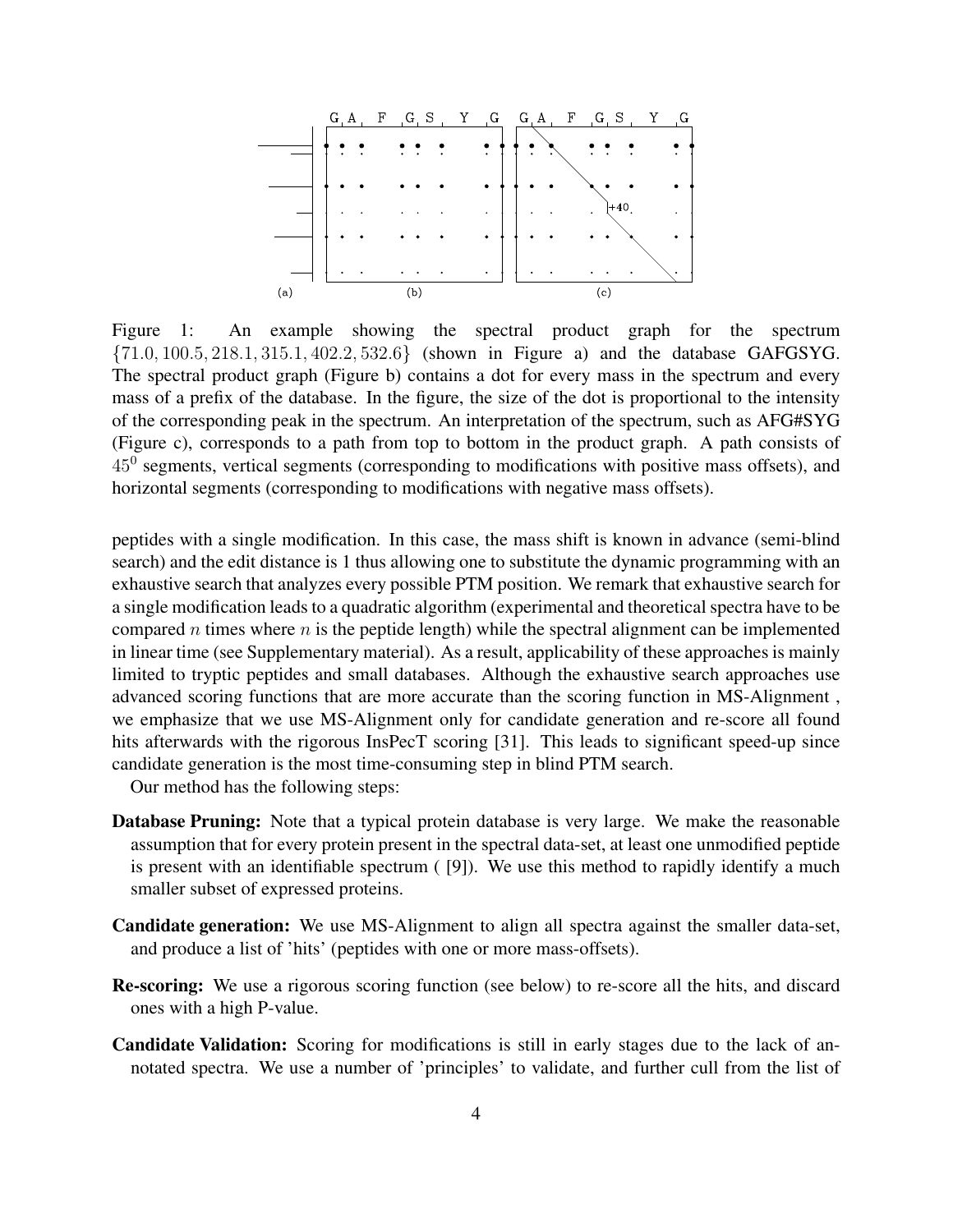candidates. The remaining candidates are output.

## Re-scoring and Candidate Validation

We limit our discussion to re-scoring module, and candidate validation. A complete description of the MS-Alignment algorithm can be found in the supplementary documents. There has been extensive research of late in improving the scoring of mass spectra of unmodified peptides [4, 10, 12, 16, 18–21, 24, 25, 29, 32, 33]. Unfortunately, these algorithms do not carry over to the identification of modified peptides, and most algorithms for identifying PTMs still consider simpler score functions. The issue of scoring was addressed recently by Tanner et al., 2005 [31]. They revisited restricted PTM search and developed the InsPecT algorithm which (i) incorporates recent advances in scoring into PTM analysis and (ii) is two orders of magnitude faster than other restricted PTM searches. While Tanner et al., 2005 [31] report success in revealing many previously unidentified PTMs, their algorithm also has to "guess" the types of PTMs in advance and cannot be run in a blind mode.

The common approach to assigning statistical significance [3, 16, 19, 20, 31] is to combine a number of features, including the percentage of b and y fragments found, the percentage of spectral peaks annotated, the percentage of total ion current in annotated peaks, etc. We use an SVM based approach, similar to Anderson et., 2003 [3] to optimally classify the correctly and incorrectly assigned peptides using the features described above. The SVM score for a match is compared to a histogram of SVM scores over incorrect peptide assignments to produce a p-value for the candidate (See Supplementary data).

Modifications on closely located amino acids often produce similar theoretical spectra, thus making it difficult to identify the exact position of modification. For example, consider a peptide with two consecutive Methionines, one of which is oxidized. Unless the spectrum is of particularly high quality, the two candidate peptides that place the oxidation on either residue will receive very similar scores. However, if these candidates greatly out-score other peptides, we can confidently assign a peptide annotation (with some uncertainty on the oxidation position). Therefore, we categorize search results as being either *incorrect*, ∆*-correct*, or *correct*. A ∆*-correct* result recovers the correct peptide (possibly with misplaced modifications), while a *correct* result recovers the original peptide sequence and position of modification exactly. In the case with two consecutive Methionines, and one oxidation, we would have high confidence that the match was  $\Delta$ -correct, but lower confidence that it was correct.

Correspondingly, for the SVM training, we compute two  $\delta$ -scores (similar to  $\Delta_{cn}$  feature used by Sequest). The first is difference from the runner-up (the same peptide with different position of modification), and the second is difference in scores between the top scoring peptide and the highest scoring distinct peptide. The first  $\delta$ -score is most useful for classifying matches as correct, the second for classifying them as  $\Delta$ -correct.

#### 2.1 Candidate validation via PTM frequency matrix

Even with improved scoring, reliable identifications of modifications is challenging. Many modifications, such as phosphorylation, introduce novel fragmentation patterns in the spectra. To incorporate these into the score function, one would have to train on extensive data-sets of annotated spectra of modified peptides, which do not yet exist.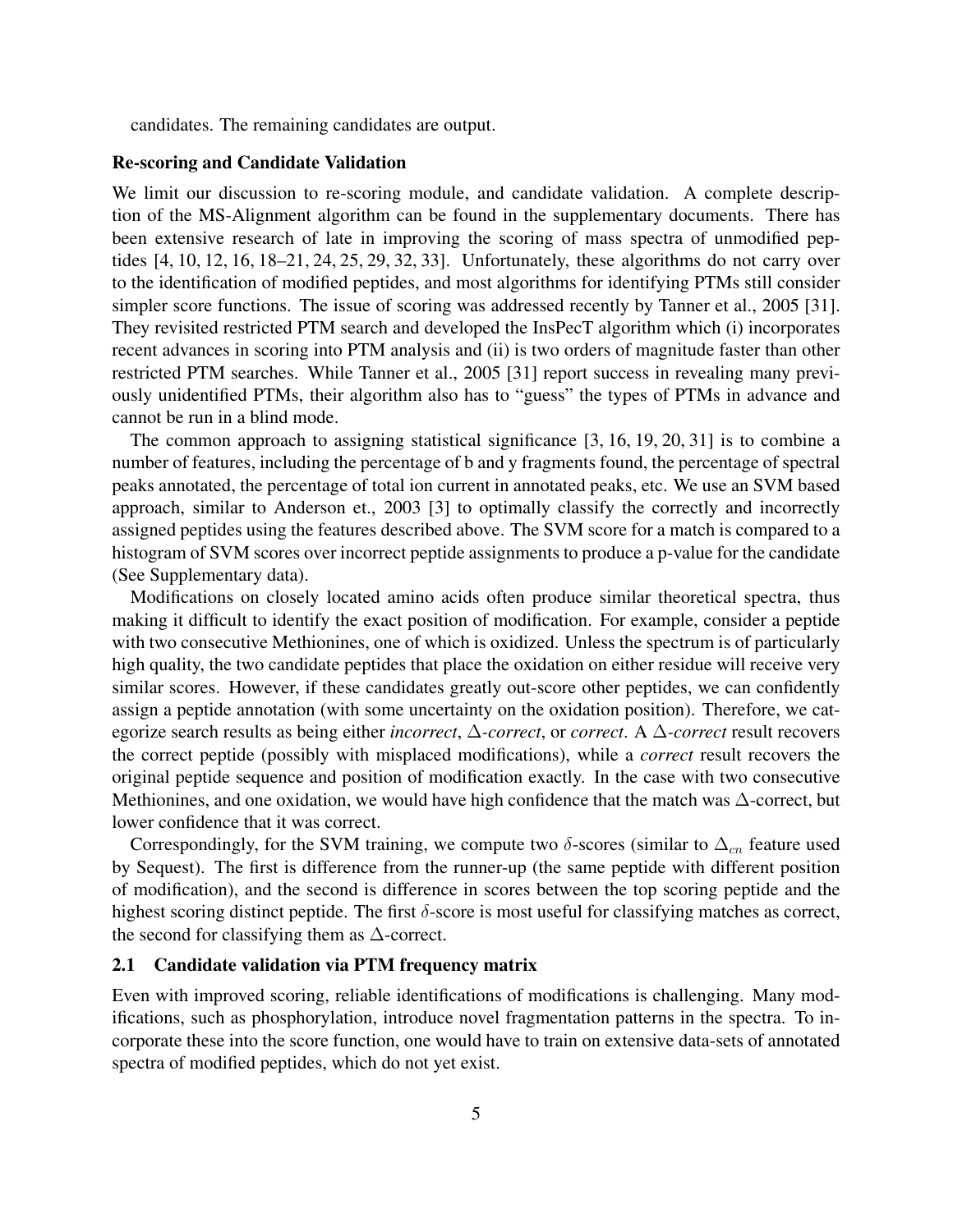On the other hand, a manual validation of the good hits is not feasible. Our search of the IKKb dataset revealed 3, 905 spectra of modified peptides with p-value lower than 0.05 (3, 571 with a single modification and 334 with two modifications). To automate the validation, we construct a *PTM frequency matrix*.

For every peptide with predicted modification  $\Delta$  on amino acid a, we incremented the count PTM( $\Delta$ , a) in the PTM frequency matrix (See Table 2). We varied  $\Delta$  from -100 to 160 resulting in a  $261 \times 20$  matrix. If all identified 3,  $571 + 334 \cdot 2 = 4239$  PTMs were incorrect, one could assume that PTM frequency matrix represents "noise" with mean value  $PTM(\Delta, a) = \frac{4239}{261 \cdot 20} \approx 0.8$ . In reality, while most  $PTM(\Delta, a) = 0$  (90 percent of all entries), a few others represent very high values, a highly unlikely outcome for a "random" matrix. Assuming a Poisson process with mean 0.8, the probability of an entry of size 20 or higher is less than  $1 \times 10^{-20}$ .

To check that spurious hits are randomly distributed through the PTM frequency matrix, we performed a search of annotated spectra (from the ISB data-set) against a database containing no true matches (the human Lens database). The entropy of the resulting 2,312 matrix entries was 7.0, 90% of the maximum possible  $(ln(2, 312))$ .

One may be tempted to output the list of large entries in PTM frequency matrix as the set of identified PTMs. With this approach, we will certainly miss the rare, yet correct modifications. Surprisingly, even for the common modifications, this approach has pitfalls. For example,  $PTM(16, I) = 39$  may simply be a "shadow" of very common  $PTM(16, M) = 612$  caused by ∆-correct interpretations with misplaced PTM. As another example of the complexity in interpreting this matrix, note the surprisingly many large entries  $PTM(1, *)$  in the row 1 of PTM frequency matrix. The modifications with mass difference 1 should be taken with caution since they may represent an artifact caused by errors in parent mass and isotopic peaks artifacts rather than real PTMs. However, one of the entries in the first row  $PTM(1, N) = 164$  is particularly large and we suggest that it represents deamidation of Asparagine rather than a parent mass artifact.

To address the issue of shadows we use a "strength in numbers" approach and *rank* all identified PTMs based on the values in PTM frequency matrix after "subtracting" of shadows as described below. The ranking procedure allows us to deal with the cases when the correct candidate was out-scored by a ∆-correct candidate containing a misplaced PTM. Below we list several ways this can happen:

- The PTM is shifted to an adjacent residue. A shift of one or two residues affects only one or two  $b$  and  $y$  peaks in the theoretical spectrum, so PTM sites may be difficult to pinpoint (particularly near peptide start/end, where peak information is scarce).
- The reported PTM is 1 Da too large. Note that a proposed PTM mass is much more likely to be too large than too small, since a candidate with a too-large PTM can still explain a run of secondary isotopic peaks.
- The match may be one residue too short (or too long), and include a PTM which compensates for the missing (or additional) residue. For example, peptide  $QA[111]EVALUATEEKE$  and slightly longer peptide Q[-17]QAEV AHMSQTQEEK (from the IKKb data-set) produce near-identical spectra, but the latter has a simple explanation (ammonia loss) and the former does not (mass( $Q$ )-17  $\approx$  111).

On some spectra, our search may fall victim to these pitfalls. Therefore, we adopt an iterative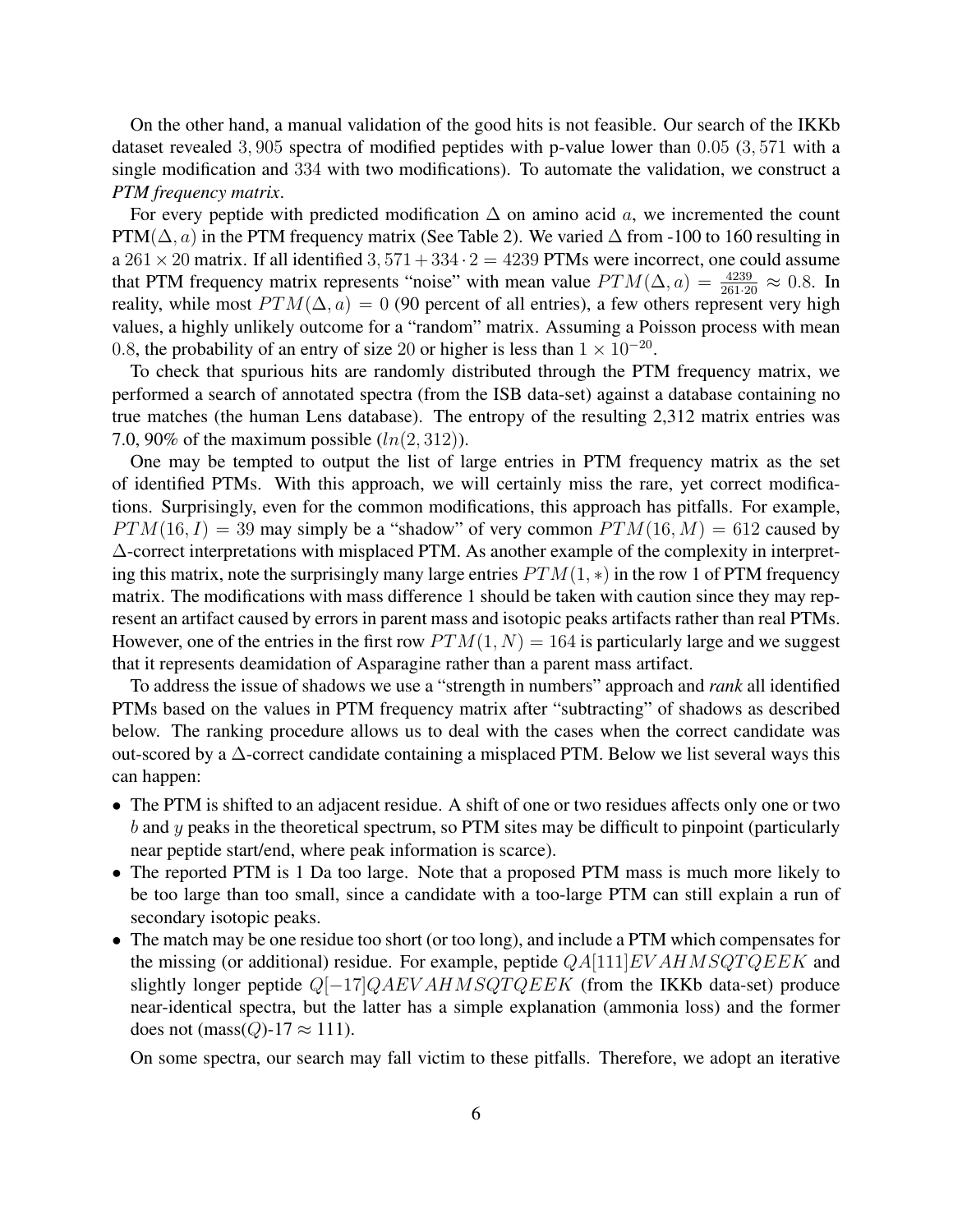approach that begins with enumerating all spectral annotations whose match score has a p-value of .05 or less. Some spectra will have several such annotations, generally all variants of a single peptide.

Initially, we consider each spectrum to be unlabeled. At each stage, select the  $(\Delta, a)$  entry which can annotate the greatest number of unlabeled spectra. Label all the unlabeled spectra which can be annotated using this new PTM, and keep a list  $L$  of the new peptide annotations. Then, label any unlabeled spectrum carrying an annotation which is a shadow of an annotation in  $L$ . A spectrum is a shadow of another if it has the same amino acid sequence, but (a) one PTM differs by 1 Da, or (b) a PTM attachment site has been shifted by one residue. This procedure allows true PTMs "explain away" their shadows. Note that distinct PTMs of similar masses (e.g. +42 and +43) can still be identified, as long as they do not co-occur at the same position. We stop when the next PTM can annotate few new spectra.

This process produces a ranked list of PTMs which are present in the sample with a high degree of confidence. The resulting list of PTMs is less noisy than the raw PTM frequency matrix. Table 3 illustrates the utility of this ranking procedure when applied to the PTM frequency matrix in Table 2. We remark that although PTM frequency matrix shows 612+83=695 spectra with  $PTM(16, M)$  and  $PTM(16, W)$  modifications, the ranking procedure reveals 803 spectra with these modifications. This is due to the fact that most annotations in the row  $PTM(16, *)$  are shadows of  $PTM(16, M)$  (and, to a smaller extent,  $PTM(16, W)$ ) that were corrected by the ranking procedure.

Once the list of PTMs have been selected, we can further validate particular modification sites. The same PTM site supported by multiple spectra is more reliable than a PTM site supported by a single spectrum. In addition, two overlapping peptides validating the same PTM are more robust evidence than two identical spectral annotations for the same PTM. Such "overlapping witness" evidence is most abundant for low-complexity samples, and samples which have been subjected to non-specific digest. We also report, for each modified peptide, the number of times the unmodified peptide was observed. This can provide additional positive evidence for the modified annotation (since the peptide is known to be present), as well as a rough measure of the frequency with which the particular residue is modified.

#### 3 Results

#### 3.1 Datasets

We use the following MS/MS datasets in our computational experiments:

- IKKb dataset 45,500 spectra acquired from a digestion of the inhibitor of nuclear factor kappa B kinase beta subunit (IKKb protein) by multiple proteases (E. Zandi and T. Higashimoto, unpublished data). Spectra were acquired on a Thermo Finigan LTQ mass spectrometer. These spectra were previously used in a restrictive search [31]. A database pruning step on Swissprot (54Mb) resulted in a database containing the fusion protein and proteases (10 proteins, 5kb). The pruning step took 6 hours.
- Lens dataset 43,518 spectra acquired from human lens proteins [26]. Of these, 12,800 were acquired on a Micromass QTOF-2. The remainder were acquired on a ThermoFinnigan LCQ Classic ion trap mass spectrometer. A major component of the lens proteome comprises of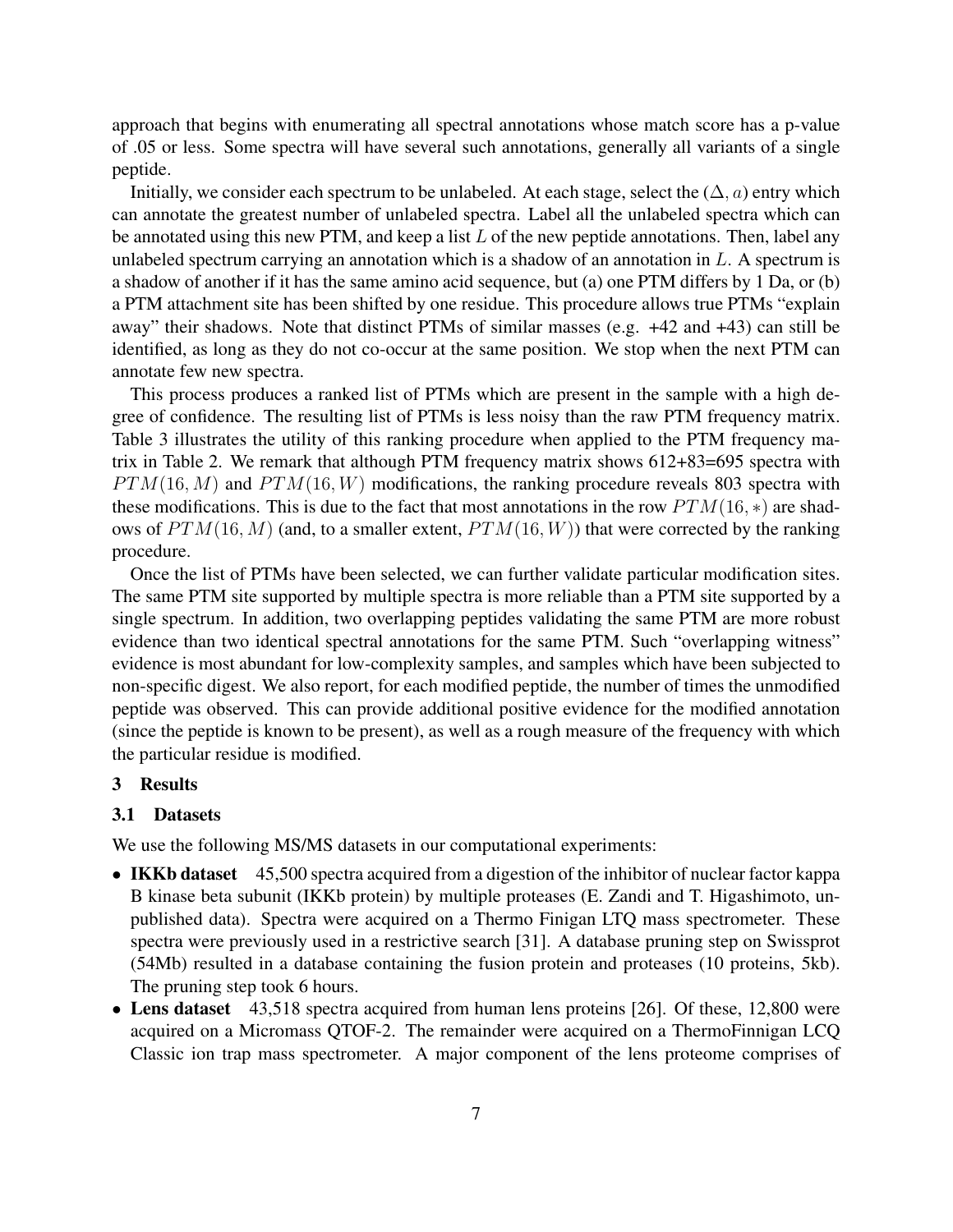|     |           | ) mutations | mutation | ∸     | $3+$    | Overall |     |                   | <b>PTM</b> | 2 PTMs  | Overal |
|-----|-----------|-------------|----------|-------|---------|---------|-----|-------------------|------------|---------|--------|
| (a) | Correct   | 97.1%       | 54.8%    | 8.1%  | $0.0\%$ | 42.5%   | (b) | Correct           | 57.3%      | 5.6%    | 36.4%  |
|     | ∆-correct | 2.9%        | 35.5%    | 70.3% | 45.5%   | 38.3%   |     | $\Delta$ -correct | 35.4%      | 67.2%   | 51.3%  |
|     | Incorrect | $0.00\%$    | $9.7\%$  | 21.6% | 54.6%   | 19.2%   |     | Incorrect         | $7.3\%$    | $7.2\%$ | 12.3%  |

Table 1: (a) MS-Alignment performance on MutDB (a) and ModSpec (b) data-sets.

crystallins, which have very little turnover, and acquire modifications with age. When a person ages, the crystallins become insoluble, and the tissue increasingly opaque often leading to cataract. Post-translational modifications are known to play a major role in the process [19, 26]. A database pruning step resulted in a database of crystallin proteins that represent the majority of proteins in human lens tissue (20 proteins, 5kb).

• **ISB dataset** 37,000 spectra from a public collection of MS/MS spectra acquired on a ThermoFinnigan ESI-ITMS [17]. This data-set was chosen as it has been queried extensively, but many spectra remain unannotated. The ISB spectra were searched against a database of 37 proteins (25kb).

In addition we apply our analysis to two simulated data-sets. As large data-sets of annotated spectra of modified peptides are not currently available, these data-sets are valuable in testing the accuracy of our approach.

ModSpec We "modify" annotated spectra (by shifting some peaks) from the ISB data-set to simulate modifications and match them against the database. We constructed a data-set of modified spectra by adding feasible modifications to each peptide as described in Tanner et al., 2005 [31].

MutDb We match previously identified ISB spectra against a "mutated" database. The database was mutated to a sequence identity level of 90% (1 or 2 mutations for most tryptic peptides).

# 3.2 Results on ModSpec and MutDb

Table 1 presents simulation results for ModSpec and MutDB. Overall, 81% (88%) of interpretations were correct and  $\Delta$ -correct for MutDb (ModSpec) simulations.<sup>1</sup> Certainly, at the first glance the rate of incorrect identifications seems high (12-19%). However, the PTM frequency matrix approach provides a way to ignore incorrect annotations since they are somewhat randomly distributed over PTM frequency matrix and thus get discarded during our ranking procedure.

# 3.3 Results on IKKb

We analyzed spectra in the IKKb dataset, retaining matches with p-value below 0.05. MS-Alignment identified 8,641 unmodified peptides, 3,571 spectra with a single PTM and 334 spectra with two PTMs. Table 2 shows the PTM frequency matrix while Table 3 presents the ranked list of PTMs. Most large entries in PTM frequency matrix (highlighted in gray) do indeed correspond to known modifications, validating our approach.

The activation of the inhibitor kappaB kinase (IKK) complex and its relationships to insulin resistance was subject to intensive studies recently. However, the only known PTMs of IKK are phosphorylations, which does not explain mechanisms of signaling and activation/inactivation of

<sup>&</sup>lt;sup>1</sup>We are unable to compare MS-Alignment against other algorithms, as none of the other approaches quantify their accuracy and sensitivity.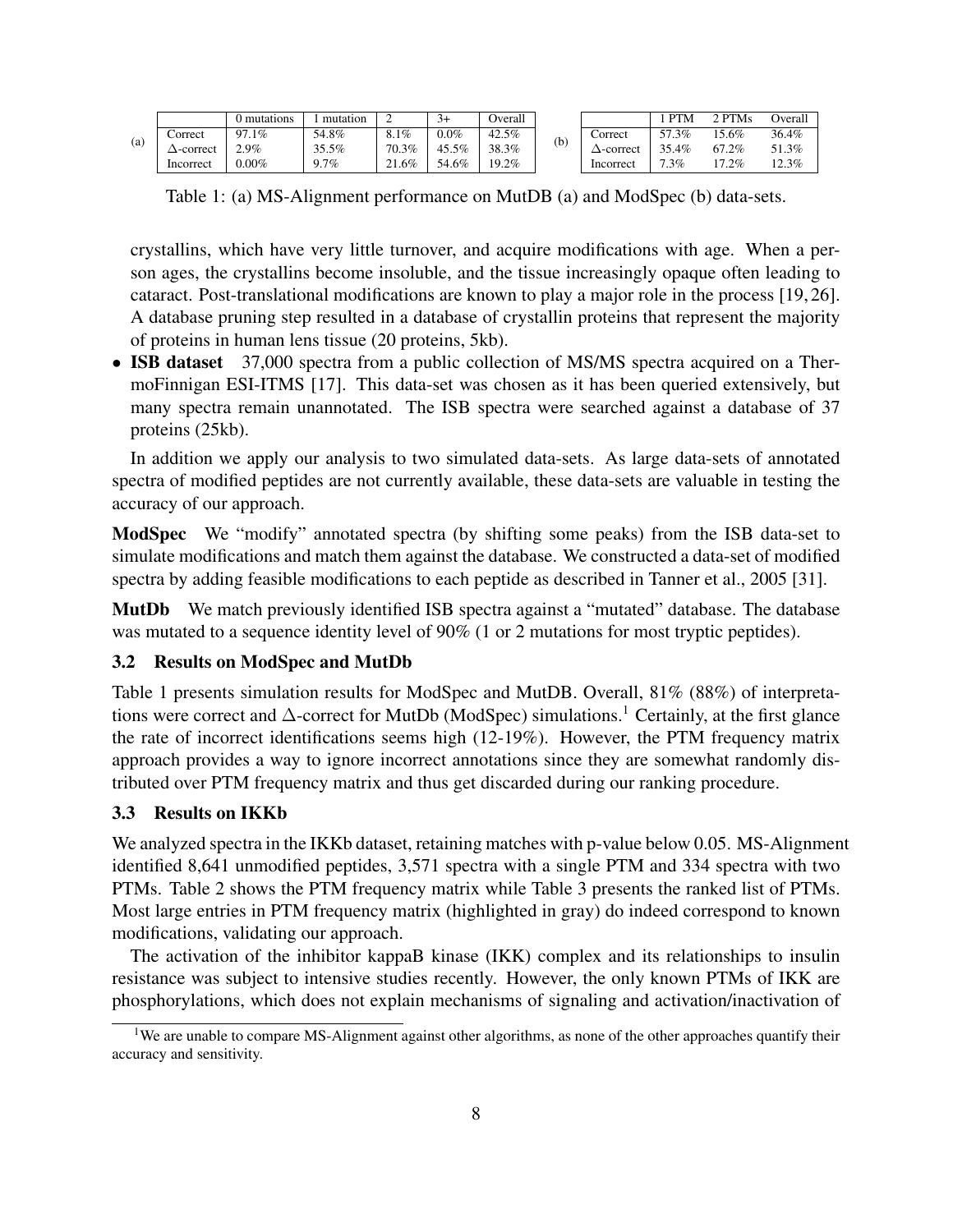| Offset | А    | C<br>E<br>D   | F<br>G     | Н                       | K      | L.    | M      | N<br>P        | R<br>O     | S     | т  |             | W  | v  | (N) | (C) | Total |
|--------|------|---------------|------------|-------------------------|--------|-------|--------|---------------|------------|-------|----|-------------|----|----|-----|-----|-------|
| $-18$  |      | $19*$<br>10   | $1*$       | 3                       |        |       |        | 3<br>4        | 9<br>4     | 9     | 56 |             |    |    | 44  | 20  | 127   |
|        | 12   | $24*17$<br>24 | 40         | $34*$<br>17             | $4*$   | $77*$ | 2      | $191*43$      | $29*$<br>3 | 19    |    | $30^* 13^*$ | 11 | 23 | 4   | 2   | 613   |
| 14     | 6    |               |            | $4^*$                   | 93     |       | 40     |               |            | $7*$  |    | $12*$       |    |    | 90  | 49  | 166   |
| 16     | $1*$ | $12^*$<br>26  | $1*$<br>11 | $39*$<br>$\overline{2}$ |        | $24*$ | $613*$ | $4^*$<br>$1*$ | 9          | $1*$  |    | $1*$        | 84 |    | 62  | 81  | 830   |
| 17     |      | $1*$          | 3          | $3*$                    |        | $8*$  | $71*$  | $10*$         | 8          |       |    |             | 17 |    |     | 3   | 125   |
| 22     |      | $11*$<br>18   | 8<br>24    | 16<br>5                 |        | 9     |        |               | 18         | 16    | 17 | 18          |    | 8  |     |     | 188   |
| 28     | $1*$ | $2^*$         |            | 9                       | $154*$ | 21    |        |               |            | $30*$ |    | $42*$       |    |    | 157 | 33  | 260   |
| 32     |      | ◠             |            |                         |        |       | $224*$ | $1*$          | 5          |       |    |             | 20 |    | 186 |     | 254   |
| 53     |      | 36<br>-41     | 4          |                         |        | 12.   |        | 8<br>14       |            |       | 2  | 5           |    | ◠  |     |     | 147   |
| 71     |      | 297           |            |                         |        |       |        |               |            |       |    |             |    |    | 14  |     | 300   |
| 156    | ◠    |               |            | 12                      |        | 77    |        | h             |            |       |    |             |    |    | 85  |     | 101   |

Table 2: PTM frequency matrix for IKKb dataset (4,239 PTM annotations total). The first column indicates the mass shift of a modification. The entry for modification  $\Delta$ , and amino acid a refers to the number of times a appeared with modification of mass  $\Delta$  in a top-scoring spectral interpretation. Columns (N) and (C) give the total number of times the modification occurred on the N-terminal and C-terminal amino acids. Only rows with a total of 100 or more are shown. Entries of 50 or more are shown in grey, and entries that can be explained by mutations are starred.

IKK by over 200 different stimuli, including cytokines, chemicals, ionizing and UV radiation, oxidative stress, etc. Moreover, the mechanisms of stimulations by these different stimulants are not known yet. It is likely that different stimuli use different mechanisms of signaling involving yet unknown PTM sites. Table 3 illustrates that even a single protein (IKKb) from the IKK complex has an unusually rich set of PTMs. Further investigation of these PTMs may lead to the discovery of novel signaling mechanisms, for example by oxidative stress.

Table 4 lists some of the modification sites with strong support from multiple overlapping annotations. Because this sample was digested with multiple proteases (including trypsin, proteinase K, and elastase), overlapping peptides are available for most positions. The IKKb spectra suggest the presence of mutations, as well as previously unreported PTM types. Most of these modifications are missed by traditional database search.

The above results were obtained by running MS-Alignment with up to 2 modifications. Peptides with more than 2 modifications were never reported in the past since such peptides are difficult to find and validate. MS-Alignment with up to 3 modifications found two peptides with strong support for 3 modifications: GM[16]QNLAPND[22]LPLLAME[16] and K[28]IITHPNFN[1]GNTLDNDIM[16]LI. With the exception of D[22], each of these modification sites has been confirmed by multiple singly- or doubly-modified spectra.

# 3.4 Results on Lens

Our blind search of Lens dataset identified 5,616 unmodified spectra, 3,027 spectra with a single modification, and 244 spectra with two modifications. Table 5 summarizes the PTMs obtained through iterative selection. As with IKKb, the majority of annotations use known chemical modifications while most of the mis-annotations are modifications of mass +1. While most modifications in Table 5 are known, we also find some novel ones, including putative carboxylation of tryptophan.

After the blind search discovers the set of PTMs present in a data-set, it is not unreasonable to perform a restricted search pass with a list of identified PTMs using InsPecT [31]. This second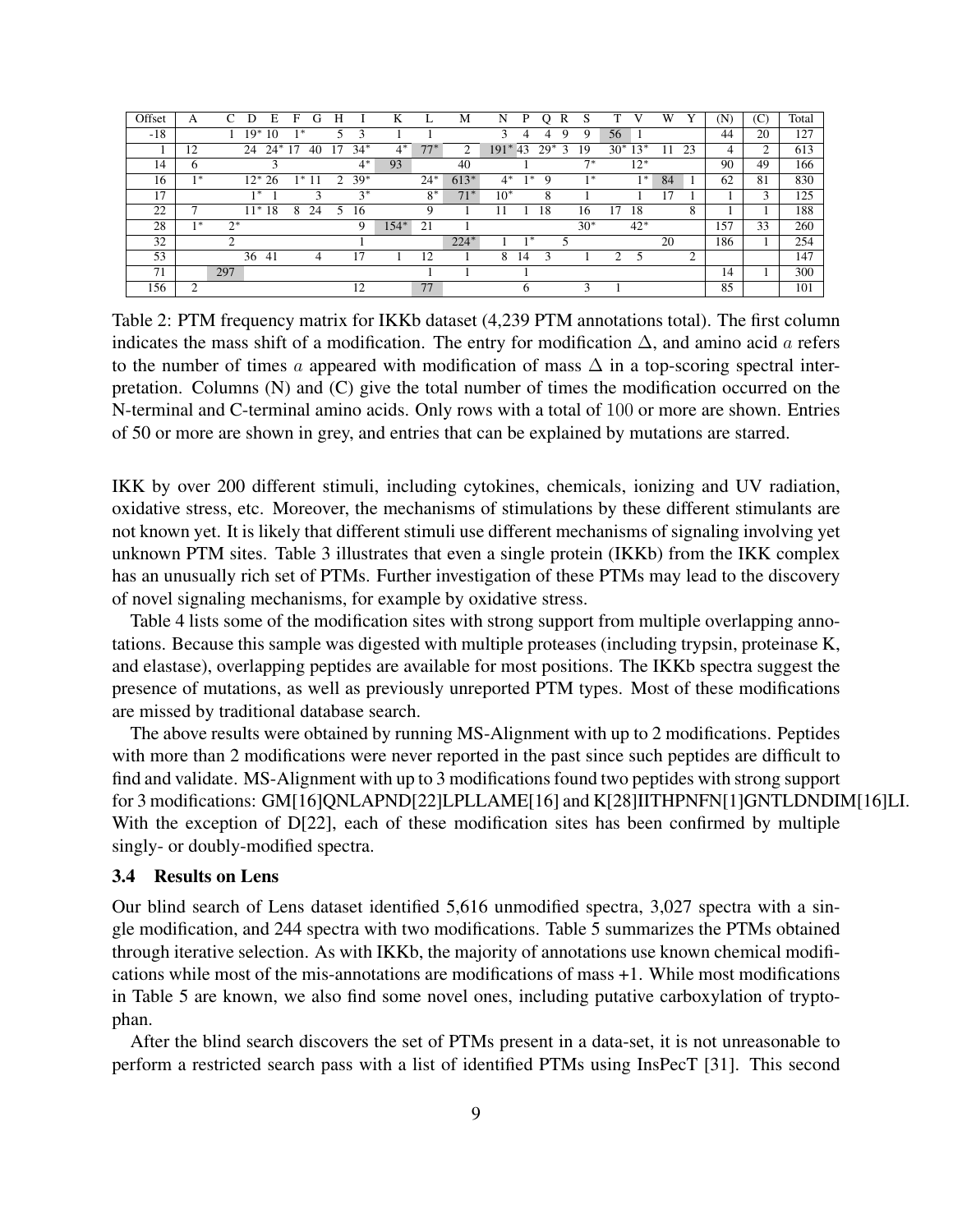| AA           | <b>Mass</b>    | Spectra | <b>Sites</b>   | <b>Putative Annotation</b>  |
|--------------|----------------|---------|----------------|-----------------------------|
| M,W          | 16             | 803     | 50             | oxidation                   |
| $\mathsf{C}$ | 71             | 332     | 9              | PAM-cys                     |
| M,W          | 32             | 248     | 15             | double oxidation            |
| $\mathbf N$  | 1              | 225     | 36             | deamidation                 |
| K            | 28             | 184     | 3              | dimethylation               |
| non-specific | 22             | 176     | 64             | sodium                      |
| K,M          | 14             | 154     | $\overline{4}$ | methylation                 |
| E, D, P      | 53             | 130     | 28             | Fe(III)                     |
| T,E,D        | $-18$          | 117     | 16             | dehydration                 |
| V            | 28             | 56      | $\overline{2}$ | dimethylation               |
| K            | $-57$          | 46      | $\mathbf{1}$   | mutation to alanine.        |
| S            | 28             | 30      | $\mathbf{1}$   | mutation to aspartate       |
| M            | 38             | 23      | $\overline{4}$ | potassium                   |
| $\mathsf{C}$ | 76             | 22      | 3              | beta-mercaptoethanol        |
| M            | $-2$           | 21      | 3              | mutation to glutamate       |
| non-specific | $\mathbf{1}$   | 355     | 133            | isotopic peaks              |
| L            | 156            | 92      | $\mathbf{1}$   | truncated K+28              |
| $\mathbf I$  | 16             | 49      | 3              | misplaced oxidation         |
| L            | 17             | 27      | 6              | misplaced oxidation         |
| non-specific | $\overline{2}$ | 22      | 17             | isotopic peaks              |
| $\mathbf I$  | 44             | 20      | $\overline{2}$ | misplaced $K+28$ and $M+16$ |
| L            | 54             | 19      | $\overline{7}$ | shadow of Fe(III)           |
| L            | 34             | 17      | $3*$           | mutation to phenylalanine   |
| V            | 15             | 18      | $2*$           | mutation to asparagine      |
| M            | $-32$          | 15      | $5*$           | mutation to valine          |

Table 3: Ranked list of modifications for the IKKb data-set (according to the number of spectra with modification  $(\Delta, a)$ ). Modifications below the horizontal line were judged to be spurious. Modifications were selected iteratively, halting when the next PTM would annotate fewer than 15 new spectra. Each modification in the table was supported by multiple peptides, except for the starred entries. Each modification other than S+28 was supported by the presence of the same peptide lacking the modification. Modifications on different amino acids with the same shift  $\Delta$ are combined in a single line. Modification with offset 53 is not listed in ABRF database but is described in Hunyadi-Gulyas and Medzihradszky, 2004 [15] as Fe(III) adduct.

pass can use knowledge of fragmentation effects of identified PTMs, such as phosphorylation and oxidized methionine. This second pass also has the benefit of generating few  $\delta$ -correct annotations, due to the much smaller search space. We re-searched the Lens data-set using the PTMs from Table 5. We obtained a total of 11,278 spectral annotations with p-value  $< 0.05$ , resulting in a 40% increase in the number of spectral annotations of modified peptides. The results include 6,672 unmodified spectra, 3,526 spectra with one modification, and 1,080 spectra with two modifications.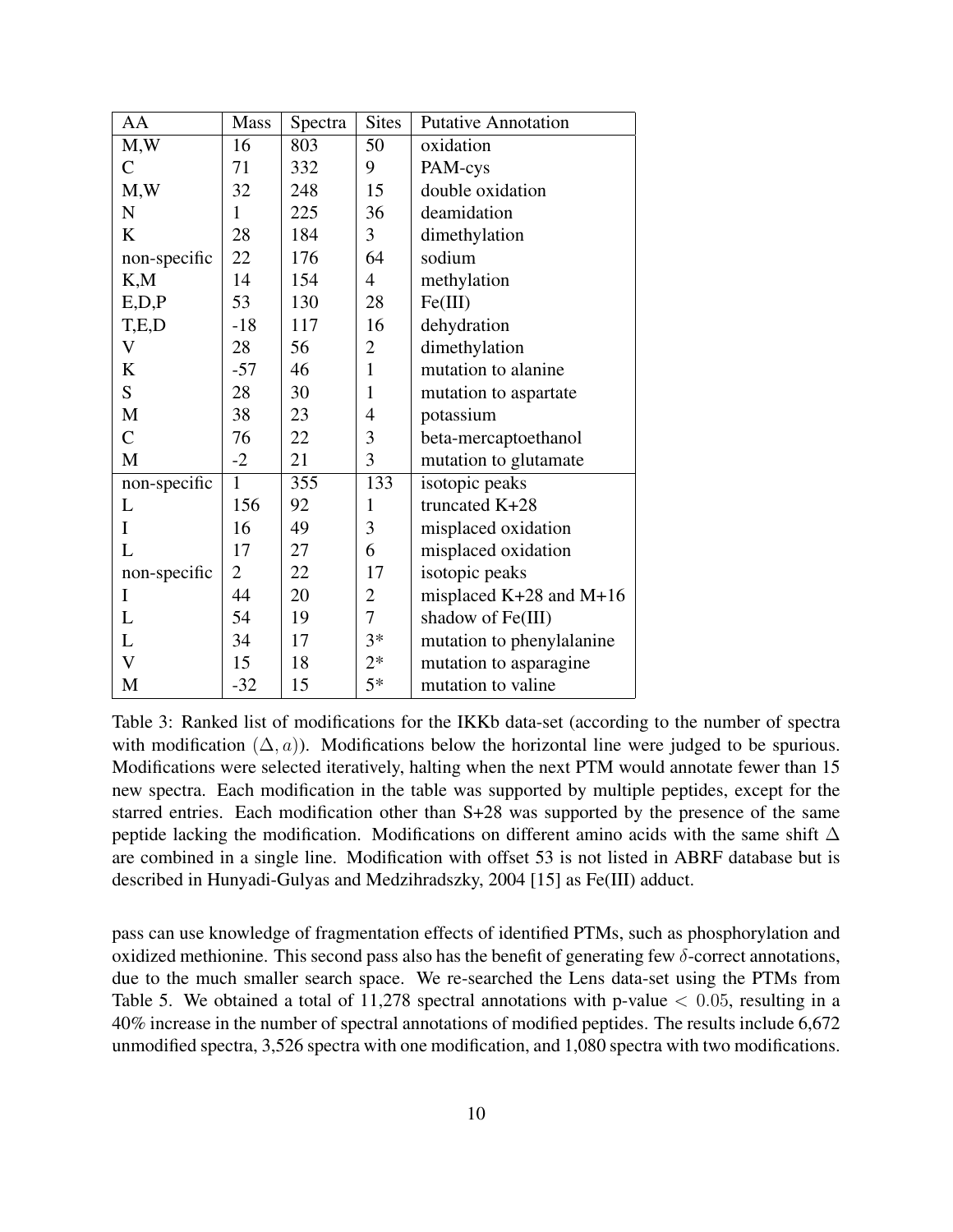| Peptide                                     | count           |                | Peptide                              | count          |                |
|---------------------------------------------|-----------------|----------------|--------------------------------------|----------------|----------------|
| 28 on K (dimethylation or mutation to $R$ ) |                 |                | 16 on M (oxidation)                  |                |                |
| K*LSSPATL                                   | 17              | $\overline{0}$ | <b>EM*EOAVELCGR</b>                  | $\overline{6}$ | $\overline{5}$ |
| K*LSSPATLN                                  | 6               | $\Omega$       | WREM*EQAVEL                          | 3              | $\Omega$       |
| <b>K*LSSPATLNS</b>                          | 55              | $\Omega$       | AWREM*EOAVEL                         | 10             | $\mathbf{0}$   |
| <b>K*LSSPATLNSR</b>                         | 19              | $\Omega$       | LPEM <sup>*</sup> LK                 |                | $\overline{0}$ |
| K*LSSPATLN+1SR                              | 5               | $\Omega$       | DFLSKLPEM*                           | 9              | $\Omega$       |
| <b>IK*LSSPATLNSR</b>                        | 1               | $\overline{0}$ | DFLSKLPEM*L                          | 38             | 35             |
| <b>IMLIK*LSSPATLN</b>                       | 1               | $\overline{0}$ | 71 on C (PAM-cys)                    |                |                |
| <b>IMLIK*LSSPATLNSR</b>                     | 17              | $\theta$       | C*ISDGKLNEGH                         | $\overline{9}$ | $\overline{1}$ |
| IMLIK*LSSPATLN+1SR                          | $\mathbf{1}$    | $\Omega$       | PDKPATOC*ISDGK                       | $\mathbf{1}$   | $\mathbf{0}$   |
| DNDIMLIK*LSSPATLNSR                         | $\mathbf{1}$    | $\overline{0}$ | IPDKPATOC*ISDGK                      | 22             | $\mathbf{0}$   |
| TLDNDIMLIK*LSSPATLNSR                       | $\mathbf{1}$    | $\theta$       | LIPDKPATOC*ISDGK                     | $\overline{c}$ | $\Omega$       |
| IITHPNFNGNTLDNDIMLIK*LSSPATLNSR             | 3               | $\overline{0}$ | AGLALIPDKPATOC*ISDGK                 | 104            | $\mathbf{0}$   |
| K*IITHPNFNGN                                | $\overline{21}$ | $\overline{0}$ | AGLALIPDKPATQC*ISDGKLNE              | 12             | $\Omega$       |
| K*IITHPNFN+1GN                              | 1               | $\mathbf{0}$   | AGLALIPDKPATQC*IS+1DGKLNE            | $\mathbf{1}$   | $\mathbf{0}$   |
| K*IITHPNFNGNTL                              | 6               | $\overline{0}$ |                                      |                |                |
| K*IITHPNFN+1GNTL                            | $\overline{c}$  | $\mathbf{0}$   | 1 on N (deamidation)                 |                |                |
| GNEOFINAAK*IITHPN                           | $\mathbf{1}$    | $\theta$       | TYLN*GDHVTHPDFM                      | $\overline{2}$ | $\overline{0}$ |
| LGEHNIDVLEGNEQFINAAK*                       | $\overline{4}$  | 20             | TYLN*GDHVTHPDFM+16                   | $\overline{c}$ | $\mathbf{0}$   |
| $-57$ on K (unknown)                        |                 |                | TYLN*GDHVTHPDFM+16L                  | 8              | $\mathbf{0}$   |
| WHNQETGEQIAIK*                              | $\overline{25}$ | 26             | WHN*OETGEOI                          | $\overline{1}$ | 39             |
| WHNOETGEOIAIK*O                             | $22 \ 0$        |                | WHN*QETGEOIA                         | 5              | 55             |
|                                             |                 |                | WHN*QETGEQIAIK                       | $\mathbf{1}$   | 26             |
| 14 on K (methylation)                       |                 |                | -18 on T (dehydration)               |                |                |
| K*LSSPATL                                   | $\overline{9}$  | $\overline{0}$ | T*GGFGNVIR                           | 50             | $\overline{0}$ |
| <b>K*LSSPATLN</b>                           | $\mathbf{1}$    | $\theta$       | LGT*GGFGNVIR                         | 5              | 184            |
| <b>K*LSSPATLNS</b>                          | 36              | $\Omega$       | LGT*GGFGN+1VIR                       | $\mathbf{1}$   | $\overline{4}$ |
| <b>K*LSSPATLNSR</b>                         | 8               | $\Omega$       |                                      |                |                |
| <b>IMLIK*LSSPATLNSR</b>                     | $\mathbf{1}$    | $\theta$       | 53 on D.E (unknown)                  |                |                |
| TLDNDIM+16LIK*                              | 4               | 11             | LGEHNID*VLE                          | $\mathbf{1}$   | 119            |
| IITHPNFNGNTLDNDIMLIK*                       | $\overline{4}$  | 6              | LGEHNID*VLEGNEQ                      | $\overline{c}$ | 35             |
| IITHPNFN+1GNTLDNDIMLIK*                     | $\overline{c}$  | $\overline{c}$ | LGEHNID*VLEGNEQFINAAK                | $\overline{c}$ | 20             |
| IITHPNFNGNTLDNDIM+16LIK*                    | $\overline{4}$  | 24             | NIDVLE*GNEO                          | $\overline{7}$ | 5              |
| 22 on G (sodium)                            |                 |                | NIDVLE*GNEOFI                        | 1              | 14             |
| NYPNG*GFTAE                                 | 2               | $\overline{0}$ | NIDVLE*GNEQFINAA                     | 2              | 15             |
| AFPSAINODNYPNG*GFTAE                        | $\overline{4}$  | 3              | LGEHNIDVLE*GNEQ                      | $\mathbf{1}$   | 35             |
| AFPSAINQDNYPN+1G*GFTAE                      | $\mathbf{1}$    | 21             | LGEHNIDVLE*GNEQFINAAK                | 1              | 20             |
| 76 on C (beta-mercaptoethanol)              |                 |                | IQQDTGIPE*EDOE                       | $\overline{2}$ | $\overline{0}$ |
| SC*ILQEPK                                   |                 | 37             | IQQDTGIPE*EDQELL                     | 6              | 15             |
|                                             | 13              |                | IQQDTGIPE*EDQELLQ                    | $\mathbf{1}$   | $\overline{c}$ |
| POPESVSC*ILOEPK                             | 3               | $\overline{4}$ | IQQDTGIPEE*DQELL                     | $\overline{7}$ | 15             |
| 32 on M (double oxidation)                  |                 |                | 28 on S (mutation to D)              |                |                |
| THPNFNGNTLDNDIM*LI                          |                 | $\overline{3}$ | GPGTS*ILSTWIGGSTR                    |                | $\overline{0}$ |
| IITHPNFNGNTLDNDIM*LI                        | $\overline{c}$  | $\theta$       | FGPGTS*ILSTWIGGSTR                   | $\mathbf{1}$   | $\mathbf{0}$   |
| IITHPNFNGNTLDNDIM*LIK                       | $\mathbf{1}$    | 6              | DIFGPGTS*ILSTWIGGSTR                 | 21             | $\mathbf{0}$   |
| M*MALQTDIVDLQ                               | 10              | $\overline{0}$ | DIFGPGTS*ILSTWIGGSTRSISGT            | $\overline{c}$ | $\mathbf{0}$   |
| M*MALOTDIVDLOR                              | 160             | $\overline{3}$ | DIFGPGTS*ILSTWIGGSTRSISGTSMATPHVAGLA | 3              | $\mathbf{0}$   |
| M*MALOTD+53IVDLQ                            | 3               | $\overline{0}$ |                                      |                |                |
| M*MALQTDIVD+22LQ                            | 3               | $\theta$       |                                      |                |                |

Table 4: Validation of PTMs described by multiple occurrences of identical or overlapping peptides (IKKb data-set). The second column is the number of occurrences of the spectra of modified peptide, while the third column is the count of the spectra of unmodified peptides.

A total of 519 modification sites were confirmed by two or more spectra. We further filtered this list to modifications which had the modification confirmed by successive "rungs" in the b and/or  $y$  ion ladder. In addition, we rejected any modification of  $+1$  not confirmed by at least one QTOF spectrum. This heavily filtered list contains 378 modification sites supported by 4,442 spectra.

As we are using the same data-set as Searle et al., 2005 [26], we can compare some of the findings. They report a total of 80 modified sites (44 previously known, 36 novel). On the same data-set, our algorithm found 57 out of the previously reported 80 sites and discovered 322 new PTM sites. In addition, we were able to identify a wider range of modifications as shown in Table 6. The list of all modified sites can be found in the supplemental tables. Of the 23 sites annotated by OpenSea, but not by us, 12 were identified but did not pass our strict validation test (p-value  $< .05$ ). We therefore argue that while MS-Alignment is more conservative in validating the found PTMs, it still finds many more PTMs than OpenSea. Carboxylation (see 2) is an added modification believed to be relevant to disease progression.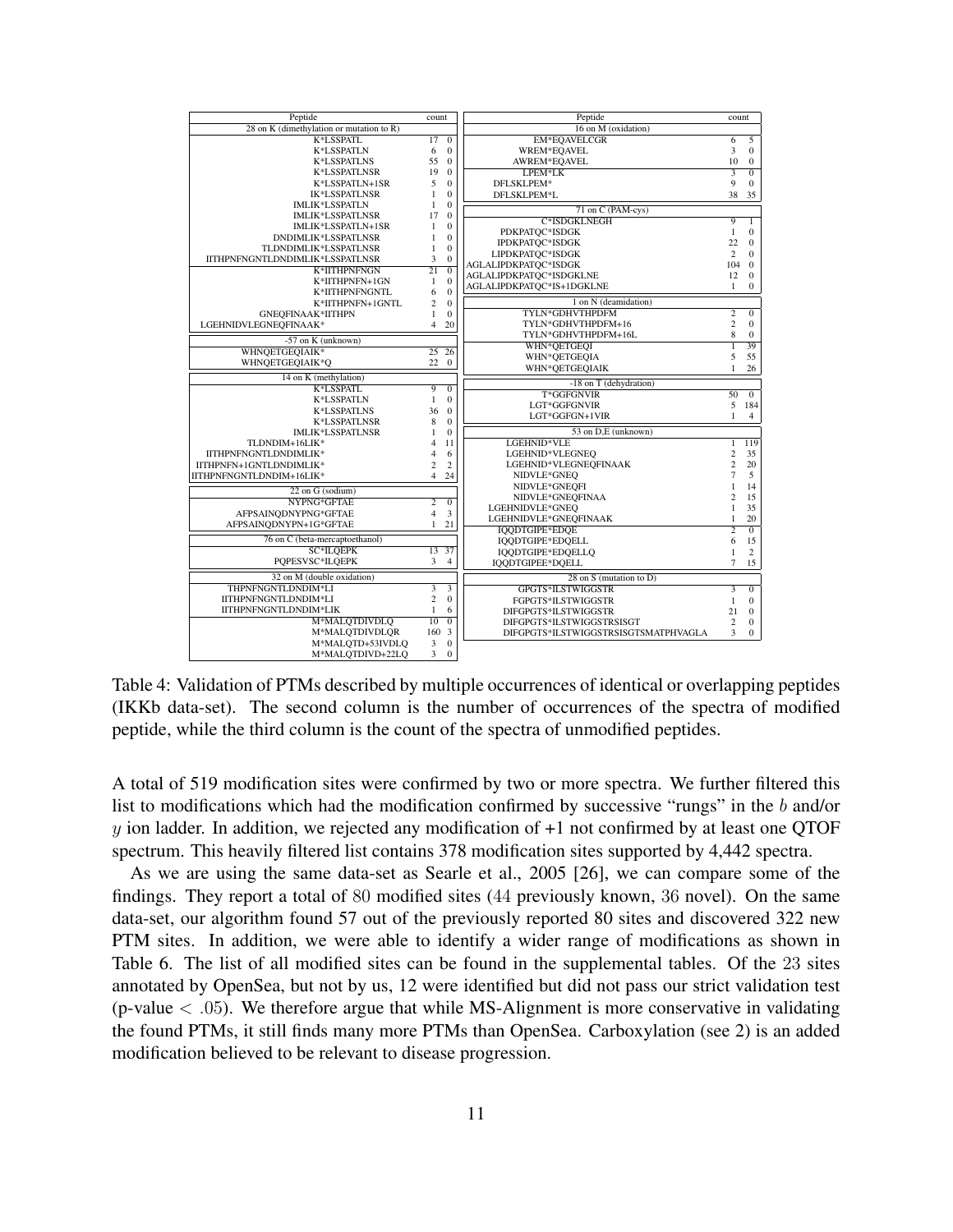

Figure 2: Two spectra from the lens data-set supporting placement of carboxylation at lysine K117 of cysstallin beta 1. Support from two peptide species (one with a carbamylation on the N-terminal glycine, one without) provides additional support.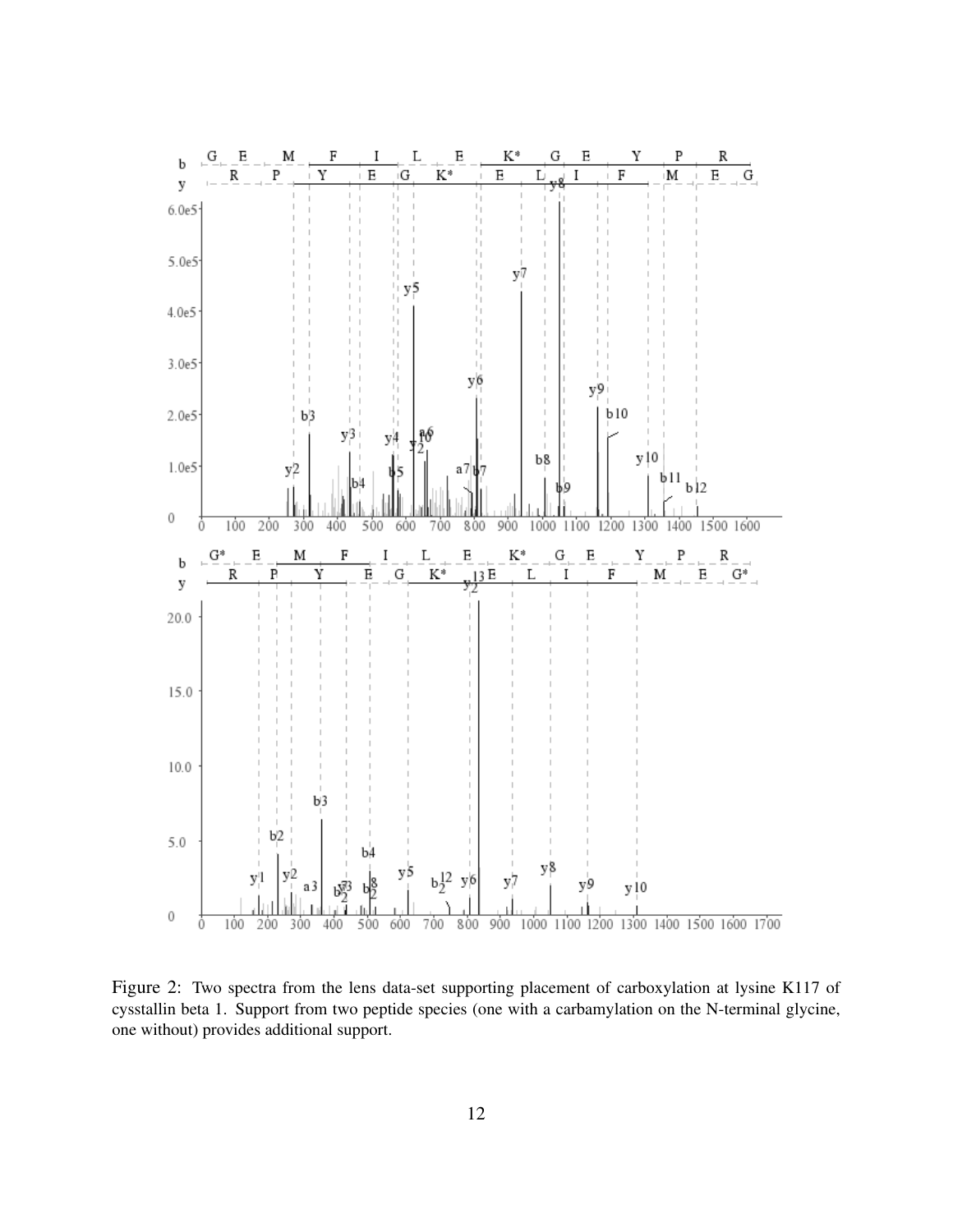| AA           | Mass  | Spectra | <b>Sites</b> | Putative annotation   |
|--------------|-------|---------|--------------|-----------------------|
| O.N          |       | 499     | 100          | deamidation           |
| N-terminus   | 42    | 446     | 12           | acetylation           |
| N-terminus   | 43    | 308     | 98           | carbamylation         |
| non-specific | 38    | 229     | 102          | potassium             |
| С            | 14    | 160     | 14           | methylation           |
| M.W          | 16    | 143     | 37           | oxidation             |
| Q            | $-17$ | 103     | 14           | deamidation           |
| S.E.T        | $-18$ | 94      | 27           | dehydration           |
| М            | 58    | 53      | 2            | oxidation+acetylation |
| K            | 43    | 47      | 17           | carbamylation         |
| W            | 44    | 23      | 6            | carboxylation         |
| N            | $-17$ | 22      | 5            | deamidation           |
| S            | 28    | 21      | 14           | formylation           |
| S            | 80    | 20      | 5            | phosphorylation       |
| K            | 58    | 17      | 6            | carboxylation         |
| K            | 72    | 14      | 6            | unknown               |
| W            | $-2$  | 10      | 3            | cross-linking         |
| R            | 55    | 9       | 5            | unknown               |

Table 5: Ranked list of modifications for the Lens data-set. Iterative selection was stopped when no additional PTMs could explain more than eight additional spectra. Each PTM was confirmed by two or more overlapping peptides. Each PTM, with the exceptions of +42 (constitutive acetylation), was confirmed by the presence of unmodified annotations of the same peptide. Carbamylation (+43) can be seen on the N-terminus of any peptide fragment, while acetylation (+42) is specific to the N-terminus of the entire protein. The modification with shift 58 on K is not listed in the ABRF database, it was discovered in [2] and recently reported in lens proteins [8].

| AA               | <b>Mass</b> | <b>OpenSea</b> | <b>InsPecT</b> |
|------------------|-------------|----------------|----------------|
| O.N              |             | 34             | 94             |
| M.W              | 16          | 25             | 37             |
| S.H              | 28          | 5              | 11             |
| C <sub>1</sub> H | 14          | 8              | 10             |
| S.T              | 80          | $\overline{c}$ | 6              |
| N-terminus       | 42          | 6              | 5              |
| N-terminus       | 43          | a              | 75             |
| non-specific     | 38          | a              | 71             |
| S.T              | $-18$       | a              | 29             |
| Q                | $-17$       | a              | 16             |
| K (non-terminal) | 43          |                | 10             |
| K                | 58          |                | 9              |
| W                | 44          |                | $\overline{7}$ |
| R                | 55          |                | 6              |
| W                | $-2$        |                |                |
| K                | 72          |                |                |

Table 6: Summary of validated modification sites over Lens proteins, compared with results reported in [26]. Modification types marked  $\alpha$  were previously reported on these spectra, but the number of confirmed sites was not reported.

## 3.5 Results on ISB

Despite the fact that ISB dataset is arguably the most studied collection of MS/MS spectra to date, very few modifications were reported in this dataset. We found many modifications in the ISB dataset (Table 7) including a surprisingly large number of spectra with  $PTM(-2, C)$ . All the peptides with modification with shift -2 on Cysteine contain two Cysteine residues, providing strong evidence that these modifications correspond to cross-link formation. Moreover, very few of the original annotations from the ISB dataset (14 out of over 2500) contain cysteines, which is unexpected. We propose the following explanation of the above phenomenon: disulfide linkages in the sample were re-established and most Cysteine containing peptides ended up as part of some cross-linked peptide pair. This non-specific bond formation produced a variety of different molecules, each with tiny concentration and unusual fragmentation properties. However, the few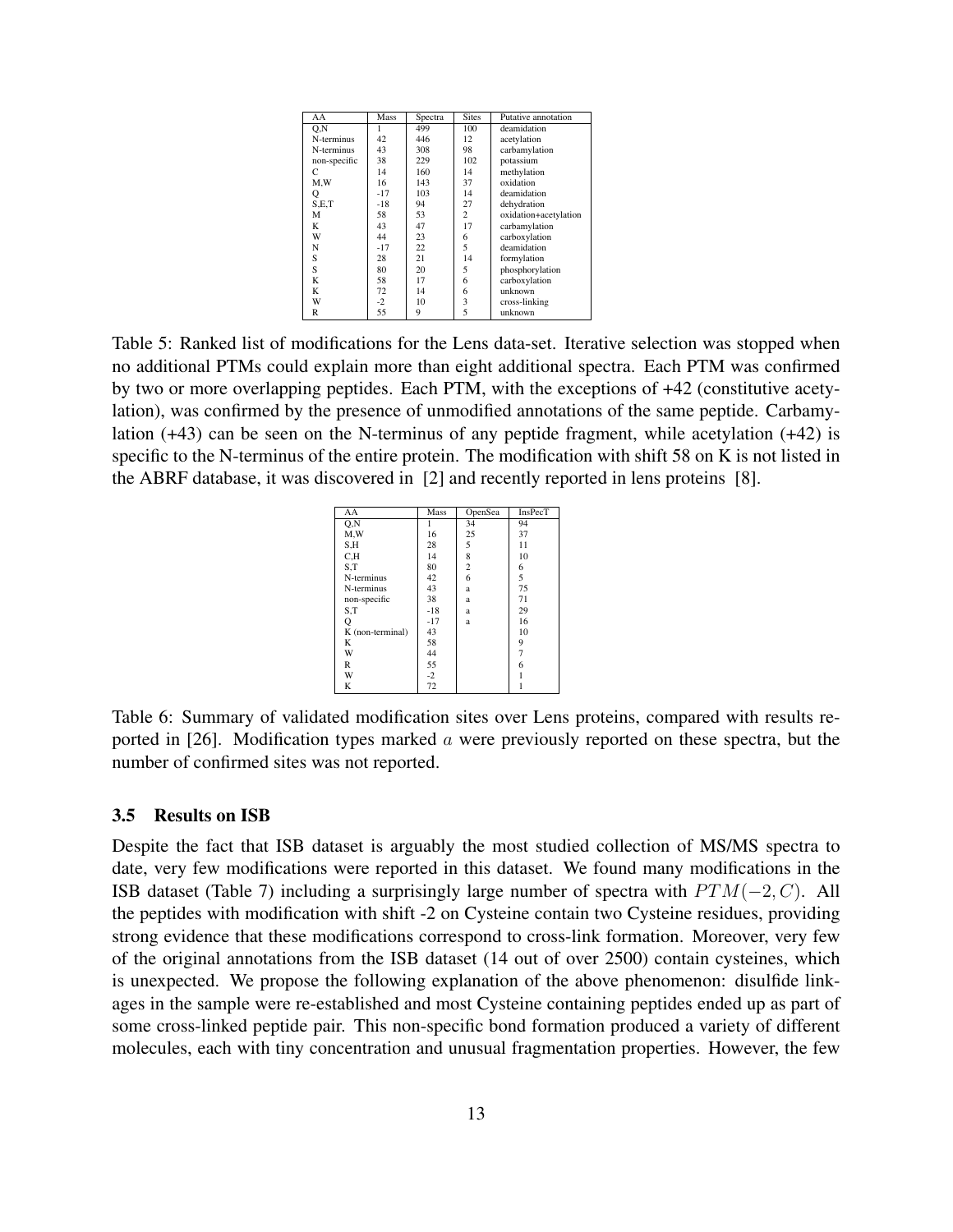

Figure 3: Number of annotations  $(c_s)$  over residues in crystallin  $\alpha$  A.

| AA           | Mass  | Spectra | <b>Sites</b> | <b>Putative Annotation</b> |
|--------------|-------|---------|--------------|----------------------------|
| non-specific | 22    | 74      | 24           | sodium                     |
| М            | 16    | 43      |              | oxidation                  |
|              | -2    | 39      |              | cross-linking              |
| R            | $-28$ | 39      |              | mutation to lysine         |
|              | 16    | 37      | 10           | <b>DOPA</b>                |
| N            |       | 35      |              | deamidation                |
|              | $-18$ |         |              | dehydration                |
|              | 12    |         |              | thioproline                |

Table 7: Ranked list of modifications for the ISB data-set. Each was supported by overlapping peptides. Iterative selection was stopped when no additional PTMs could explain more than fifteen additional spectra. In addition, the modification C+12 was manually verified and added to the list.

peptides which contained two Cysteines preferentially formed intra-molecular disulfide bridges. Such peptides are present in reasonable concentrations and undergo mostly-normal fragmentation, and so were discovered in blind search. Indeed, we found that cysteine-containing peptides had a strong b-ladder with a gap corresponding to the interval between two cysteines and a strong yladder with the same gap, an overwhelming evidence in favor of our explanation. A few additional annotations were obtained with modification mass +12 on an N-terminal cysteine, corresponding to a thioproline conversion which would also protect the residue from promiscuous cross-linking.

We found modifications of -28 on Arginine. This modification always occurs on the consecutive pair of Arginine residues in CAH2 BOVIN. These residues were never seen without the modification, suggesting this is a mutation of Arginine to Lysine rather than chemical damage.

We took the ranked list of identified PTM types and re-searched the ISB spectra using InsPecT against a large database containing the correct proteins as well as all human proteins from the nr database. This search was able to annotate 16% more spectra and 20% more peptides than currently known ISB annotations. We therefore argue that a combination of MS-Alignment and InsPecT significantly increases the number of annotated spectra in typical MS/MS samples.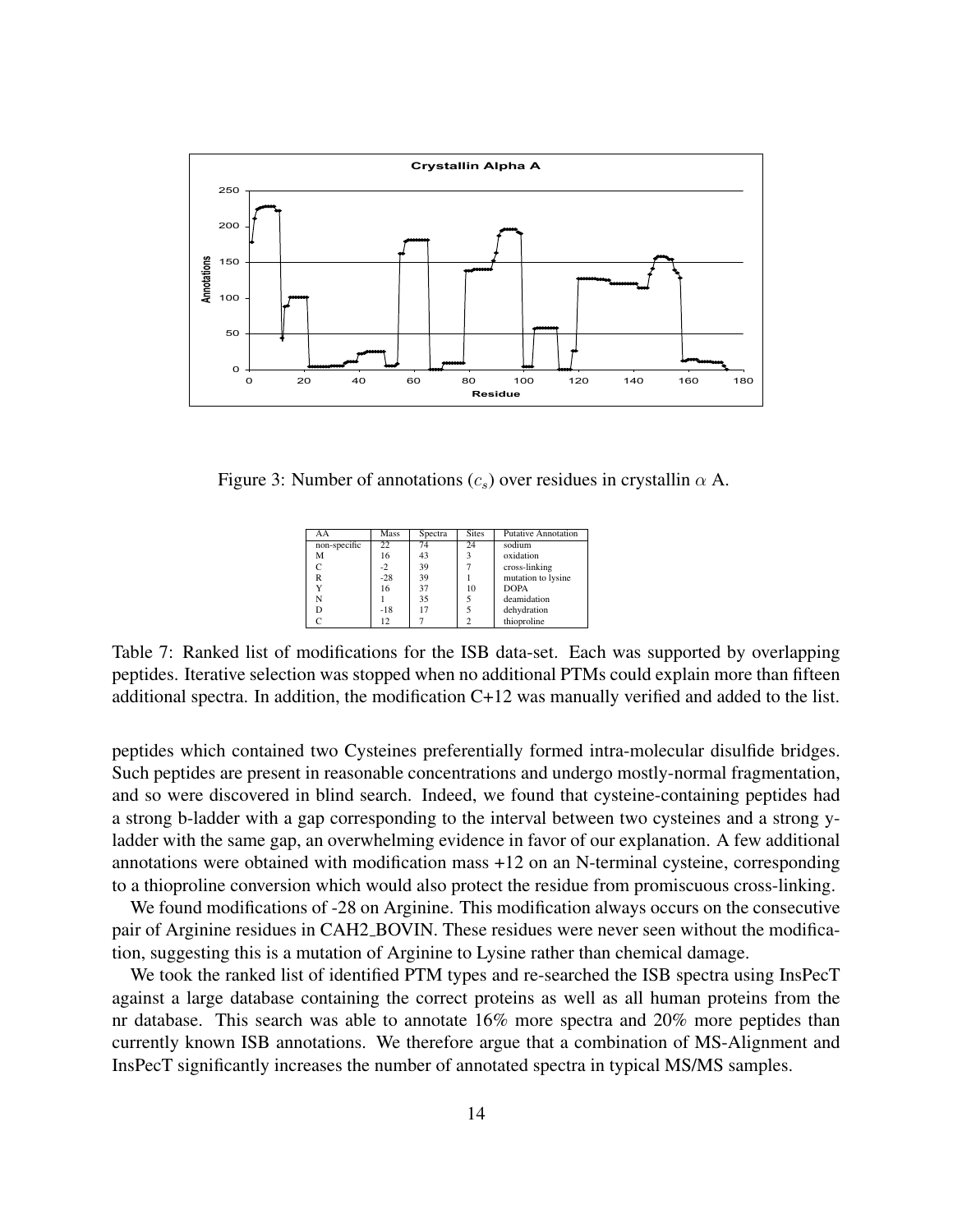|     | Protein      | Residue          | Δ     | $c_s$ | $\mu_s$ |     |                     |                   |       |         |         |
|-----|--------------|------------------|-------|-------|---------|-----|---------------------|-------------------|-------|---------|---------|
|     | <b>IKKb</b>  | K44              | $-57$ | 46    | 54      |     | Protein             | Residue           | Δ     | $c_{s}$ | $\mu_s$ |
|     | <b>IKKb</b>  | C <sub>370</sub> | 14    | 152   | 97      |     | BFSP2_HUMAN         | O299              | $-17$ | 10      | 91      |
|     |              |                  |       |       |         |     | CRBB1_HUMAN Beta 1  | O <sub>2</sub> 35 | $-17$ | 225     | 55      |
|     | <b>IKKb</b>  | C412             | 14    | 121   | 67      |     | CRGC_HUMAN Gamma C  | O142              | $-17$ | 20      | 59      |
|     | <b>IKKb</b>  | C716             | 14    | 29    | 91      |     | CRYAA_HUMAN Alpha A | O104              | $-17$ | 52      | 77      |
|     | <b>GST</b>   | M1               | 16    | 21    | 100     |     | CRYAB_HUMAN Alpha B | O108              | $-17$ | 37      | 97      |
|     | <b>GST</b>   | M69              | 16    | 15    | 100     |     |                     |                   |       |         |         |
|     | <b>GST</b>   | M129             | 16    | 50    | 59      |     | CRBA1_HUMAN Beta A3 | N <sub>120</sub>  | 1     | 24      | 73      |
|     | Ig Gamma 1   | M106             | 16    | 16    | 94      |     | CRBS_HUMAN Beta S   | O120              | 1     | 158     | 60      |
|     | IKKb         | M83              | 16    | 58    | 88      |     | CRGC_HUMAN Gamma C  | N <sub>24</sub>   | 1     | 14      | 50      |
| (a) |              |                  |       |       |         | (b) | CRGD_HUMAN Gamma D  | N <sub>24</sub>   | 1     | 16      | 53      |
|     | <b>IKKb</b>  | M317             | 16    | 71    | 81      |     | CRBA1_HUMAN Beta A3 | C <sub>117</sub>  | 14    | 21      | 55      |
|     | <b>IKKb</b>  | M384             | 16    | 49    | 98      |     | CRBA1_HUMAN Beta A3 | C82               | 14    | 37      | 53      |
|     | <b>IKKb</b>  | M517             | 16    | 19    | 58      |     |                     | M1                | 16    | 21      | 100     |
|     | <b>IKKb</b>  | M636             | 16    | 75    | 79      |     | CRYAA_HUMAN Alpha A |                   |       |         |         |
|     | <b>IKKb</b>  | M676             | 16    | 42    | 63      |     | CRYAB_HUMAN Alpha B | M1                | 16    | 42      | 100     |
|     | <b>IKKb</b>  | M688             | 16    | 48    | 60      |     | CRBB2_HUMAN Beta 2  | A1                | 42    | 72      | 100     |
|     |              |                  | 28    | 30    | 100     |     | CRYAA_HUMAN Alpha A | M1                | 42    | 219     | 100     |
|     | Proteinase K | S312             |       |       |         |     | CRYAB_HUMAN Alpha B | M1                | 42    | 283     | 100     |
|     | Trypsin      | K97              | 28    | 132   | 58      |     | CRBB1_HUMAN Beta 1  | K186              | 58    | 12      | 100     |
|     | Trypsin      | K133             | 28    | 25    | 96      |     |                     |                   |       |         |         |

Table 8: Heavily-modified sites ( $c_s \ge 10$  and  $\mu_s \ge 50\%$ ) from (a) the IKKb data-set, and (b) the Lens data-set.

#### 4 Modification Rates

MS-Alignment gives us a rare opportunity to quantify the *modification-rate* at each site. We define coverage  $c_s$  of a site s as the total number of modified or unmodified peptide spectra that encompass the site. Figure 3 plots  $c_s$  over crystallin  $\alpha$  A protein. The graph approximates a step function with its discontinuities at tryptic cleavage sites. The *modification-rate*,  $\mu_s$  at site s is given by

$$
\mu_s = \frac{\text{Hspectra with modification on } s}{c_s}
$$

The vast majority of modification events are rare ( $\mu_s < 10\%$ ).

Table 8 lists sites over the IKKb data-set with  $c_s \ge 10$  modified with rate  $\mu_s > 50\%$ . Most entries are sites susceptible to chemical damage. However, the high rate of modification of residue K44 in IKKb suggests the presence of a mutation to alanine, since post-translational modification would require the chemically infeasible truncation of the Lysine side chain to a methyl group. The high rates of modification of residues K97 and K133 of trypsin are likely due to chemical dimethylation performed by the supplier to prevent autodigestion.

We also examined sites with high modification rate in the Lens dataset. We find constitutive acetylation at the N-terminus of most crystallins. We also find that  $(-17, Q)$  has high  $\mu_s$  for glutamine residues that are N-terminal in a tryptic fragment.

#### 5 Conclusions

Recently, a number of methods have been described for identifying PTMs using tandem MS. With few exceptions, these methods generate putative candidates, which must then be manually validated. By incorporating a robust scoring function, and automated validation, we take the first step towards fully automated discovery of PTMs (and the extent and frequency of such modifications) from large data-sets of spectra. We expect that even larger datasets will provide further validation of our PTM frequency matrix approach and will lead to discoveries of new types of PTMs. Also,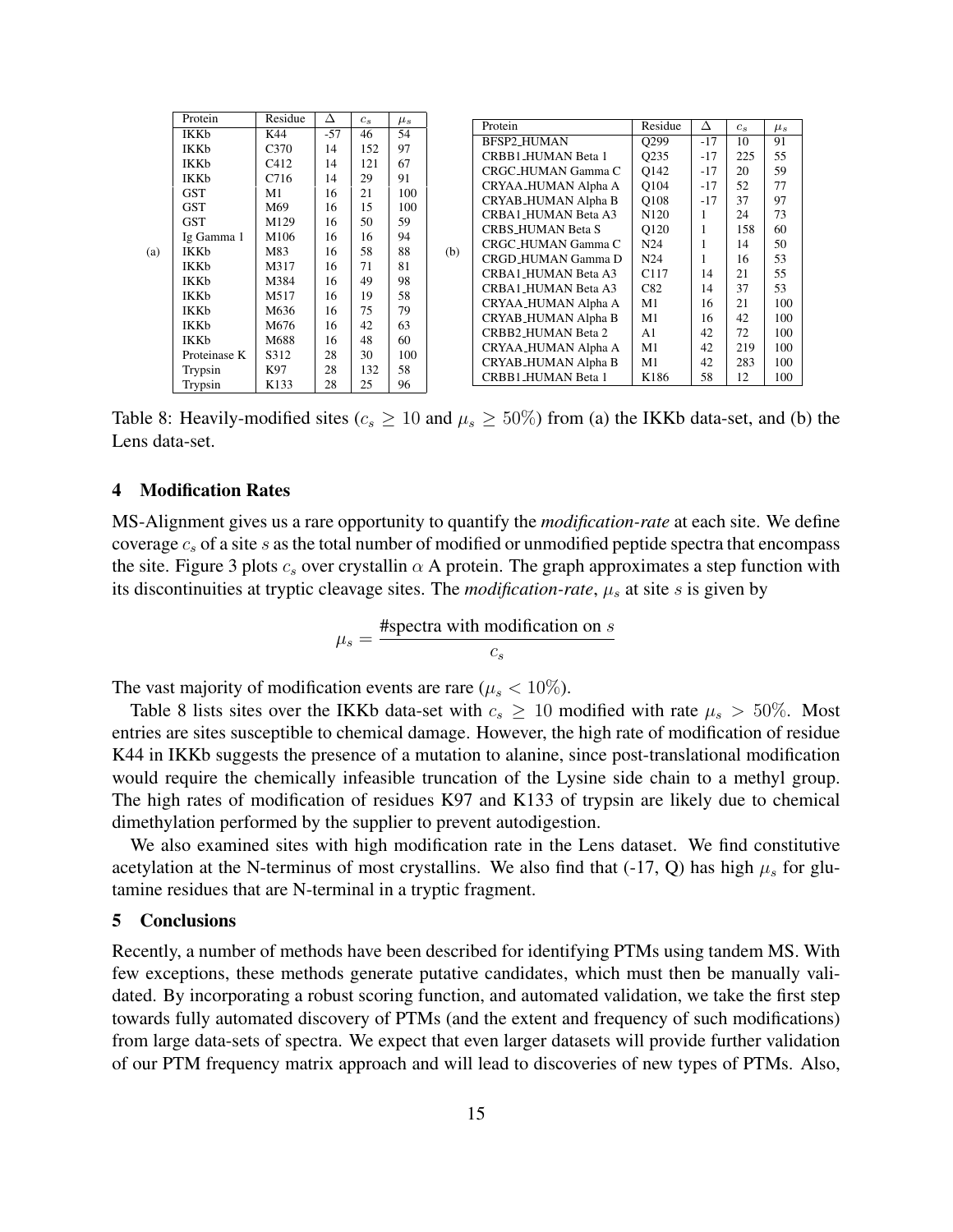as the tools mature, and more modified peptides are identified, we can begin to differentiate between different types of modifications by mining these data-sets. As an example, Tanner et al. [31] successfully promote the use of phosphate-loss ions as signatures of phosphorylation. Other modifications undoubtedly will lead to differences in fragment ion propensities which can be used to train PTM-specific score functions.

#### 6 Acknowledgments

This project was supported by NIH grant NIGMS 1-R01-RR16522. We are grateful to Brian Searle and Larry David for making their Lens dataset available and to Larry David, Katalin Medzihradszky, and Philip Wilmarth for many useful discussions. Production of the lens data-set was supported by National Eye Institute grant EY007755. This research was supported in part by the UCSD FWGrid Project, NSF Research Infrastructure Grant Number EIA-0303622. Production of the IKKb data-set was supported by NIH grant R01GM65325 and by the Pew Scholars Program.

#### References

- [1] Abrf delta mass reference, http://www.abrf.org.
- [2] M. U. Ahmed, S. R. Thorpe, and J. W. Baynes. Identification of n epsilon-carboxymethyllysine as a degradation product of fructoselysine in glycated protein. *J. Biol. Chem.*, 261:4889–4894, 1986.
- [3] D. C. Anderson, W. Li, D.G. Payan, and W.S. Noble. A New Algorithm for the Evaluation of Shotgun Peptide Sequencing in Proteomics: Support Vector Machine Classification of Peptide MS/MS Spectra and SEQUEST Scores. *Journal of Proteome Research*, 2(2):137–46, 2003.
- [4] V. Bafna and N. Edwards. SCOPE: a probabilistic model for scoring tandem mass spectra against a peptide database. *Bioinformatics*, 17 Suppl 1:13–21, 2001.
- [5] B.A. Ballif, J. Villen, S.A. Beausoleil, D. Schwartz, and Gygi S.P. Phosphoproteomic analysis of the developing mouse brain. *Mol Cell Proteomics*, 3(11):1093–101, 2004.
- [6] N. Bandeira, H. Tang, V. Bafna, and P.A. Pevzner. Shotgun protein sequencing by tandem mass spectra assembly. *Analytical Chemistry*, (in press), 2004.
- [7] G.T. Cantin and J.R. Yates. Strategies for shotgun identification of post-translational modifications by mass spectrometry. *Journal of Chromatography A*, 1053:7–14, 2004.
- [8] J.W. Crabb, M. Miyagi, X. Gu, K. Shadrach, K.A. West, H. Sakaguchi, M. Kamei, A. Hasan, L. Yan, M.E. Rayborn, R.G. Salomon, and J.G. Hollyfield. Drusen proteome analysis: an approach to the etiology of agerelated macular degeneration. *Proc Natl Acad Sci U S A.*, 99(23):14682–7, 2002.
- [9] R. Craig and R.C. Beavis. A method for reducing the time required to match protein sequences with tandem mass spectra. *Rapid Commun Mass Spectrom.*, 17(20):2310–6, 2003.
- [10] D.M. Creasy and J.S. Cottrell. Error tolerant searching of uninterpreted tandem mass spectrometry data. *Proteomics*, 2(10):1426–1434, Oct 2002.
- [11] J.K. Eng, A.L. McCormack, and J.R. Yates. An Approach to Correlate Tandem Mass-Spectral Data of Peptides with Amino Acid Sequences in a Protein Database. *Journal Of The American Society For Mass Spectrometry*, 5(11):976–989, Nov 1994.
- [12] A. Frank, S.W. Tanner, V. Bafna, and P.A. Pevzner. Peptide sequence tags for fast database search in massspectrometry. *J. of Proteome Research*, (in press), 2005.
- [13] Y. Han, B. Ma, and K. Zhang. SPIDER: Software for Protein identification from Sequence Tags with *De Novo* Sequencing Error. In *IEEE Computational Systems Bioinformatics Conference (CSB)*, pages 206–215, 2004.
- [14] B.T. Hansen, S.W. Davey, A.J. Ham, and Liebler. D.C. P-mod: an algorithm and software to map modifications to peptide sequences using tandem ms data. *J Proteome Res.*, 4(2):358–68, 2005.
- [15] E. Hunyadi-Gulyas and K. Medzihradszky. Factors that contribute to the complexity of protein digests. *DDT: targets - mass spectrometry in proteomics supplement*, 3(2), 2004.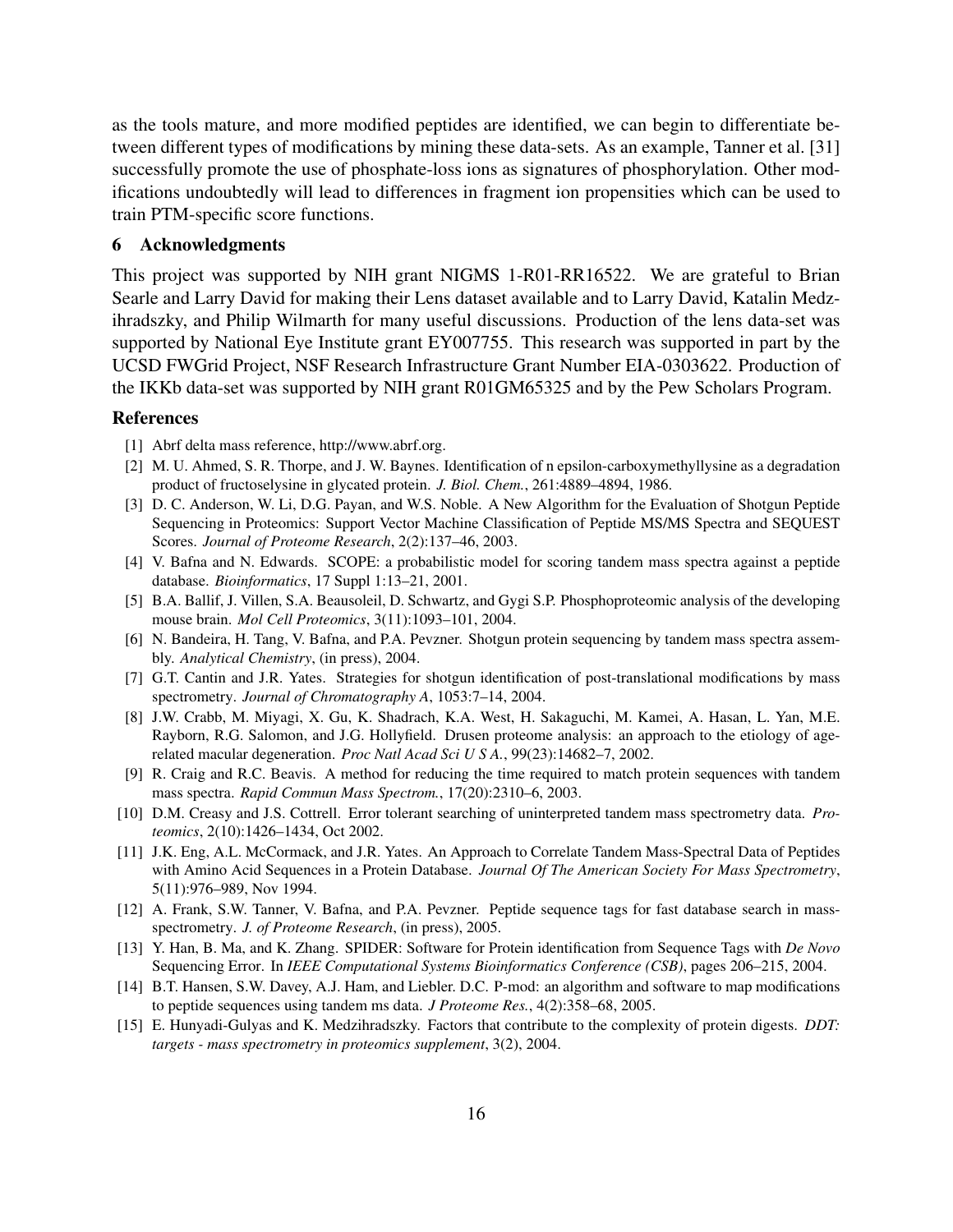- [16] A. Keller, A.I. Nesvizhskii, E. Kolker, and R. Aebersold. Empirical statistical model to estimate the accuracy of peptide identifications made by MS/MS and database search. *Anal Chem*, 74(20):5383–5392, Oct 2002.
- [17] A. Keller, S. Purvine, A. Nesvizhskii, S. Stolyar, D. R. Goodlett, and E. Kolker. Experimental Protein Mixture for Validating Tandem Mass Spectral Analysis. *OMICS*, 6(2):207–212, 2002.
- [18] B. Lu and T. Chen. A suffix tree approach to the interpretation of tandem mass spectra: applications to peptides of non-specific digestion and post-translational modifications. *Bioinformatics*, 19 Suppl 2:113–113, Oct 2003.
- [19] M.J. MacCoss, C.C. Wu, and J.R. Yates. Probability-based validation of protein identifications using a modified SEQUEST algorithm. *Anal Chem*, 74(21):5593–5599, Nov 2002.
- [20] A.I. Nesvizhskii, A. Keller, E. Kolker, and R. Aebersold. A statistical model for identifying proteins by tandem mass spectrometry. *Anal Chem*, 75(17):4646–4658, Sep 2003.
- [21] D.N. Perkins, D.J. Pappin, D.M. Creasy, and J.S. Cottrell. Probability-based protein identification by searching sequence databases using mass spectrometry data. *Electrophoresis*, 20(18):3551–3567, Dec 1999.
- [22] P.A. Pevzner, V. Dancík, and C.L. Tang. Mutation-tolerant protein identification by mass spectrometry. *J Comput Biol*, 7(6):777–787, 2000.
- [23] P.A. Pevzner, Z. Mulyukov, V. Dancik, and C.L. Tang. Efficiency of database search for identification of mutated and modified proteins via mass spectrometry. *Genome Res*, 11(2):290–299, Feb 2001.
- [24] J. Razumovskaya, V. Olman, D. Xu, E. Uberbacher, N.C. VerBerkmoes, R.L. Hettich, and Y. Xu. A computational method for assessing peptide-identification reliability in tandem mass spectrometry analysis with sequest. *Proteomics*, 4:961–969, 2004.
- [25] R.G. Sadygov and J.R. Yates. A hypergeometric probability model for protein identification and validation using tandem mass spectral data and protein sequence databases. *Anal Chem*, 75(15):3792–3798, Aug 2003.
- [26] B. S. Searle, S. Dasari, P.A. Wilmarth, M. Turner, A. P. Reddy, L.L. David, and S.R. Nagalla. Identification of protein modifications using ms/ms de novo sequencing and the opensea alignment algorithm. *Journal of Proteome Research*, 4:546–554, 2005.
- [27] B.C. Searle, S. Dasari, M. Turner, A.P. Reddy, D. Choi, P.A. Wilmarth, A.L. McCormack, L.L. David, and S.R. Nagalla. High-throughput identification of proteins and unanticipated sequence modifications using a massbased alignment algorithm for MS/MS de novo sequencing results. *Anal Chem*, 76(8):2220–2230, Apr 2004.
- [28] H. Shu, S. Chen, Q. Bi, M. Mumby, and D.L. Brekken. Identification of phosphoproteins and their phosphorylation sites in the wehi-231 b lymphoma cell line. *Molecular and Cellular Proteomics*, 3:279–286, 2004.
- [29] D.L. Tabb, L.L. Smith, L.A. Breci, V.H. Wysocki, D. Lin, and J.R. Yates. Statistical characterization of ion trap tandem mass spectra from doubly charged tryptic peptides. *Anal Chem*, 75(5):1155–1163, Mar 2003.
- [30] W.H. Tang, B.R. Halpern, I.V. Shilov, S.L. Seymour, S.P. Keating, A. Loboda, A.A. Patel, D.A. Schaeffer, and L.M. Nuwaysir. Discovering known and unanticipated protein modifications using ms/ms database searching. *Anal Chem*, 77(13):3931–46, 2005.
- [31] S. Tanner, H. Shu, A. Frank, L. Wang, E. Zandi, M. Mumby, P.A. Pevzner, and V. Bafna. Inspect: Fast and accurate identification of post-translationally modified peptides from tandem mass spectra. *Anal. Chem.*, 77(14):4626–4639, 2005.
- [32] J.R. Yates, J.K. Eng, and A.L. McCormack. Mining genomes: correlating tandem mass spectra of modified and unmodified peptides to sequences in nucleotide databases. *Anal Chem*, 67(18):3202–3210, Sep 1995.
- [33] J.R. Yates, J.K. Eng, A.L. McCormack, and D. Schieltz. Method to correlate tandem mass spectra of modified peptides to amino acid sequences in the protein database. *Anal Chem*, 67(8):1426–1436, Apr 1995.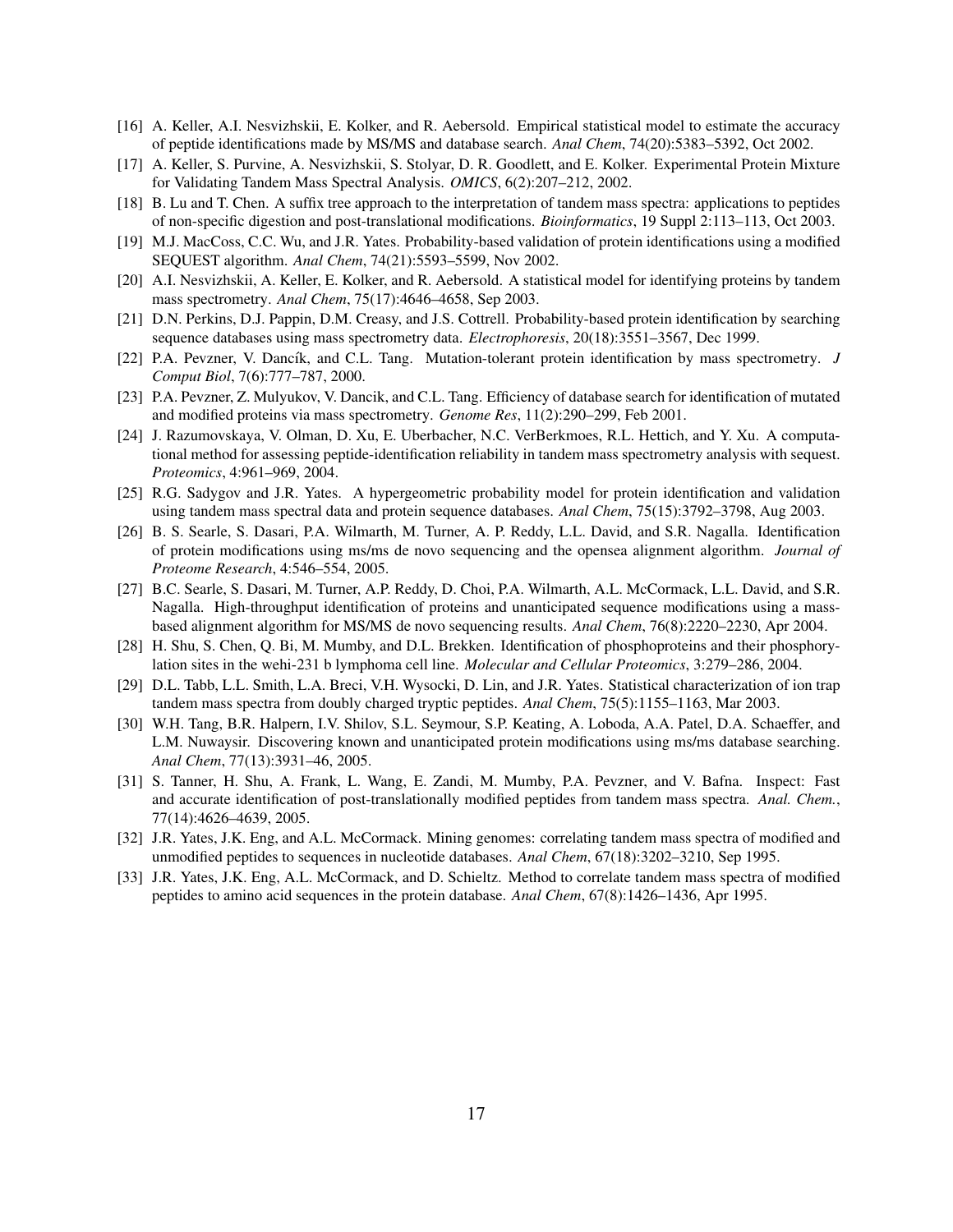#### A The MS-Alignment algorithm

In this section, we formulate the *Modified Peptide Identification Problem* and describe an algorithm that solves it.

# A.1 Preliminaries

We begin with some definitions. Let  $A = \{a_1, \ldots, a_{20}\}\$  be the set of amino acids, each with molecular mass mass( $a_i$ ). A *peptide*  $P = p_1 \cdots p_n$  is a sequence of amino acids, with mass  $\text{mass}(P) = \sum_{i=1}^{n} \text{mass}(p_i)$ . For an experimental spectrum S,  $PM(S)$  is the mass of the spectrum, which is equal to the mass of the peptide that generated the spectrum.

Peptide fragmentation in a tandem mass spectrometer can be characterized by a set of numbers  $\{s_1, \ldots, s_k\}$  representing the different types of ions that correspond to the removal of a certain chemical group from a peptide fragment (for example,  $s = 17$  corresponds to loss of water). For tandem mass spectrometry, the *theoretical* spectrum  $T(P)$  of a peptide P can be calculated by subtracting all possible ion types  $s_1, \ldots, s_k$  from the masses of all prefixes and suffixes of P.

The Shared Peak Count between an experimentally measured spectrum  $S$  and a peptide  $P$  is the number of masses in S that are equal to masses in  $T(P)$ . In reality, peptide sequencing algorithms use more sophisticated scoring functions than a simple shared peaks count, incorporating different weighting functions for the matching masses and taking into account intensities of peaks. Let  $\text{Match}(S, P)$  be a function that scores the likelihood that a spectrum S is produced by a peptide P.

Computationally, a *modification*  $\Delta$  of the peptide  $P = p_1 \cdots p_n$  at position *i* results in a modified peptide  $\hat{P}$  with the mass of residue  $p_i$  increased by  $\Delta$ . We emphasize that this operation defines a theoretical spectrum of any modified peptide  $\hat{P}$  and allows one to compute Match(S,  $\hat{P}$ ). We study the following problem:

# Modified Protein Identification Problem

**Input:** A database of proteins, an experimental spectrum  $S$ , and a parameter k capping the number of modifications.

**Output:** A modified peptide  $\hat{P}$  with the best match  $Match(S, \hat{P})$  to the spectrum S that is at most k modifications away from a peptide  $P$  that appears in the database (namely,  $P$  is a substring of some protein in the database).

Any modified peptide that is at most  $k$  modifications away from a peptide in the database is called a *candidate*. As described in Section 2, our approach consists of several steps. One of these steps is candidates genetation: We find the top scoring candidates according to some scoring function  $Match<sub>1</sub>$ . These candidates are then rescored using a more sophisticated scoring function as described in Section 2.

In the next section, we describe a general algorithm for generating candidates. Then, in Sections A.3 and A.4 we show how to solve the problem more efficiently when there are at most 2 modifications.

To simplify the presentation, we make the following assumptions on the input. We assume that if two modifications appear on two consecutive amino acids of the peptide, then either the  $b$ -ion or the y-ion that corresponds to the cleavage site between these two amino acids appears in the spectrum S. Moreover, we assume that there are no two consecutive cleavage sites whose  $b$  and  $y$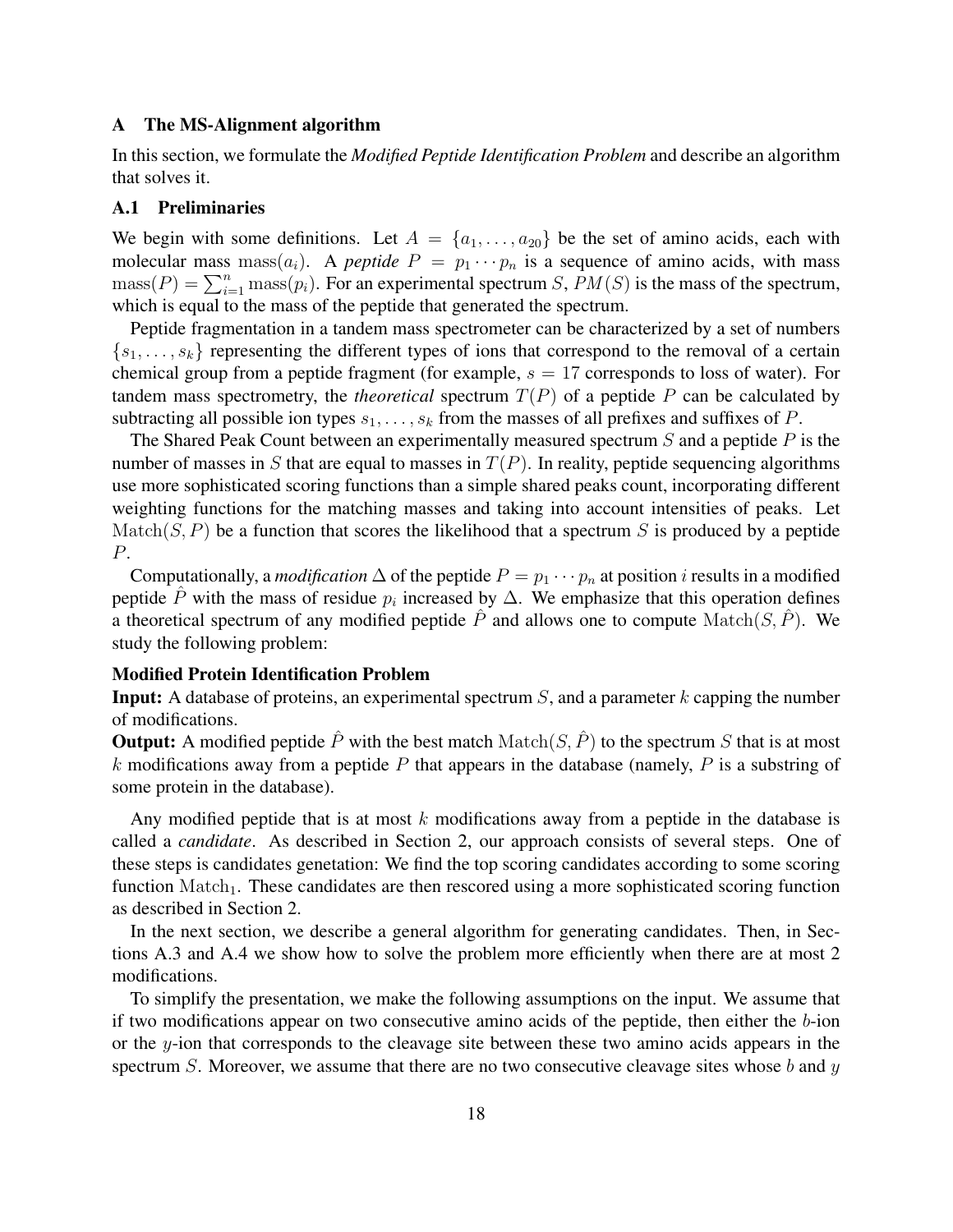ions are missing from  $S$ . We also assume that the masses of all amino acids and all modifications are integers, and that there are no measurement errors in the spectrum S. We note that our actual algorithm does not need these assumptions.

### A.2 Algorithm for arbitrary number of modifications

To start, low-intensity peaks are filtered from spectra as described in Bandeira et al. [6]. The score Match<sub>1</sub>(S,  $\hat{P}$ ) of a candidate  $\hat{P}$  consists of two parts: scores for the masses of the prefixes of  $\hat{P}$ , and scores for the modifications in  $\hat{P}$ . More precisely, let MassScore $(v)$  be a scoring function for every mass v. Let PTMScore( $\Delta$ , a) < 0 be a penalty for having a modification  $\Delta$  on the amino acid a. For every candidate  $\hat{P}$ , the score of  $\hat{P}$  is the sum of MassScore(v) for every mass v of a prefix of  $\hat{P}$  (including the entire peptide  $\hat{P}$  and the empty prefix), plus the sum of scores of the modifications of  $\hat{P}$  according to PTMScore.

We now show how to compute the score of the highest scoring candidate.  $i$  From S we build a prefix residue mass (PRM) spectrum S', namely, for every mass  $v \in S$ , we add to S' the masses  $v-1$  and  $PM(S) - (v-19)$ , Furthermore, we add to S' the masses 0 and  $PM(S)$ .

Denote the protein database q as a single sequence  $p_1 \cdots p_n$ , and let m be the size of the set S'. For every  $j \leq n$  and  $v \in S'$ , let  $D_k(j, v)$  be the maximum score of a peptide  $\hat{P}$  with exactly k modifications whose unmodified peptide P is a substring of q that ends at  $p_j$ , and whose mass is v. Note that the size of the table  $D_k$  is  $n \times m$ .

The table  $D_0$  can be easily computed in  $O(mn)$  time. To compute a value  $D_k(j, v)$  for  $k \geq 1$  we need to consider five cases: (1) The optimal peptide  $\hat{P}$  for  $D_k(j, v)$  does not have a modification on its last amino acid, and the mass v' of the prefix of  $\hat{P}$  of length  $|\hat{P}| - 1$  is in S' (2)  $\hat{P}$  does not have a modification on its last two amino acids and  $v' \notin S'$ , (3)  $\hat{P}$  has a modification on its last amino acid and  $v' \in S'$ , (4)  $\hat{P}$  has a modification on its last amino acid and  $v' \notin S'$ , and (5)  $\hat{P}$ has a modification on its penultimate amino acid but not on its last, and  $v' \notin S'$ . Formally, the recurrence formula for  $D_k(j, v)$  is given by the following lemma.

**Lemma A.1.**  $D_k(j, v) = \max\{d_{j, v, k, 1}, d_{j, v, k, 2}, d_{j, v, k, 3}, d_{j, k, v, 4}, d_{j, k, v, 5}\}$ +MassScore $(v)$ *, where*  $d_{j, v, k, 1}$ *,*  $d_{j,v,k,2}, d_{j,v,k,3}, d_{j,k,v,4},$  and  $d_{j,k,v,5}$  are defined in Figure 4.

After computing  $D_k(j, v)$  for all j and v, we can find the score of the highest scoring candidate with at most k modifications by computing  $\max_{k' \leq k,j} D_{k'}(j, PM(S))$ . Each value  $D_{k'}(j, PM(S))$ is the maximum score of a candidate with  $k'$  modifications that ends at  $p_j$ . This candidate can be found by traversing the dynamic programming tables starting at  $D_{k'}(j, PM(S))$ . By performing this process on the T  $k'$ , j pairs with highest  $D_{k'}(j, PM(S))$  values (for some parameter T), we obtain a set of candidates, which is passed to the second stage.

The time complexity of the algorithm above is  $O(km^2n)$ . This is expensive for typical values of the parameters, and can be improved for two special cases of practical importance. The first case is when PTMScore( $\Delta$ , a) is a constant C, namely, it does not dependent on the modification or the residue  $a$ . In that case, we can compute cases  $3-5$  of the algorithm in constant time by maintaining additional information. Define  $M_k(j, v) = \max_{w \leq v} D_k(j, w)$ . It is easy to see that in case 3,  $d_{i,v,k,3} = M_{k-1}(j-1,w)$ . Cases 4 and 5 can be modified in a similar fashion.  $M_k$  can be computed in constant time per entry, leading to an  $O(kmn)$  time algorithm.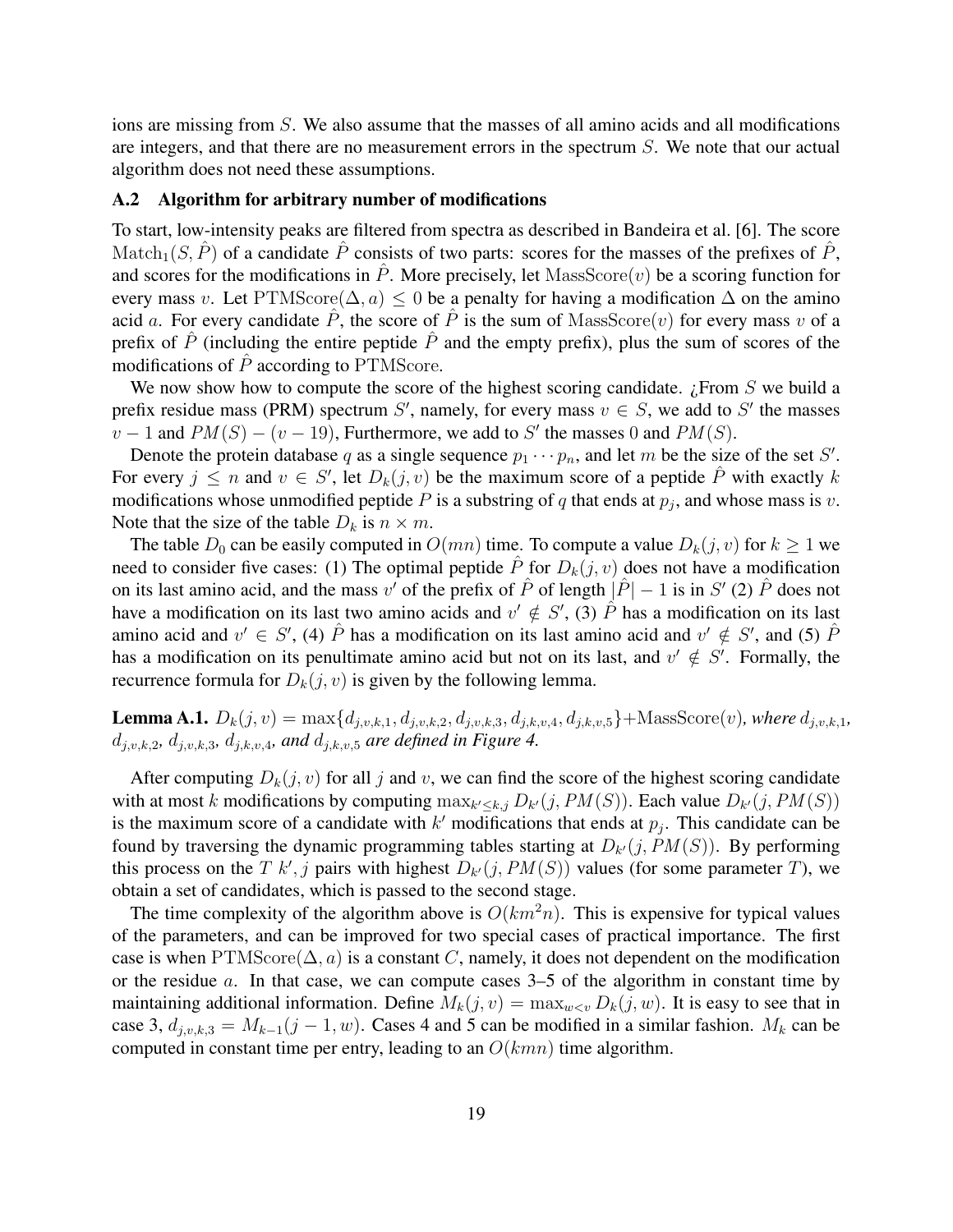$$
d_{j,v,k,1} = \begin{cases} D_k(j-1, v-\text{mass}(p_j)) & \text{if } v-\text{mass}(p_j) \in S' \\ -\infty & \text{otherwise} \end{cases}
$$
\n
$$
d_{j,v,k,2} = \begin{cases} D_k(j-2, v-\text{mass}(p_{j-1}p_j)) + \text{MassScore}(v-\text{mass}(p_j)) & \text{if } v-\text{mass}(p_{j-1}p_j) \in S' \\ -\infty & \text{otherwise} \end{cases}
$$
\n
$$
d_{j,v,k,3} = \max\left(\{D_{k-1}(j-1,w) + \text{PTMScore}(v-(w+\text{mass}(p_j)), p_j) | \forall w \in S', w < v\} \cup \{-\infty\}\right)
$$
\n
$$
d_{j,v,k,4} = \max\left(\begin{cases} D_{k-1}(j-2,w) + \text{PTMScore}(v-(w+\text{mass}(p_{j-1}p_j)), p_j) \\ + \text{MassScore}(w+\text{mass}(p_{j-1})) \end{cases} \middle| \forall w \in S', w < v \end{cases} \cup \{-\infty\}\right)
$$
\n
$$
d_{j,v,k,5} = \max\left(\begin{cases} D_{k-1}(j-2,w) + \text{PTMScore}(v-(w+\text{mass}(p_{j-1}p_j)), p_{j-1}) \\ + \text{MassScore}(v-\text{mass}(p_j)) \end{cases} \middle| \forall w \in S', w < v \end{cases} \cup \{-\infty\}\right)
$$

Figure 4: Definitions of 
$$
d_{j,v,k,1}
$$
,  $d_{j,v,k,2}$ ,  $d_{j,v,k,3}$ ,  $d_{j,k,v,4}$ , and  $d_{j,k,v,5}$ .

In the next section, we describe an efficient algorithm for an arbitrary function PTMScore, but we limit the number of modifications to 2. As the results with 3 or more modifications are not very reliable, this restriction is reasonable. The handling of 1 modifications is simpler, and is described in Section A.4.

#### A.3 Algorithm for two modifications

We denote by  $M_1$  (resp.,  $M_2$ ) the minimum (resp., maximum) mass offset of one modification. Instead of using the tables  $D_0$ ,  $D_1$ , and  $D_2$ , our algorithm will use  $D_1$  and the following two tables: For every  $i \leq j$  such that  $\text{mass}(p_i \cdots p_j) \leq PM(S) + M_2$ ,  $\text{PrefixScore}(i, j)$  is the score of  $p_i \cdots p_j$ , namely PrefixScore $(i, j) =$ MassScore $(0) + \sum_{k=i}^{j}$ MassScore(mass $(p_i \cdots p_k)$ ). Similarly, for every  $j \le i$  such that  $\text{mass}(p_j \cdots p_i) \le PM(S) - M_1$ , SuffixScore $(j, i) = \text{MassScore}(PM(S)) + \sum_{k=i}^{i} \text{MassScore}(PM(S) - \text{mass}(p_k \cdots p_i))$ . Computing the table PrefixScore is done by go- $\sum_{k=j}^{i}$  MassScore $(PM(S) - \text{mass}(p_k \cdots p_i))$ . Computing the table PrefixScore is done by going over all i, and accumulating the scores MassScore( $\text{mass}(p_i \cdots p_j)$ ) for all j. Computing SuffixScore is done similarly.

Define  $\Delta_{i,j,v} = v - \text{mass}(p_i \cdots p_j)$  for every  $i \le j \le n$  and  $v \in S'$ . To compute the table  $D_1$ , we use the following lemma (note that there are only four cases in the lemma, while Lemma A.1 has five cases).

**Lemma A.2.**  $D_1(j, v) = \max\{d_{j, v, 1, 1}, d_{j, v, 1, 2}, d_{j, v, 3}, d_{j, v, 4}\}$  + MassScore(v), where  $d_{j, v, 1, 1}$  and  $d_{j,v,1,2}$  *are defined in Figure 4, and*  $d_{j,v,3}$  *and*  $d_{j,v,4}$  *are defined in Figure 5.* 

After computing  $D_1(j, v)$  for all j and v, we can find the maximum score of a candidate as follows: Define  $\hat{\Delta}_{j,i,v} = PM(S) - \text{mass}(p_{j+1} \cdots p_i) - v$  for all j, i, and v. The maximum score of a candidate is max  $(\cup_{j,v} \{b_{j,v,1}, b_{j,v,2}\})$ , where  $b_{j,v,1}$  and  $b_{j,v,2}$  are defined in Figure 5. Like in the previous algorithm, we generate the highest scoring candidates by traversing the table  $D_1$ .

**Time complexity** Denote  $M = \max\{|M_1|, |M_2|\}$ . Computing the the tables PrefixScore and SuffixScore takes  $O(m'n)$  time, where  $m' = |(PM(S) + M)/57| + 1$  is an upper bound on the number of cells  $PrefixScore(i, j)$  (or  $SuffixScore(j, i)$ ) that we need to compute for a fixed i. This upper bound follows from the fact that the minimum mass of an amino acid is 57 Da. The upper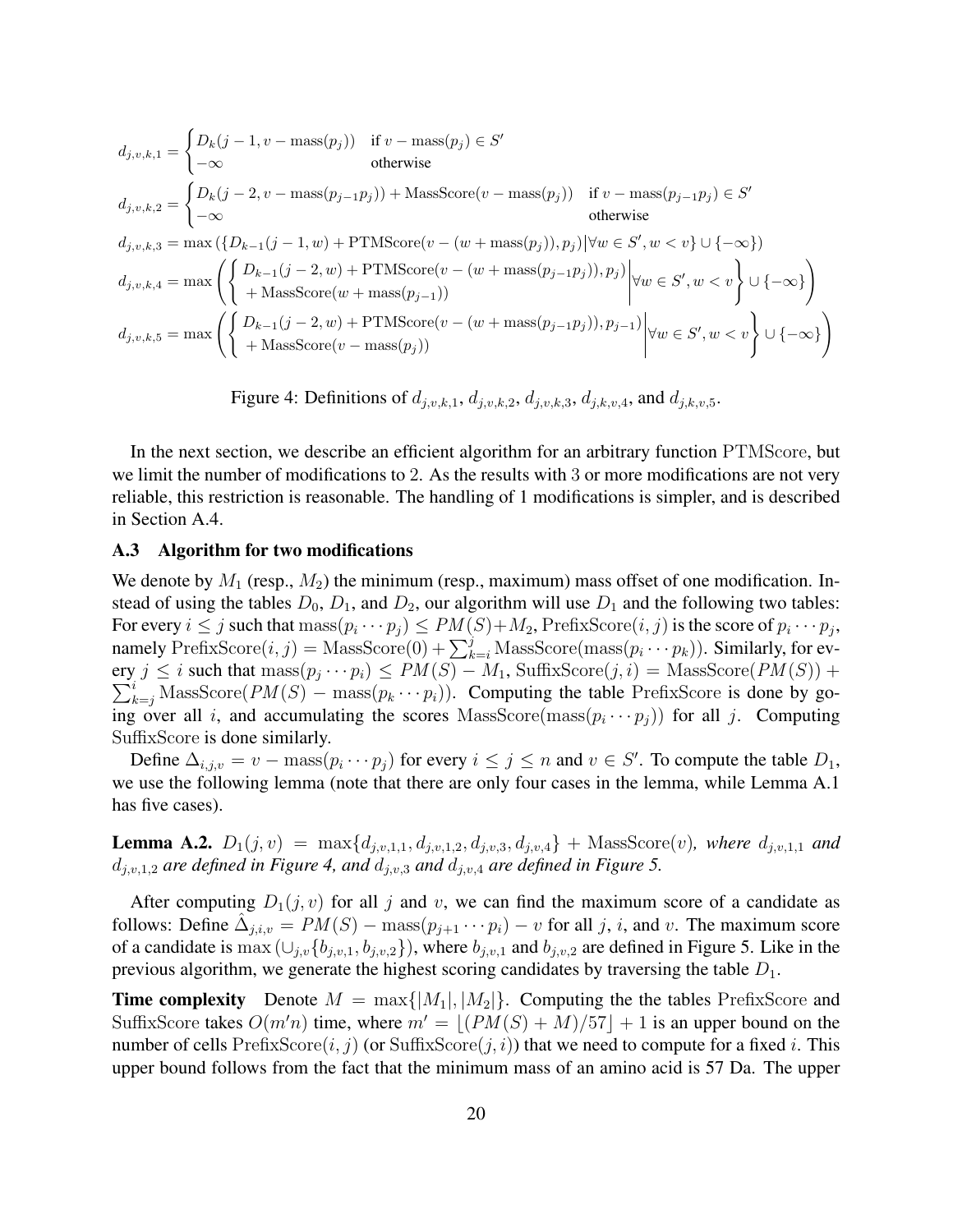$$
\begin{aligned} d_{j,v,3} &= \max\left(\left\{\text{PrefixScore}(i,j-1)+\text{PTMScore}(\Delta_{i,j,v},p_j)\middle|\forall i \text{ s.t. } M_1 \leq \Delta_{i,j,v} \leq M_2\right\} \cup \{-\infty\}\right) \\ d_{j,v,4} &= \max\left(\left\{\begin{aligned} \text{PrefixScore}(i,j-2)+\text{PTMScore}(\Delta_{i,j,v},p_{j-1})&\middle|\forall i \text{ s.t. } M_1 \leq \Delta_{i,j,v} \leq M_2\right\} \cup \{-\infty\}\right) \\ b_{j,v,1} &= \max\left(\left\{\begin{aligned} D_1(j,v)+\text{PTMScore}(\hat{\Delta}_{j,i,v},p_{j+1})&\middle|\forall i \text{ s.t. } M_1 \leq \hat{\Delta}_{j,i,v} \leq M_2\right\} \cup \{-\infty\}\right) \\ +\text{SuffixScore}(j+2,i) \\ b_{j,v,2} &= \max\left(\left\{\begin{aligned} D_1(j,v)+\text{PTMScore}(\hat{\Delta}_{j,i,v},p_{j+2})&\middle|\forall i \text{ s.t. } M_1 \leq \hat{\Delta}_{j,i,v} \leq M_2\right\} \cup \{-\infty\}\right) \\ +\text{SuffixScore}(j+3,i)\}+\text{MassScore}(v+\text{mass}(p_{j+1})) \end{aligned}\end{aligned}\right.
$$

Figure 5: Definitions of  $d_{j,v,3}$ ,  $d_{j,v,4}$ ,  $b_{j,v,1}$ , and  $b_{j,v,2}$ .

bound is pessimistic since only one amino acid has a mass of 57 Da. In practice, the average number of cells that we need to compute for each i is  $\bar{m} \simeq (PM(S) + M)/100$ . We note that  $\bar{m}$  is usually much smaller than m.

The time complexity of the algorithm is  $O(dmn + m'n)$  where  $d = |(M_2 - M_1)/57| + 1$  is an upper bound on the number of values of  $i$  we need to consider in order to compute a single value of  $d_{j,v,3}$ ,  $d_{j,v,4}$ ,  $b_{j,v,1}$ , or  $b_{j,v,2}$  (this follows from the fact that for all i,  $\Delta_{i+1,j,v} - \Delta_{i,j,v}$  is the mass of some amino acid). The average time complexity of the algorithm is  $O(\overline{dmn} + \overline{m}n)$ , where  $d \simeq (M_2 - M_1)/100$ . Typical values are  $M_1 = -100$  and  $M_2 = 160$ , implying  $d \simeq 3$ .

## A.4 Algorithm for one modification

The maximum score of a candidate is  $\max_{i,j} b_{i,j}$ , where

$$
b_{i,j} = \max \left( \left\{ \text{PrefixScore}(i,j) + \text{PTMScore}(\hat{\Delta}_{i,i',0}, p_{j+1}) \middle| \forall i' \text{ s.t. } M_1 \leq \hat{\Delta}_{i,i',0} \leq M_2 \right\} \cup \{-\infty\} \right)
$$

.

Generating the corresponding candidate is trivial. The average time complexity of the algorithm is  $O(\bar{d} \bar{m} n)$ . We note that the algorithms presented here are more efficient than the straightforward exhaustive search algorithm. The time compelxity of the exhaustive search algorithm is roughly  $O(\bar{d}\bar{m}^2n)$  for one modification, and  $O(\bar{d}(M_2 - M_1)\bar{m}^3n)$  for two modifications.

## A.5 Implementation Details

In the implementation of the algorithms given in previous sections, we use the following scoring functions: For the mass scoring function MassScore, we use the scoring function from Tanner et al. [31]. The function PTMScore is defined as follows:

PTMScore(
$$
\Delta
$$
, a) = 
$$
\begin{cases} C & \text{if } M_1 \leq \Delta \leq M_2 \\ & \text{and } \text{mass}(a) + \Delta \geq 50 \\ -\infty & \text{otherwise} \end{cases}
$$

where  $C < 0$  is some constant. This function forbids implausible interpretations, and gives better results than a constant penalty function.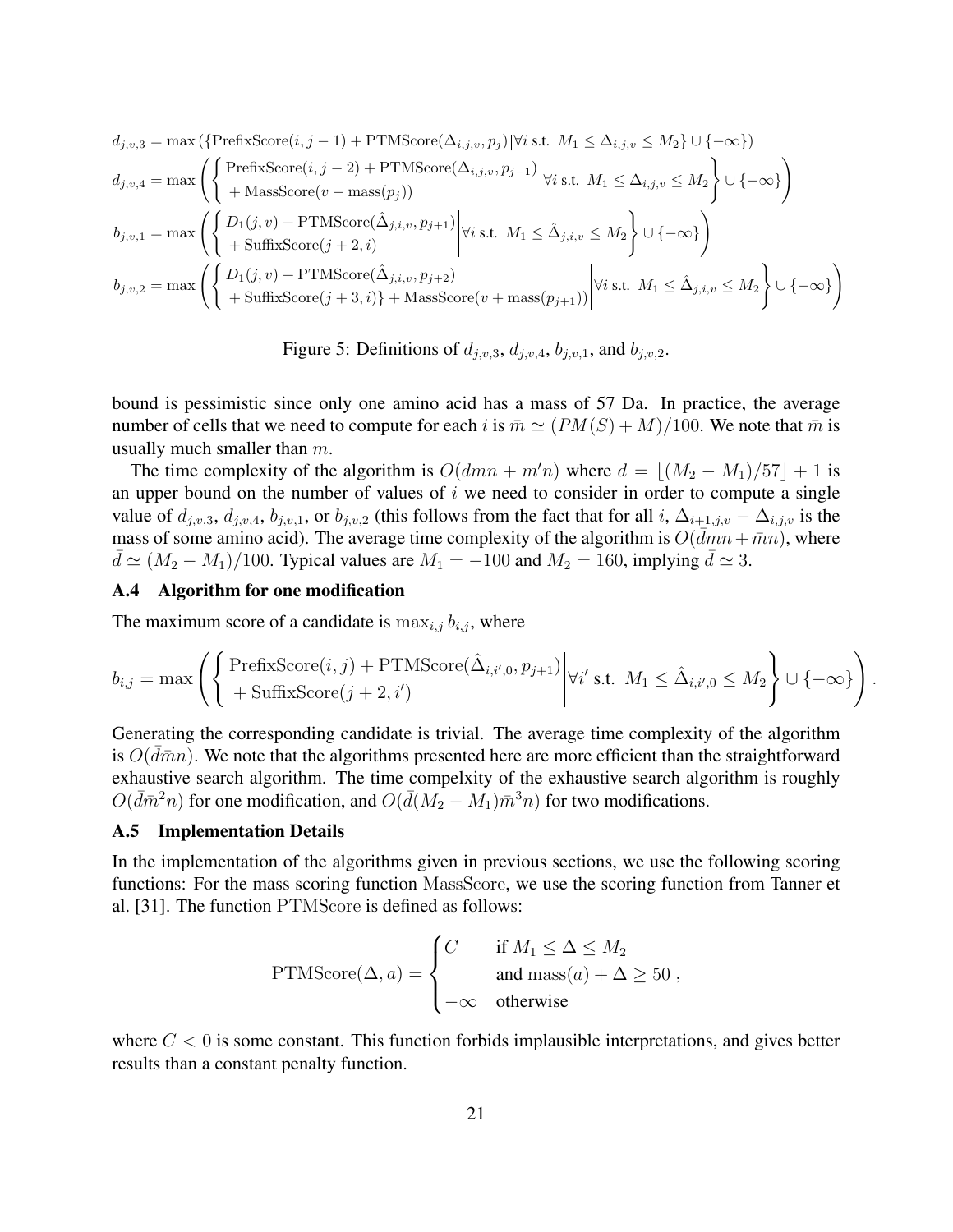# B P-value computation

Computation of p-values is performed using a support vector machine (SVM) trained over correct and incorrect matches from the ISB data-set. The SVM uses a radial basis function (RBF) kernel, and a set of six features:

- Raw match score, computed by alignment of theoretical and spectral peaks as described in the Inspect paper (Tanner 2005).
- Percentage of intensity explained.
- Percentage of top 50 peaks explained.
- Percentage of theoretical b/y peaks (within dynamic range) found in the spectrum
- Difference in match score ( $\delta$ -cn) between this match and the runner-up. If multiple matches to the same locus were found, compute the difference in match score to the first runner-up from a distinct locus. (For example: The match EAM#MAPK and EAMM#APK likely have similar scores, but their  $\delta$ -cn can still be large)
- Number of candidates scored. (This feature compensates for the fact that  $\delta$ -cn is affected by database size)

All features are calculated after performing window-based filtering on the spectral peaks. The output of the SVM is a real number, where values above zero are likely 'correct' and values below zero likely 'incorrect'. We constructed the histogram of SVM outputs over our entire training set, and used this to construct a lookup table for deriving p-values.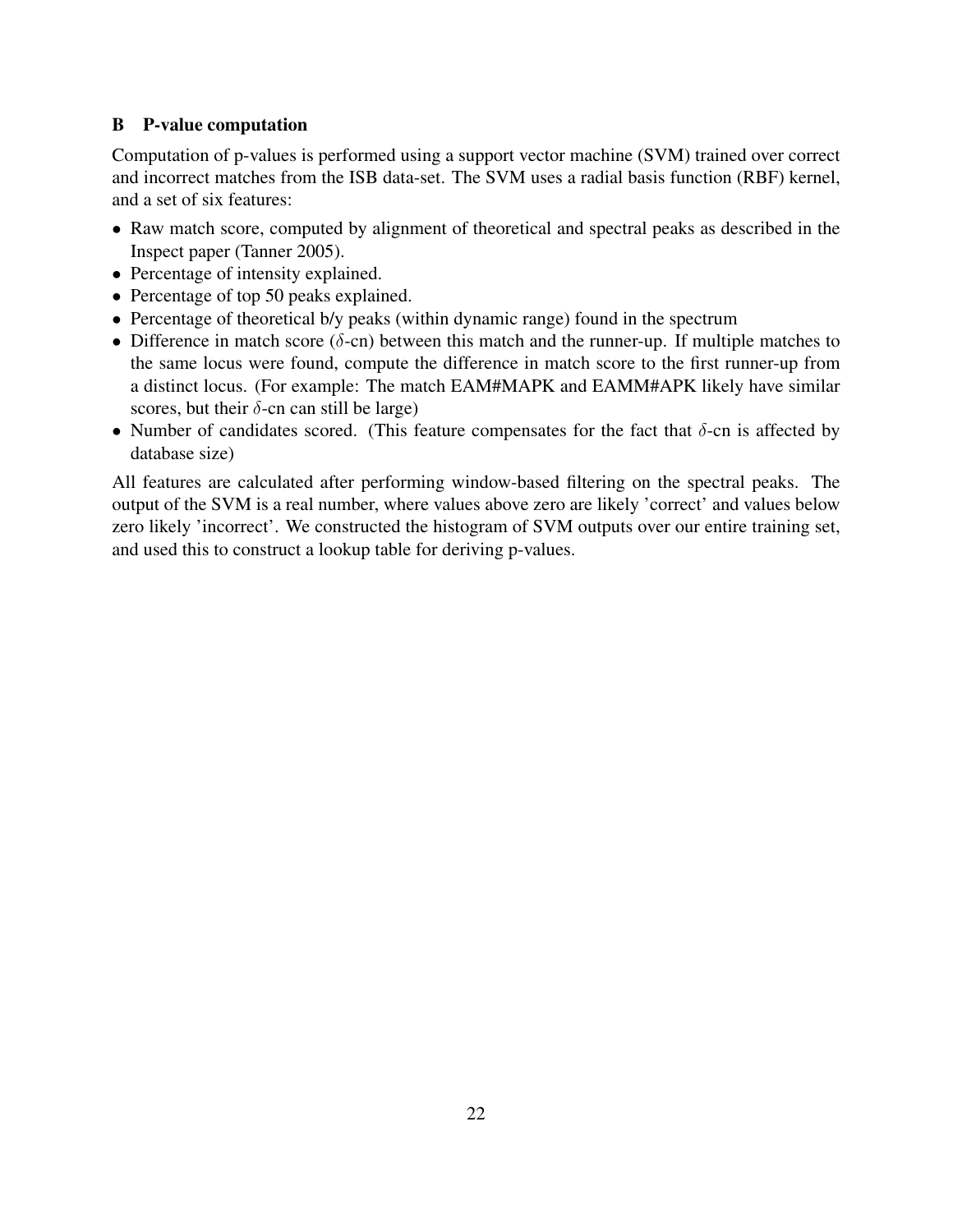# C Supplementary Tables

Annotated spectra for post-translational modifications, as well as raw search results, are available from http://bioinfo2.ucsd.edu/.

| Offset | А              |           | Ð      | E     | F    | G              | Н              |       | Κ      | L             | M              | N                  | P    | $\lambda$      | R | S    |            |                |   |    | Total |
|--------|----------------|-----------|--------|-------|------|----------------|----------------|-------|--------|---------------|----------------|--------------------|------|----------------|---|------|------------|----------------|---|----|-------|
| $-18$  |                |           | $3^*$  | 3     | $1*$ |                | $\mathcal{D}$  | ∍     |        |               |                | 3                  |      | C              | っ | 6    | 6          |                |   |    | 35    |
|        | 8              |           | 12.    | $11*$ |      | 16             | 9              | $15*$ |        | $4*30*$       |                | $2 \t33*16 \t20*3$ |      |                |   |      | $15 \t13*$ | $8*$           | 4 | 10 | 240   |
| 14     | $\mathfrak{D}$ |           |        | 3     |      |                |                |       | $3^*2$ |               | $\mathfrak{D}$ |                    |      |                |   | $1*$ |            | $1*$           |   |    | 15    |
| 16     | $1*$           |           | $1*$   | 6     | *    | $\mathcal{F}$  | っ              | $4^*$ |        |               | $4*39*$        | $3*$               | $1*$ | $\overline{4}$ |   | $1*$ |            | $1*$           | 9 |    | 81    |
| 17     |                |           | $1*$   |       |      | $\overline{2}$ |                | $1*$  |        |               | $3*12*$        | $1^*$              |      | 4              |   |      |            |                | 4 |    | 32    |
| 22     | 3              |           | $8*$   | 10    | 6    |                | $\mathfrak{D}$ | 5     |        | 4             |                | 6                  |      | 6              |   | 9    | 5          | $\overline{4}$ |   | 2  | 83    |
| 28     |                | $1^* 2^*$ |        |       |      |                |                | 3     | $3^*$  | $\mathcal{D}$ |                |                    |      |                |   | $1*$ |            | $2^*$          |   |    | 15    |
| 32     |                |           |        |       |      |                |                |       |        |               | $5*$           |                    | $1*$ |                |   |      |            |                | 6 |    | 16    |
| 53     |                |           | $\tau$ | 10    |      | 3              |                | 6     |        | h             |                |                    | 5    | $\mathcal{D}$  |   |      | 2          | -3             |   |    | 49    |
| 71     |                | 9         |        |       |      |                |                |       |        |               |                |                    |      |                |   |      |            |                |   |    | 12    |
| 156    |                |           |        |       |      |                |                | 2     |        |               |                |                    |      |                |   |      |            |                |   |    | 7     |

Table 9: PTM site count matrix for IKKb dataset (1,072 sites total). The first column indicates the mass shift of a modification. The entry for modification  $\Delta$ , and amino acid a refers to the number of distinct residues of type  $\alpha$  for which a top-scoring spectral annotation assigned modification mass  $\Delta$  at that residue. Only rows from the frequency matrix are repeated. Entries that can be explained by mutations are starred.

|             | Total of     |             | Entropy /  |
|-------------|--------------|-------------|------------|
| Search      | grid entries | Entropy     | ln(n)      |
| WrongDB     | 320 (2312)   | 4.98 (6.98) | 0.86(0.90) |
| MutDB       | 1485 (2110)  | 4.44(5.12)  | 0.61(0.67) |
| <b>IKKB</b> | 4248 (15410) | 4.66(7.11)  | 0.56(0.74) |
| Lens        | 3986 (20097) | 5.07(7.51)  | 0.61(0.76) |

Table 10: Entropy of the PTM frequency matrix for several searches. Results are given for hits with p-value  $< 0.05$ , and (in parentheses) for all top hits. Searches "MutDB" and "WrongDB" used the same collection of previously annotated spectra. The WrongDB search was run against the Lens database, generating no valid annotations. Incorrect annotations produce random noise in the PTM frequency matrix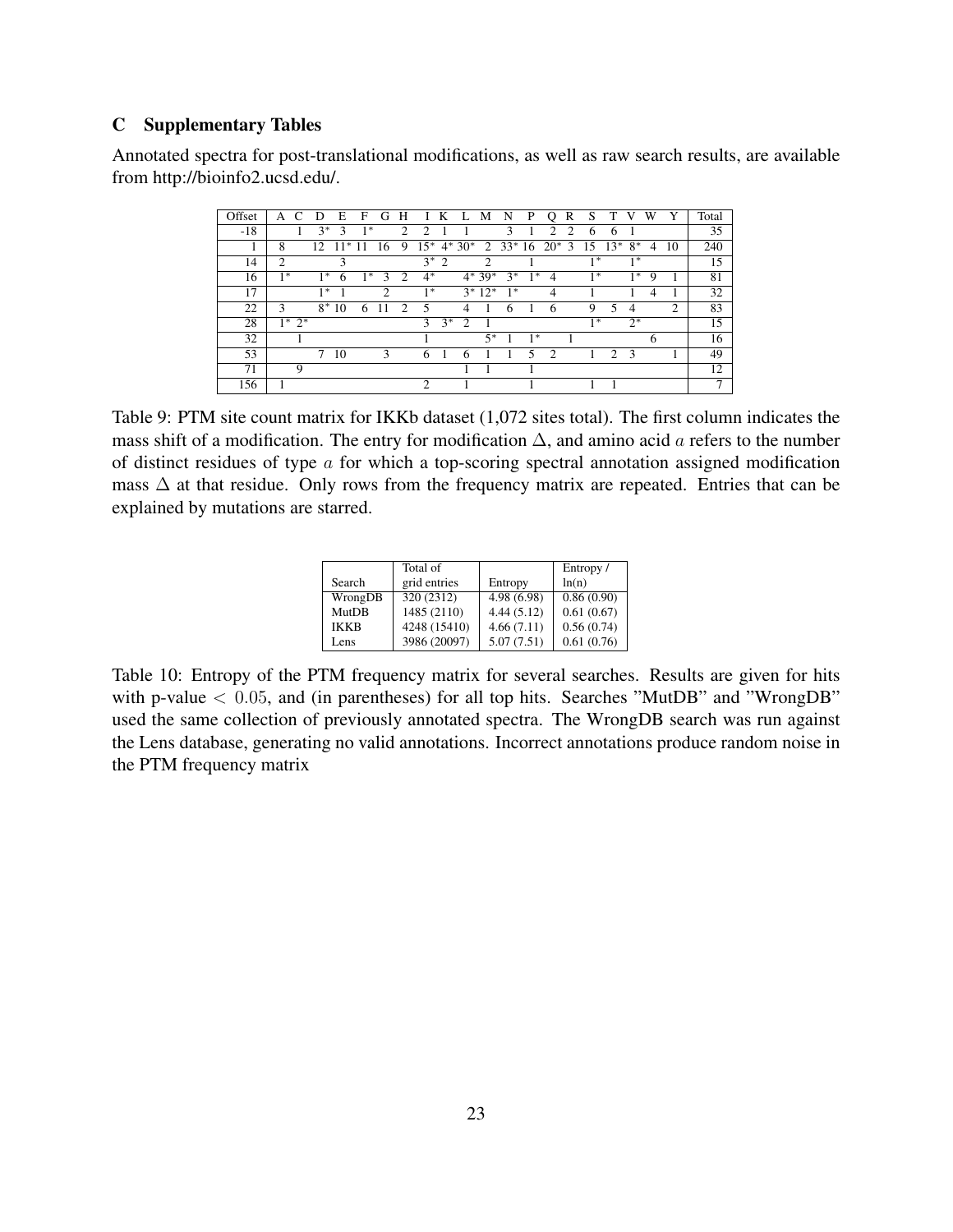| 14<br>CRBA1_HUMAN Beta A3<br>37<br>52.86<br>C82<br>10<br>14<br>CRBA1_HUMAN Beta A3<br>C117<br>21<br>6<br>55.26<br>9<br>14<br>CRBA1_HUMAN Beta A3<br>C185<br>41<br>43.62<br>5<br>79<br>14<br>CRBS_HUMAN Beta S<br>C <sub>24</sub><br>33.76<br>117<br>7<br>14<br>C <sub>26</sub><br>CRBS_HUMAN Beta S<br>49.16<br>$\overline{c}$<br>14<br>CRGD_HUMAN Gamma D<br>C110<br>5<br>55.56<br>$\overline{c}$<br>$\overline{c}$<br>$-18$<br>CRYAA_HUMAN Alpha A<br>S42<br>4.65<br>$\mathfrak{2}$<br>$\overline{c}$<br>$-18$<br><b>T55</b><br>CRYAA_HUMAN Alpha A<br>1.12<br>$\overline{4}$<br>$\mathbf{1}$<br>$-18$<br>CRYAA_HUMAN Alpha A<br>S59<br>1.9<br>$\overline{c}$<br>$\,1$<br>$-18$<br>CRYAA_HUMAN Alpha A<br>S81<br>1.18<br>3<br>$\overline{\mathbf{c}}$<br>$-18$<br>CRYAA_HUMAN Alpha A<br>D84<br>1.55<br>$\overline{c}$<br>D91<br>4<br>$-18$<br>CRYAA_HUMAN Alpha A<br>1.89<br>$\overline{c}$<br>$\overline{c}$<br>$-18$<br>CRYAA_HUMAN Alpha A<br>D92<br>0.91<br>$\overline{7}$<br>3<br>$-18$<br>CRYAA_HUMAN Alpha A<br>D <sub>105</sub><br>8.64<br>11<br>4<br>$-18$<br>CRYAA_HUMAN Alpha A<br>D <sub>106</sub><br>13.58<br>5<br>11<br>5.98<br>$-18$<br>CRYAA_HUMAN Alpha A<br>T148<br>D151<br>3<br>$\mathbf{1}$<br>$-18$<br>CRYAA_HUMAN Alpha A<br>1.55<br>3<br>CRYAB_HUMAN Alpha B<br>S59<br>3<br>$-18$<br>1.84<br>$\overline{4}$<br>$\,1$<br>$-18$<br>CRYAB_HUMAN Alpha B<br>D <sub>109</sub><br>9.3<br>3<br>$\overline{c}$<br>$-18$<br>CRBB1_HUMAN Beta 1<br><b>S80</b><br>3.57<br>8<br>$\overline{c}$<br>CRBB1_HUMAN Beta 1<br>T <sub>125</sub><br>7.84<br>$-18$<br>$\mathfrak{2}$<br>$\overline{c}$<br>2<br>$-18$<br>CRBB1_HUMAN Beta 1<br>S <sub>137</sub><br>$\tau$<br>$\overline{c}$<br>$-18$<br>CRBB1_HUMAN Beta 1<br>S151<br>5.26<br>$\mathfrak{2}$<br>$\overline{c}$<br>$-18$<br>CRBB2_HUMAN Beta 2<br>S174<br>1.98<br>$\mathfrak{2}$<br>$\,1$<br>$-18$<br>CRBA1_HUMAN Beta A3<br>D37<br>1.13<br>$\overline{c}$<br>$-18$<br>CRBA1_HUMAN Beta A3<br>D97<br>$\mathbf{1}$<br>0.52<br>5<br>$\overline{c}$<br>$-18$<br>CRBA1_HUMAN Beta A3<br>S <sub>100</sub><br>1.21<br>$\overline{4}$<br>$\overline{c}$<br>CRBA1_HUMAN Beta A3<br>$-18$<br>S <sub>102</sub><br>0.95<br>35<br>9<br>$-18$<br>CRBA1_HUMAN Beta A3<br>S <sub>200</sub><br>25.93<br>4<br>6<br>$-18$<br>CRBA1_HUMAN Beta A3<br>T <sub>204</sub><br>4.29<br>5<br>3<br>CRBA1_HUMAN Beta A3<br>S <sub>205</sub><br>$-18$<br>3.62<br>13<br>$\mathbf{1}$<br>$-18$<br>CRBS_HUMAN Beta S<br>S <sub>166</sub><br>3.86<br>$\overline{c}$<br>S180<br>16<br>$-18$<br>CRBA4_HUMAN Beta A4<br>21.33<br>$-18$<br>CRBA4_HUMAN Beta A4<br>T184<br>2<br>$\mathbf{1}$<br>2.63<br>$\overline{c}$<br>BFSP2_HUMAN Beaded filament structural protein 2<br>S91<br>$\mathbf{1}$<br>$-18$<br>14.29<br>$\overline{4}$<br>CRYAA_HUMAN Alpha A<br><b>Q50</b><br>$\mathbf{1}$<br>$-17$<br>36.36<br>$-17$<br>CRYAA_HUMAN Alpha A<br>6<br>$\overline{c}$<br>Q90<br>3.53<br>$-17$<br>CRYAA_HUMAN Alpha A<br>Q104<br>52<br>4<br>76.47<br>$\overline{4}$<br>11<br>$-17$<br>CRYAA_HUMAN Alpha A<br>Q147<br>7.05<br>37<br>$\overline{c}$<br>$-17$<br>CRYAB_HUMAN Alpha B<br>Q108<br>97.37<br>3<br>CRYAB_HUMAN Alpha B<br>R149<br>20<br>$-17$<br>8.44<br>$\tau$<br>$\mathbf{1}$<br>$-17$<br>CRBB1_HUMAN Beta 1<br>Q69<br>1.46<br>$-17$<br>Q235<br>225<br>17<br>54.88<br>CRBB1_HUMAN Beta 1<br>$\overline{c}$<br>$\overline{4}$<br>$-17$<br>CRBB2_HUMAN Beta 2<br>Q12<br>4.65<br>3<br>$-17$<br>4<br>3.13<br>CRBA1_HUMAN Beta A3<br>Q203<br>3<br>$-17$<br>CRBS_HUMAN Beta S<br>Q106<br>10<br>4.74<br>$\overline{c}$<br>$\overline{4}$<br>$-17$<br>CRBS_HUMAN Beta S<br>R157<br>50<br>3<br>$-17$<br>Q299<br>10<br>90.91<br>BFSP2_HUMAN Beaded filament structural protein 2<br>$\overline{c}$<br>$-17$<br>CRGD_HUMAN Gamma D<br>Q142<br>16<br>48.48<br>3<br>20<br>$-17$<br>CRGC_HUMAN Gamma C<br>Q142<br>58.82<br>$-17$<br>5<br>$\overline{c}$<br>CRGC_HUMAN Gamma C<br>R <sub>146</sub><br>11.9<br>$\overline{c}$<br>$-2$<br>W236<br>8<br>CRBB1_HUMAN Beta 1<br>1.85<br>8<br>$\mathbf{1}$<br>41<br>CRYAA_HUMAN Alpha A<br>Q6<br>14.8<br>3<br>$\mathbf{1}$<br>3<br>30<br>CRYAA_HUMAN Alpha A<br>Q50<br>5<br>$\mathbf{1}$<br>CRYAA_HUMAN Alpha A<br>Q90<br>19<br>10.38<br>$\overline{7}$<br>$\,1$<br>9<br>CRYAA_HUMAN Alpha A<br>N <sub>123</sub><br>4.21<br>$\mathbf{1}$<br>CRYAA_HUMAN Alpha A<br>27<br>16<br>Q126<br>12.68<br>$\mathbf{1}$<br>CRYAA_HUMAN Alpha A<br>14<br>7<br>O147<br>8.81<br>$\,1$<br>$\overline{4}$<br>CRYAB_HUMAN Alpha B<br>Q26<br>6<br>9.84<br>$\mathbf{1}$<br>N78<br>3<br>2<br>7.69<br>CRYAB_HUMAN Alpha B<br>$\mathbf{1}$<br>CRYAB_HUMAN Alpha B<br>59<br>12<br>N <sub>146</sub><br>24.89<br>$\mathbf{1}$<br>4<br>CRBB1_HUMAN Beta 1<br>N57<br>8<br>13.79<br>$\mathbf{1}$<br>N67<br>49<br>4<br>9.8<br>CRBB1_HUMAN Beta 1<br>1<br>CRBB1_HUMAN Beta 1<br>20<br>4<br>4.05<br>Q69<br>5<br>$\mathbf{1}$<br>8<br>CRBB1_HUMAN Beta 1<br>N81<br>9.41<br>3<br>$\mathbf{1}$<br>CRBB1_HUMAN Beta 1<br>Q105<br>15<br>5.47<br>$\overline{c}$<br>$\mathbf{1}$<br>9<br>CRBB1_HUMAN Beta 1<br>N107<br>3.28<br>16<br>$\overline{c}$<br>$\mathbf{1}$<br>CRBB1_HUMAN Beta 1<br>N <sub>124</sub><br>15.69<br>$\mathbf{1}$<br>CRBB1_HUMAN Beta 1<br>13<br>6<br>N157<br>9.63<br>17<br>$\mathbf{1}$<br>CRBB1_HUMAN Beta 1<br>6<br>N <sub>161</sub><br>11.49<br>19<br>5<br>$\mathbf{1}$<br>CRBB1_HUMAN Beta 1<br>Q166<br>12.75<br>$\overline{c}$<br>$\mathbf{1}$<br>CRBB1_HUMAN Beta 1<br>Q204<br>11<br>7.75<br>9<br>25<br>$\mathbf{1}$<br>CRBB1_HUMAN Beta 1<br>N216<br>20.83<br>6<br>$\mathbf{1}$<br>CRBB1_HUMAN Beta 1<br>Q222<br>12<br>10.17<br>21<br>5<br>$\mathbf{1}$<br>CRBB1_HUMAN Beta 1<br>Q224<br>17.5<br>3<br>5<br>$\mathbf{1}$<br>CRBB1_HUMAN Beta 1<br>Q226<br>4.2<br>30<br>9<br>$\mathbf{1}$<br>CRBB1_HUMAN Beta 1<br>Q235<br>13.95<br>$\overline{c}$<br>10<br>$\mathbf{1}$<br>CRBB2_HUMAN Beta 2<br>Q7<br>11.36<br>5<br>3<br>$\mathbf{1}$<br>CRBB2_HUMAN Beta 2<br>Q12<br>5.75<br>$\mathbf{1}$<br>5<br>$\overline{4}$<br>CRBB2_HUMAN Beta 2<br>Q54<br>6.49<br>$\mathbf{1}$<br>13<br>6<br>CRBB2_HUMAN Beta 2<br>Q63<br>15.85<br>9<br>$\overline{4}$<br>$\mathbf{1}$<br>CRBB2_HUMAN Beta 2<br>N65<br>10.98<br>3<br>$\overline{c}$<br>$\mathbf{1}$<br>CRBB2_HUMAN Beta 2<br>Q70<br>6.67<br>8<br>$\mathbf{1}$<br>13<br>CRBB2_HUMAN Beta 2<br>N113<br>7.6<br>$\tau$<br>$\overline{4}$<br>$\mathbf{1}$<br>CRBB2_HUMAN Beta 2<br>N115<br>4.19<br>$\overline{c}$<br>$\mathbf{1}$<br>CRBB2_HUMAN Beta 2<br>12<br>Q137<br>7.14<br>$\overline{c}$<br>$\mathbf{1}$<br>$\overline{7}$<br>CRBB2_HUMAN Beta 2<br>Q162<br>15.56<br>$\tau$<br>$\overline{4}$<br>$\mathbf{1}$<br>CRBB2_HUMAN Beta 2<br>Q182<br>4.9<br>$\mathbf{1}$<br>CRBA1_HUMAN Beta A3<br>18<br>5<br>Q38<br>10.17<br>5<br>$\mathbf{1}$<br>22<br>CRBA1_HUMAN Beta A3<br>N40<br>12.43<br>8<br>$\mathbf{1}$<br>CRBA1_HUMAN Beta A3<br>Q42<br>22<br>12.5<br>24<br>$\mathbf{1}$<br>CRBA1_HUMAN Beta A3<br>N54<br>11<br>6<br>20<br>$\mathbf{1}$<br>101<br>CRBA1_HUMAN Beta A3<br>12<br>N <sub>103</sub><br>23.93<br>$\mathbf{1}$<br>CRBA1_HUMAN Beta A3<br>N120<br>24<br>7<br>72.73<br>$\mathbf{1}$<br>CRBA1_HUMAN Beta A3<br>K131<br>16<br>4<br>5.48<br>50<br>8<br>$\mathbf{1}$<br>CRBA1_HUMAN Beta A3<br>N133<br>16.56<br>$\mathbf{1}$<br>CRBA1_HUMAN Beta A3<br>Q149<br>11<br>6<br>19.64<br>$\mathbf{1}$<br>CRBA1_HUMAN Beta A3<br>N <sub>155</sub><br>5<br>3<br>7.46<br>$\,1$<br>10<br>5<br>CRBA1_HUMAN Beta A3<br>N <sub>156</sub><br>14.93<br>22<br>$\overline{c}$<br>$\mathbf{1}$<br>CRBA1_HUMAN Beta A3<br>Q172<br>10.63<br>$\mathbf{1}$<br>CRBA1_HUMAN Beta A3<br>4<br>4<br>Q180<br>4.65<br>$\mathbf{1}$<br>CRBA1_HUMAN Beta A3<br>12<br>6<br>Q203<br>8.82 | DeltaMass | Protein | Residue | Spectra | Peptide species | Rate |
|------------------------------------------------------------------------------------------------------------------------------------------------------------------------------------------------------------------------------------------------------------------------------------------------------------------------------------------------------------------------------------------------------------------------------------------------------------------------------------------------------------------------------------------------------------------------------------------------------------------------------------------------------------------------------------------------------------------------------------------------------------------------------------------------------------------------------------------------------------------------------------------------------------------------------------------------------------------------------------------------------------------------------------------------------------------------------------------------------------------------------------------------------------------------------------------------------------------------------------------------------------------------------------------------------------------------------------------------------------------------------------------------------------------------------------------------------------------------------------------------------------------------------------------------------------------------------------------------------------------------------------------------------------------------------------------------------------------------------------------------------------------------------------------------------------------------------------------------------------------------------------------------------------------------------------------------------------------------------------------------------------------------------------------------------------------------------------------------------------------------------------------------------------------------------------------------------------------------------------------------------------------------------------------------------------------------------------------------------------------------------------------------------------------------------------------------------------------------------------------------------------------------------------------------------------------------------------------------------------------------------------------------------------------------------------------------------------------------------------------------------------------------------------------------------------------------------------------------------------------------------------------------------------------------------------------------------------------------------------------------------------------------------------------------------------------------------------------------------------------------------------------------------------------------------------------------------------------------------------------------------------------------------------------------------------------------------------------------------------------------------------------------------------------------------------------------------------------------------------------------------------------------------------------------------------------------------------------------------------------------------------------------------------------------------------------------------------------------------------------------------------------------------------------------------------------------------------------------------------------------------------------------------------------------------------------------------------------------------------------------------------------------------------------------------------------------------------------------------------------------------------------------------------------------------------------------------------------------------------------------------------------------------------------------------------------------------------------------------------------------------------------------------------------------------------------------------------------------------------------------------------------------------------------------------------------------------------------------------------------------------------------------------------------------------------------------------------------------------------------------------------------------------------------------------------------------------------------------------------------------------------------------------------------------------------------------------------------------------------------------------------------------------------------------------------------------------------------------------------------------------------------------------------------------------------------------------------------------------------------------------------------------------------------------------------------------------------------------------------------------------------------------------------------------------------------------------------------------------------------------------------------------------------------------------------------------------------------------------------------------------------------------------------------------------------------------------------------------------------------------------------------------------------------------------------------------------------------------------------------------------------------------------------------------------------------------------------------------------------------------------------------------------------------------------------------------------------------------------------------------------------------------------------------------------------------------------------------------------------------------------------------------------------------------------------------------------------------------------------------------------------------------------------------------------------------------------------------------------------------------------------------------------------------------------------------------------------------------------------------------------------------------------------------------------------------------------------------------------------------------------------------------------------------------------------------------------------------------------------------------------------------------------------------------------------------------------------------------------------------------------------------------------------------------------------------------------------------------------------------------------------------------------------------------------------------------------------------------------------------------------------------------------------------------------------------------------------------------------------------------------------------------------------------------------------------------------------------------------------------------------------------------------------------------------------------------------------------------------------------------------------------------------------------|-----------|---------|---------|---------|-----------------|------|
|                                                                                                                                                                                                                                                                                                                                                                                                                                                                                                                                                                                                                                                                                                                                                                                                                                                                                                                                                                                                                                                                                                                                                                                                                                                                                                                                                                                                                                                                                                                                                                                                                                                                                                                                                                                                                                                                                                                                                                                                                                                                                                                                                                                                                                                                                                                                                                                                                                                                                                                                                                                                                                                                                                                                                                                                                                                                                                                                                                                                                                                                                                                                                                                                                                                                                                                                                                                                                                                                                                                                                                                                                                                                                                                                                                                                                                                                                                                                                                                                                                                                                                                                                                                                                                                                                                                                                                                                                                                                                                                                                                                                                                                                                                                                                                                                                                                                                                                                                                                                                                                                                                                                                                                                                                                                                                                                                                                                                                                                                                                                                                                                                                                                                                                                                                                                                                                                                                                                                                                                                                                                                                                                                                                                                                                                                                                                                                                                                                                                                                                                                                                                                                                                                                                                                                                                                                                                                                                                                                                                                                                                                                                                                                                                                                                                                                                                                                                                                                                                                                                                                                                                                                                                  |           |         |         |         |                 |      |
|                                                                                                                                                                                                                                                                                                                                                                                                                                                                                                                                                                                                                                                                                                                                                                                                                                                                                                                                                                                                                                                                                                                                                                                                                                                                                                                                                                                                                                                                                                                                                                                                                                                                                                                                                                                                                                                                                                                                                                                                                                                                                                                                                                                                                                                                                                                                                                                                                                                                                                                                                                                                                                                                                                                                                                                                                                                                                                                                                                                                                                                                                                                                                                                                                                                                                                                                                                                                                                                                                                                                                                                                                                                                                                                                                                                                                                                                                                                                                                                                                                                                                                                                                                                                                                                                                                                                                                                                                                                                                                                                                                                                                                                                                                                                                                                                                                                                                                                                                                                                                                                                                                                                                                                                                                                                                                                                                                                                                                                                                                                                                                                                                                                                                                                                                                                                                                                                                                                                                                                                                                                                                                                                                                                                                                                                                                                                                                                                                                                                                                                                                                                                                                                                                                                                                                                                                                                                                                                                                                                                                                                                                                                                                                                                                                                                                                                                                                                                                                                                                                                                                                                                                                                                  |           |         |         |         |                 |      |
|                                                                                                                                                                                                                                                                                                                                                                                                                                                                                                                                                                                                                                                                                                                                                                                                                                                                                                                                                                                                                                                                                                                                                                                                                                                                                                                                                                                                                                                                                                                                                                                                                                                                                                                                                                                                                                                                                                                                                                                                                                                                                                                                                                                                                                                                                                                                                                                                                                                                                                                                                                                                                                                                                                                                                                                                                                                                                                                                                                                                                                                                                                                                                                                                                                                                                                                                                                                                                                                                                                                                                                                                                                                                                                                                                                                                                                                                                                                                                                                                                                                                                                                                                                                                                                                                                                                                                                                                                                                                                                                                                                                                                                                                                                                                                                                                                                                                                                                                                                                                                                                                                                                                                                                                                                                                                                                                                                                                                                                                                                                                                                                                                                                                                                                                                                                                                                                                                                                                                                                                                                                                                                                                                                                                                                                                                                                                                                                                                                                                                                                                                                                                                                                                                                                                                                                                                                                                                                                                                                                                                                                                                                                                                                                                                                                                                                                                                                                                                                                                                                                                                                                                                                                                  |           |         |         |         |                 |      |
|                                                                                                                                                                                                                                                                                                                                                                                                                                                                                                                                                                                                                                                                                                                                                                                                                                                                                                                                                                                                                                                                                                                                                                                                                                                                                                                                                                                                                                                                                                                                                                                                                                                                                                                                                                                                                                                                                                                                                                                                                                                                                                                                                                                                                                                                                                                                                                                                                                                                                                                                                                                                                                                                                                                                                                                                                                                                                                                                                                                                                                                                                                                                                                                                                                                                                                                                                                                                                                                                                                                                                                                                                                                                                                                                                                                                                                                                                                                                                                                                                                                                                                                                                                                                                                                                                                                                                                                                                                                                                                                                                                                                                                                                                                                                                                                                                                                                                                                                                                                                                                                                                                                                                                                                                                                                                                                                                                                                                                                                                                                                                                                                                                                                                                                                                                                                                                                                                                                                                                                                                                                                                                                                                                                                                                                                                                                                                                                                                                                                                                                                                                                                                                                                                                                                                                                                                                                                                                                                                                                                                                                                                                                                                                                                                                                                                                                                                                                                                                                                                                                                                                                                                                                                  |           |         |         |         |                 |      |
|                                                                                                                                                                                                                                                                                                                                                                                                                                                                                                                                                                                                                                                                                                                                                                                                                                                                                                                                                                                                                                                                                                                                                                                                                                                                                                                                                                                                                                                                                                                                                                                                                                                                                                                                                                                                                                                                                                                                                                                                                                                                                                                                                                                                                                                                                                                                                                                                                                                                                                                                                                                                                                                                                                                                                                                                                                                                                                                                                                                                                                                                                                                                                                                                                                                                                                                                                                                                                                                                                                                                                                                                                                                                                                                                                                                                                                                                                                                                                                                                                                                                                                                                                                                                                                                                                                                                                                                                                                                                                                                                                                                                                                                                                                                                                                                                                                                                                                                                                                                                                                                                                                                                                                                                                                                                                                                                                                                                                                                                                                                                                                                                                                                                                                                                                                                                                                                                                                                                                                                                                                                                                                                                                                                                                                                                                                                                                                                                                                                                                                                                                                                                                                                                                                                                                                                                                                                                                                                                                                                                                                                                                                                                                                                                                                                                                                                                                                                                                                                                                                                                                                                                                                                                  |           |         |         |         |                 |      |
|                                                                                                                                                                                                                                                                                                                                                                                                                                                                                                                                                                                                                                                                                                                                                                                                                                                                                                                                                                                                                                                                                                                                                                                                                                                                                                                                                                                                                                                                                                                                                                                                                                                                                                                                                                                                                                                                                                                                                                                                                                                                                                                                                                                                                                                                                                                                                                                                                                                                                                                                                                                                                                                                                                                                                                                                                                                                                                                                                                                                                                                                                                                                                                                                                                                                                                                                                                                                                                                                                                                                                                                                                                                                                                                                                                                                                                                                                                                                                                                                                                                                                                                                                                                                                                                                                                                                                                                                                                                                                                                                                                                                                                                                                                                                                                                                                                                                                                                                                                                                                                                                                                                                                                                                                                                                                                                                                                                                                                                                                                                                                                                                                                                                                                                                                                                                                                                                                                                                                                                                                                                                                                                                                                                                                                                                                                                                                                                                                                                                                                                                                                                                                                                                                                                                                                                                                                                                                                                                                                                                                                                                                                                                                                                                                                                                                                                                                                                                                                                                                                                                                                                                                                                                  |           |         |         |         |                 |      |
|                                                                                                                                                                                                                                                                                                                                                                                                                                                                                                                                                                                                                                                                                                                                                                                                                                                                                                                                                                                                                                                                                                                                                                                                                                                                                                                                                                                                                                                                                                                                                                                                                                                                                                                                                                                                                                                                                                                                                                                                                                                                                                                                                                                                                                                                                                                                                                                                                                                                                                                                                                                                                                                                                                                                                                                                                                                                                                                                                                                                                                                                                                                                                                                                                                                                                                                                                                                                                                                                                                                                                                                                                                                                                                                                                                                                                                                                                                                                                                                                                                                                                                                                                                                                                                                                                                                                                                                                                                                                                                                                                                                                                                                                                                                                                                                                                                                                                                                                                                                                                                                                                                                                                                                                                                                                                                                                                                                                                                                                                                                                                                                                                                                                                                                                                                                                                                                                                                                                                                                                                                                                                                                                                                                                                                                                                                                                                                                                                                                                                                                                                                                                                                                                                                                                                                                                                                                                                                                                                                                                                                                                                                                                                                                                                                                                                                                                                                                                                                                                                                                                                                                                                                                                  |           |         |         |         |                 |      |
|                                                                                                                                                                                                                                                                                                                                                                                                                                                                                                                                                                                                                                                                                                                                                                                                                                                                                                                                                                                                                                                                                                                                                                                                                                                                                                                                                                                                                                                                                                                                                                                                                                                                                                                                                                                                                                                                                                                                                                                                                                                                                                                                                                                                                                                                                                                                                                                                                                                                                                                                                                                                                                                                                                                                                                                                                                                                                                                                                                                                                                                                                                                                                                                                                                                                                                                                                                                                                                                                                                                                                                                                                                                                                                                                                                                                                                                                                                                                                                                                                                                                                                                                                                                                                                                                                                                                                                                                                                                                                                                                                                                                                                                                                                                                                                                                                                                                                                                                                                                                                                                                                                                                                                                                                                                                                                                                                                                                                                                                                                                                                                                                                                                                                                                                                                                                                                                                                                                                                                                                                                                                                                                                                                                                                                                                                                                                                                                                                                                                                                                                                                                                                                                                                                                                                                                                                                                                                                                                                                                                                                                                                                                                                                                                                                                                                                                                                                                                                                                                                                                                                                                                                                                                  |           |         |         |         |                 |      |
|                                                                                                                                                                                                                                                                                                                                                                                                                                                                                                                                                                                                                                                                                                                                                                                                                                                                                                                                                                                                                                                                                                                                                                                                                                                                                                                                                                                                                                                                                                                                                                                                                                                                                                                                                                                                                                                                                                                                                                                                                                                                                                                                                                                                                                                                                                                                                                                                                                                                                                                                                                                                                                                                                                                                                                                                                                                                                                                                                                                                                                                                                                                                                                                                                                                                                                                                                                                                                                                                                                                                                                                                                                                                                                                                                                                                                                                                                                                                                                                                                                                                                                                                                                                                                                                                                                                                                                                                                                                                                                                                                                                                                                                                                                                                                                                                                                                                                                                                                                                                                                                                                                                                                                                                                                                                                                                                                                                                                                                                                                                                                                                                                                                                                                                                                                                                                                                                                                                                                                                                                                                                                                                                                                                                                                                                                                                                                                                                                                                                                                                                                                                                                                                                                                                                                                                                                                                                                                                                                                                                                                                                                                                                                                                                                                                                                                                                                                                                                                                                                                                                                                                                                                                                  |           |         |         |         |                 |      |
|                                                                                                                                                                                                                                                                                                                                                                                                                                                                                                                                                                                                                                                                                                                                                                                                                                                                                                                                                                                                                                                                                                                                                                                                                                                                                                                                                                                                                                                                                                                                                                                                                                                                                                                                                                                                                                                                                                                                                                                                                                                                                                                                                                                                                                                                                                                                                                                                                                                                                                                                                                                                                                                                                                                                                                                                                                                                                                                                                                                                                                                                                                                                                                                                                                                                                                                                                                                                                                                                                                                                                                                                                                                                                                                                                                                                                                                                                                                                                                                                                                                                                                                                                                                                                                                                                                                                                                                                                                                                                                                                                                                                                                                                                                                                                                                                                                                                                                                                                                                                                                                                                                                                                                                                                                                                                                                                                                                                                                                                                                                                                                                                                                                                                                                                                                                                                                                                                                                                                                                                                                                                                                                                                                                                                                                                                                                                                                                                                                                                                                                                                                                                                                                                                                                                                                                                                                                                                                                                                                                                                                                                                                                                                                                                                                                                                                                                                                                                                                                                                                                                                                                                                                                                  |           |         |         |         |                 |      |
|                                                                                                                                                                                                                                                                                                                                                                                                                                                                                                                                                                                                                                                                                                                                                                                                                                                                                                                                                                                                                                                                                                                                                                                                                                                                                                                                                                                                                                                                                                                                                                                                                                                                                                                                                                                                                                                                                                                                                                                                                                                                                                                                                                                                                                                                                                                                                                                                                                                                                                                                                                                                                                                                                                                                                                                                                                                                                                                                                                                                                                                                                                                                                                                                                                                                                                                                                                                                                                                                                                                                                                                                                                                                                                                                                                                                                                                                                                                                                                                                                                                                                                                                                                                                                                                                                                                                                                                                                                                                                                                                                                                                                                                                                                                                                                                                                                                                                                                                                                                                                                                                                                                                                                                                                                                                                                                                                                                                                                                                                                                                                                                                                                                                                                                                                                                                                                                                                                                                                                                                                                                                                                                                                                                                                                                                                                                                                                                                                                                                                                                                                                                                                                                                                                                                                                                                                                                                                                                                                                                                                                                                                                                                                                                                                                                                                                                                                                                                                                                                                                                                                                                                                                                                  |           |         |         |         |                 |      |
|                                                                                                                                                                                                                                                                                                                                                                                                                                                                                                                                                                                                                                                                                                                                                                                                                                                                                                                                                                                                                                                                                                                                                                                                                                                                                                                                                                                                                                                                                                                                                                                                                                                                                                                                                                                                                                                                                                                                                                                                                                                                                                                                                                                                                                                                                                                                                                                                                                                                                                                                                                                                                                                                                                                                                                                                                                                                                                                                                                                                                                                                                                                                                                                                                                                                                                                                                                                                                                                                                                                                                                                                                                                                                                                                                                                                                                                                                                                                                                                                                                                                                                                                                                                                                                                                                                                                                                                                                                                                                                                                                                                                                                                                                                                                                                                                                                                                                                                                                                                                                                                                                                                                                                                                                                                                                                                                                                                                                                                                                                                                                                                                                                                                                                                                                                                                                                                                                                                                                                                                                                                                                                                                                                                                                                                                                                                                                                                                                                                                                                                                                                                                                                                                                                                                                                                                                                                                                                                                                                                                                                                                                                                                                                                                                                                                                                                                                                                                                                                                                                                                                                                                                                                                  |           |         |         |         |                 |      |
|                                                                                                                                                                                                                                                                                                                                                                                                                                                                                                                                                                                                                                                                                                                                                                                                                                                                                                                                                                                                                                                                                                                                                                                                                                                                                                                                                                                                                                                                                                                                                                                                                                                                                                                                                                                                                                                                                                                                                                                                                                                                                                                                                                                                                                                                                                                                                                                                                                                                                                                                                                                                                                                                                                                                                                                                                                                                                                                                                                                                                                                                                                                                                                                                                                                                                                                                                                                                                                                                                                                                                                                                                                                                                                                                                                                                                                                                                                                                                                                                                                                                                                                                                                                                                                                                                                                                                                                                                                                                                                                                                                                                                                                                                                                                                                                                                                                                                                                                                                                                                                                                                                                                                                                                                                                                                                                                                                                                                                                                                                                                                                                                                                                                                                                                                                                                                                                                                                                                                                                                                                                                                                                                                                                                                                                                                                                                                                                                                                                                                                                                                                                                                                                                                                                                                                                                                                                                                                                                                                                                                                                                                                                                                                                                                                                                                                                                                                                                                                                                                                                                                                                                                                                                  |           |         |         |         |                 |      |
|                                                                                                                                                                                                                                                                                                                                                                                                                                                                                                                                                                                                                                                                                                                                                                                                                                                                                                                                                                                                                                                                                                                                                                                                                                                                                                                                                                                                                                                                                                                                                                                                                                                                                                                                                                                                                                                                                                                                                                                                                                                                                                                                                                                                                                                                                                                                                                                                                                                                                                                                                                                                                                                                                                                                                                                                                                                                                                                                                                                                                                                                                                                                                                                                                                                                                                                                                                                                                                                                                                                                                                                                                                                                                                                                                                                                                                                                                                                                                                                                                                                                                                                                                                                                                                                                                                                                                                                                                                                                                                                                                                                                                                                                                                                                                                                                                                                                                                                                                                                                                                                                                                                                                                                                                                                                                                                                                                                                                                                                                                                                                                                                                                                                                                                                                                                                                                                                                                                                                                                                                                                                                                                                                                                                                                                                                                                                                                                                                                                                                                                                                                                                                                                                                                                                                                                                                                                                                                                                                                                                                                                                                                                                                                                                                                                                                                                                                                                                                                                                                                                                                                                                                                                                  |           |         |         |         |                 |      |
|                                                                                                                                                                                                                                                                                                                                                                                                                                                                                                                                                                                                                                                                                                                                                                                                                                                                                                                                                                                                                                                                                                                                                                                                                                                                                                                                                                                                                                                                                                                                                                                                                                                                                                                                                                                                                                                                                                                                                                                                                                                                                                                                                                                                                                                                                                                                                                                                                                                                                                                                                                                                                                                                                                                                                                                                                                                                                                                                                                                                                                                                                                                                                                                                                                                                                                                                                                                                                                                                                                                                                                                                                                                                                                                                                                                                                                                                                                                                                                                                                                                                                                                                                                                                                                                                                                                                                                                                                                                                                                                                                                                                                                                                                                                                                                                                                                                                                                                                                                                                                                                                                                                                                                                                                                                                                                                                                                                                                                                                                                                                                                                                                                                                                                                                                                                                                                                                                                                                                                                                                                                                                                                                                                                                                                                                                                                                                                                                                                                                                                                                                                                                                                                                                                                                                                                                                                                                                                                                                                                                                                                                                                                                                                                                                                                                                                                                                                                                                                                                                                                                                                                                                                                                  |           |         |         |         |                 |      |
|                                                                                                                                                                                                                                                                                                                                                                                                                                                                                                                                                                                                                                                                                                                                                                                                                                                                                                                                                                                                                                                                                                                                                                                                                                                                                                                                                                                                                                                                                                                                                                                                                                                                                                                                                                                                                                                                                                                                                                                                                                                                                                                                                                                                                                                                                                                                                                                                                                                                                                                                                                                                                                                                                                                                                                                                                                                                                                                                                                                                                                                                                                                                                                                                                                                                                                                                                                                                                                                                                                                                                                                                                                                                                                                                                                                                                                                                                                                                                                                                                                                                                                                                                                                                                                                                                                                                                                                                                                                                                                                                                                                                                                                                                                                                                                                                                                                                                                                                                                                                                                                                                                                                                                                                                                                                                                                                                                                                                                                                                                                                                                                                                                                                                                                                                                                                                                                                                                                                                                                                                                                                                                                                                                                                                                                                                                                                                                                                                                                                                                                                                                                                                                                                                                                                                                                                                                                                                                                                                                                                                                                                                                                                                                                                                                                                                                                                                                                                                                                                                                                                                                                                                                                                  |           |         |         |         |                 |      |
|                                                                                                                                                                                                                                                                                                                                                                                                                                                                                                                                                                                                                                                                                                                                                                                                                                                                                                                                                                                                                                                                                                                                                                                                                                                                                                                                                                                                                                                                                                                                                                                                                                                                                                                                                                                                                                                                                                                                                                                                                                                                                                                                                                                                                                                                                                                                                                                                                                                                                                                                                                                                                                                                                                                                                                                                                                                                                                                                                                                                                                                                                                                                                                                                                                                                                                                                                                                                                                                                                                                                                                                                                                                                                                                                                                                                                                                                                                                                                                                                                                                                                                                                                                                                                                                                                                                                                                                                                                                                                                                                                                                                                                                                                                                                                                                                                                                                                                                                                                                                                                                                                                                                                                                                                                                                                                                                                                                                                                                                                                                                                                                                                                                                                                                                                                                                                                                                                                                                                                                                                                                                                                                                                                                                                                                                                                                                                                                                                                                                                                                                                                                                                                                                                                                                                                                                                                                                                                                                                                                                                                                                                                                                                                                                                                                                                                                                                                                                                                                                                                                                                                                                                                                                  |           |         |         |         |                 |      |
|                                                                                                                                                                                                                                                                                                                                                                                                                                                                                                                                                                                                                                                                                                                                                                                                                                                                                                                                                                                                                                                                                                                                                                                                                                                                                                                                                                                                                                                                                                                                                                                                                                                                                                                                                                                                                                                                                                                                                                                                                                                                                                                                                                                                                                                                                                                                                                                                                                                                                                                                                                                                                                                                                                                                                                                                                                                                                                                                                                                                                                                                                                                                                                                                                                                                                                                                                                                                                                                                                                                                                                                                                                                                                                                                                                                                                                                                                                                                                                                                                                                                                                                                                                                                                                                                                                                                                                                                                                                                                                                                                                                                                                                                                                                                                                                                                                                                                                                                                                                                                                                                                                                                                                                                                                                                                                                                                                                                                                                                                                                                                                                                                                                                                                                                                                                                                                                                                                                                                                                                                                                                                                                                                                                                                                                                                                                                                                                                                                                                                                                                                                                                                                                                                                                                                                                                                                                                                                                                                                                                                                                                                                                                                                                                                                                                                                                                                                                                                                                                                                                                                                                                                                                                  |           |         |         |         |                 |      |
|                                                                                                                                                                                                                                                                                                                                                                                                                                                                                                                                                                                                                                                                                                                                                                                                                                                                                                                                                                                                                                                                                                                                                                                                                                                                                                                                                                                                                                                                                                                                                                                                                                                                                                                                                                                                                                                                                                                                                                                                                                                                                                                                                                                                                                                                                                                                                                                                                                                                                                                                                                                                                                                                                                                                                                                                                                                                                                                                                                                                                                                                                                                                                                                                                                                                                                                                                                                                                                                                                                                                                                                                                                                                                                                                                                                                                                                                                                                                                                                                                                                                                                                                                                                                                                                                                                                                                                                                                                                                                                                                                                                                                                                                                                                                                                                                                                                                                                                                                                                                                                                                                                                                                                                                                                                                                                                                                                                                                                                                                                                                                                                                                                                                                                                                                                                                                                                                                                                                                                                                                                                                                                                                                                                                                                                                                                                                                                                                                                                                                                                                                                                                                                                                                                                                                                                                                                                                                                                                                                                                                                                                                                                                                                                                                                                                                                                                                                                                                                                                                                                                                                                                                                                                  |           |         |         |         |                 |      |
|                                                                                                                                                                                                                                                                                                                                                                                                                                                                                                                                                                                                                                                                                                                                                                                                                                                                                                                                                                                                                                                                                                                                                                                                                                                                                                                                                                                                                                                                                                                                                                                                                                                                                                                                                                                                                                                                                                                                                                                                                                                                                                                                                                                                                                                                                                                                                                                                                                                                                                                                                                                                                                                                                                                                                                                                                                                                                                                                                                                                                                                                                                                                                                                                                                                                                                                                                                                                                                                                                                                                                                                                                                                                                                                                                                                                                                                                                                                                                                                                                                                                                                                                                                                                                                                                                                                                                                                                                                                                                                                                                                                                                                                                                                                                                                                                                                                                                                                                                                                                                                                                                                                                                                                                                                                                                                                                                                                                                                                                                                                                                                                                                                                                                                                                                                                                                                                                                                                                                                                                                                                                                                                                                                                                                                                                                                                                                                                                                                                                                                                                                                                                                                                                                                                                                                                                                                                                                                                                                                                                                                                                                                                                                                                                                                                                                                                                                                                                                                                                                                                                                                                                                                                                  |           |         |         |         |                 |      |
|                                                                                                                                                                                                                                                                                                                                                                                                                                                                                                                                                                                                                                                                                                                                                                                                                                                                                                                                                                                                                                                                                                                                                                                                                                                                                                                                                                                                                                                                                                                                                                                                                                                                                                                                                                                                                                                                                                                                                                                                                                                                                                                                                                                                                                                                                                                                                                                                                                                                                                                                                                                                                                                                                                                                                                                                                                                                                                                                                                                                                                                                                                                                                                                                                                                                                                                                                                                                                                                                                                                                                                                                                                                                                                                                                                                                                                                                                                                                                                                                                                                                                                                                                                                                                                                                                                                                                                                                                                                                                                                                                                                                                                                                                                                                                                                                                                                                                                                                                                                                                                                                                                                                                                                                                                                                                                                                                                                                                                                                                                                                                                                                                                                                                                                                                                                                                                                                                                                                                                                                                                                                                                                                                                                                                                                                                                                                                                                                                                                                                                                                                                                                                                                                                                                                                                                                                                                                                                                                                                                                                                                                                                                                                                                                                                                                                                                                                                                                                                                                                                                                                                                                                                                                  |           |         |         |         |                 |      |
|                                                                                                                                                                                                                                                                                                                                                                                                                                                                                                                                                                                                                                                                                                                                                                                                                                                                                                                                                                                                                                                                                                                                                                                                                                                                                                                                                                                                                                                                                                                                                                                                                                                                                                                                                                                                                                                                                                                                                                                                                                                                                                                                                                                                                                                                                                                                                                                                                                                                                                                                                                                                                                                                                                                                                                                                                                                                                                                                                                                                                                                                                                                                                                                                                                                                                                                                                                                                                                                                                                                                                                                                                                                                                                                                                                                                                                                                                                                                                                                                                                                                                                                                                                                                                                                                                                                                                                                                                                                                                                                                                                                                                                                                                                                                                                                                                                                                                                                                                                                                                                                                                                                                                                                                                                                                                                                                                                                                                                                                                                                                                                                                                                                                                                                                                                                                                                                                                                                                                                                                                                                                                                                                                                                                                                                                                                                                                                                                                                                                                                                                                                                                                                                                                                                                                                                                                                                                                                                                                                                                                                                                                                                                                                                                                                                                                                                                                                                                                                                                                                                                                                                                                                                                  |           |         |         |         |                 |      |
|                                                                                                                                                                                                                                                                                                                                                                                                                                                                                                                                                                                                                                                                                                                                                                                                                                                                                                                                                                                                                                                                                                                                                                                                                                                                                                                                                                                                                                                                                                                                                                                                                                                                                                                                                                                                                                                                                                                                                                                                                                                                                                                                                                                                                                                                                                                                                                                                                                                                                                                                                                                                                                                                                                                                                                                                                                                                                                                                                                                                                                                                                                                                                                                                                                                                                                                                                                                                                                                                                                                                                                                                                                                                                                                                                                                                                                                                                                                                                                                                                                                                                                                                                                                                                                                                                                                                                                                                                                                                                                                                                                                                                                                                                                                                                                                                                                                                                                                                                                                                                                                                                                                                                                                                                                                                                                                                                                                                                                                                                                                                                                                                                                                                                                                                                                                                                                                                                                                                                                                                                                                                                                                                                                                                                                                                                                                                                                                                                                                                                                                                                                                                                                                                                                                                                                                                                                                                                                                                                                                                                                                                                                                                                                                                                                                                                                                                                                                                                                                                                                                                                                                                                                                                  |           |         |         |         |                 |      |
|                                                                                                                                                                                                                                                                                                                                                                                                                                                                                                                                                                                                                                                                                                                                                                                                                                                                                                                                                                                                                                                                                                                                                                                                                                                                                                                                                                                                                                                                                                                                                                                                                                                                                                                                                                                                                                                                                                                                                                                                                                                                                                                                                                                                                                                                                                                                                                                                                                                                                                                                                                                                                                                                                                                                                                                                                                                                                                                                                                                                                                                                                                                                                                                                                                                                                                                                                                                                                                                                                                                                                                                                                                                                                                                                                                                                                                                                                                                                                                                                                                                                                                                                                                                                                                                                                                                                                                                                                                                                                                                                                                                                                                                                                                                                                                                                                                                                                                                                                                                                                                                                                                                                                                                                                                                                                                                                                                                                                                                                                                                                                                                                                                                                                                                                                                                                                                                                                                                                                                                                                                                                                                                                                                                                                                                                                                                                                                                                                                                                                                                                                                                                                                                                                                                                                                                                                                                                                                                                                                                                                                                                                                                                                                                                                                                                                                                                                                                                                                                                                                                                                                                                                                                                  |           |         |         |         |                 |      |
|                                                                                                                                                                                                                                                                                                                                                                                                                                                                                                                                                                                                                                                                                                                                                                                                                                                                                                                                                                                                                                                                                                                                                                                                                                                                                                                                                                                                                                                                                                                                                                                                                                                                                                                                                                                                                                                                                                                                                                                                                                                                                                                                                                                                                                                                                                                                                                                                                                                                                                                                                                                                                                                                                                                                                                                                                                                                                                                                                                                                                                                                                                                                                                                                                                                                                                                                                                                                                                                                                                                                                                                                                                                                                                                                                                                                                                                                                                                                                                                                                                                                                                                                                                                                                                                                                                                                                                                                                                                                                                                                                                                                                                                                                                                                                                                                                                                                                                                                                                                                                                                                                                                                                                                                                                                                                                                                                                                                                                                                                                                                                                                                                                                                                                                                                                                                                                                                                                                                                                                                                                                                                                                                                                                                                                                                                                                                                                                                                                                                                                                                                                                                                                                                                                                                                                                                                                                                                                                                                                                                                                                                                                                                                                                                                                                                                                                                                                                                                                                                                                                                                                                                                                                                  |           |         |         |         |                 |      |
|                                                                                                                                                                                                                                                                                                                                                                                                                                                                                                                                                                                                                                                                                                                                                                                                                                                                                                                                                                                                                                                                                                                                                                                                                                                                                                                                                                                                                                                                                                                                                                                                                                                                                                                                                                                                                                                                                                                                                                                                                                                                                                                                                                                                                                                                                                                                                                                                                                                                                                                                                                                                                                                                                                                                                                                                                                                                                                                                                                                                                                                                                                                                                                                                                                                                                                                                                                                                                                                                                                                                                                                                                                                                                                                                                                                                                                                                                                                                                                                                                                                                                                                                                                                                                                                                                                                                                                                                                                                                                                                                                                                                                                                                                                                                                                                                                                                                                                                                                                                                                                                                                                                                                                                                                                                                                                                                                                                                                                                                                                                                                                                                                                                                                                                                                                                                                                                                                                                                                                                                                                                                                                                                                                                                                                                                                                                                                                                                                                                                                                                                                                                                                                                                                                                                                                                                                                                                                                                                                                                                                                                                                                                                                                                                                                                                                                                                                                                                                                                                                                                                                                                                                                                                  |           |         |         |         |                 |      |
|                                                                                                                                                                                                                                                                                                                                                                                                                                                                                                                                                                                                                                                                                                                                                                                                                                                                                                                                                                                                                                                                                                                                                                                                                                                                                                                                                                                                                                                                                                                                                                                                                                                                                                                                                                                                                                                                                                                                                                                                                                                                                                                                                                                                                                                                                                                                                                                                                                                                                                                                                                                                                                                                                                                                                                                                                                                                                                                                                                                                                                                                                                                                                                                                                                                                                                                                                                                                                                                                                                                                                                                                                                                                                                                                                                                                                                                                                                                                                                                                                                                                                                                                                                                                                                                                                                                                                                                                                                                                                                                                                                                                                                                                                                                                                                                                                                                                                                                                                                                                                                                                                                                                                                                                                                                                                                                                                                                                                                                                                                                                                                                                                                                                                                                                                                                                                                                                                                                                                                                                                                                                                                                                                                                                                                                                                                                                                                                                                                                                                                                                                                                                                                                                                                                                                                                                                                                                                                                                                                                                                                                                                                                                                                                                                                                                                                                                                                                                                                                                                                                                                                                                                                                                  |           |         |         |         |                 |      |
|                                                                                                                                                                                                                                                                                                                                                                                                                                                                                                                                                                                                                                                                                                                                                                                                                                                                                                                                                                                                                                                                                                                                                                                                                                                                                                                                                                                                                                                                                                                                                                                                                                                                                                                                                                                                                                                                                                                                                                                                                                                                                                                                                                                                                                                                                                                                                                                                                                                                                                                                                                                                                                                                                                                                                                                                                                                                                                                                                                                                                                                                                                                                                                                                                                                                                                                                                                                                                                                                                                                                                                                                                                                                                                                                                                                                                                                                                                                                                                                                                                                                                                                                                                                                                                                                                                                                                                                                                                                                                                                                                                                                                                                                                                                                                                                                                                                                                                                                                                                                                                                                                                                                                                                                                                                                                                                                                                                                                                                                                                                                                                                                                                                                                                                                                                                                                                                                                                                                                                                                                                                                                                                                                                                                                                                                                                                                                                                                                                                                                                                                                                                                                                                                                                                                                                                                                                                                                                                                                                                                                                                                                                                                                                                                                                                                                                                                                                                                                                                                                                                                                                                                                                                                  |           |         |         |         |                 |      |
|                                                                                                                                                                                                                                                                                                                                                                                                                                                                                                                                                                                                                                                                                                                                                                                                                                                                                                                                                                                                                                                                                                                                                                                                                                                                                                                                                                                                                                                                                                                                                                                                                                                                                                                                                                                                                                                                                                                                                                                                                                                                                                                                                                                                                                                                                                                                                                                                                                                                                                                                                                                                                                                                                                                                                                                                                                                                                                                                                                                                                                                                                                                                                                                                                                                                                                                                                                                                                                                                                                                                                                                                                                                                                                                                                                                                                                                                                                                                                                                                                                                                                                                                                                                                                                                                                                                                                                                                                                                                                                                                                                                                                                                                                                                                                                                                                                                                                                                                                                                                                                                                                                                                                                                                                                                                                                                                                                                                                                                                                                                                                                                                                                                                                                                                                                                                                                                                                                                                                                                                                                                                                                                                                                                                                                                                                                                                                                                                                                                                                                                                                                                                                                                                                                                                                                                                                                                                                                                                                                                                                                                                                                                                                                                                                                                                                                                                                                                                                                                                                                                                                                                                                                                                  |           |         |         |         |                 |      |
|                                                                                                                                                                                                                                                                                                                                                                                                                                                                                                                                                                                                                                                                                                                                                                                                                                                                                                                                                                                                                                                                                                                                                                                                                                                                                                                                                                                                                                                                                                                                                                                                                                                                                                                                                                                                                                                                                                                                                                                                                                                                                                                                                                                                                                                                                                                                                                                                                                                                                                                                                                                                                                                                                                                                                                                                                                                                                                                                                                                                                                                                                                                                                                                                                                                                                                                                                                                                                                                                                                                                                                                                                                                                                                                                                                                                                                                                                                                                                                                                                                                                                                                                                                                                                                                                                                                                                                                                                                                                                                                                                                                                                                                                                                                                                                                                                                                                                                                                                                                                                                                                                                                                                                                                                                                                                                                                                                                                                                                                                                                                                                                                                                                                                                                                                                                                                                                                                                                                                                                                                                                                                                                                                                                                                                                                                                                                                                                                                                                                                                                                                                                                                                                                                                                                                                                                                                                                                                                                                                                                                                                                                                                                                                                                                                                                                                                                                                                                                                                                                                                                                                                                                                                                  |           |         |         |         |                 |      |
|                                                                                                                                                                                                                                                                                                                                                                                                                                                                                                                                                                                                                                                                                                                                                                                                                                                                                                                                                                                                                                                                                                                                                                                                                                                                                                                                                                                                                                                                                                                                                                                                                                                                                                                                                                                                                                                                                                                                                                                                                                                                                                                                                                                                                                                                                                                                                                                                                                                                                                                                                                                                                                                                                                                                                                                                                                                                                                                                                                                                                                                                                                                                                                                                                                                                                                                                                                                                                                                                                                                                                                                                                                                                                                                                                                                                                                                                                                                                                                                                                                                                                                                                                                                                                                                                                                                                                                                                                                                                                                                                                                                                                                                                                                                                                                                                                                                                                                                                                                                                                                                                                                                                                                                                                                                                                                                                                                                                                                                                                                                                                                                                                                                                                                                                                                                                                                                                                                                                                                                                                                                                                                                                                                                                                                                                                                                                                                                                                                                                                                                                                                                                                                                                                                                                                                                                                                                                                                                                                                                                                                                                                                                                                                                                                                                                                                                                                                                                                                                                                                                                                                                                                                                                  |           |         |         |         |                 |      |
|                                                                                                                                                                                                                                                                                                                                                                                                                                                                                                                                                                                                                                                                                                                                                                                                                                                                                                                                                                                                                                                                                                                                                                                                                                                                                                                                                                                                                                                                                                                                                                                                                                                                                                                                                                                                                                                                                                                                                                                                                                                                                                                                                                                                                                                                                                                                                                                                                                                                                                                                                                                                                                                                                                                                                                                                                                                                                                                                                                                                                                                                                                                                                                                                                                                                                                                                                                                                                                                                                                                                                                                                                                                                                                                                                                                                                                                                                                                                                                                                                                                                                                                                                                                                                                                                                                                                                                                                                                                                                                                                                                                                                                                                                                                                                                                                                                                                                                                                                                                                                                                                                                                                                                                                                                                                                                                                                                                                                                                                                                                                                                                                                                                                                                                                                                                                                                                                                                                                                                                                                                                                                                                                                                                                                                                                                                                                                                                                                                                                                                                                                                                                                                                                                                                                                                                                                                                                                                                                                                                                                                                                                                                                                                                                                                                                                                                                                                                                                                                                                                                                                                                                                                                                  |           |         |         |         |                 |      |
|                                                                                                                                                                                                                                                                                                                                                                                                                                                                                                                                                                                                                                                                                                                                                                                                                                                                                                                                                                                                                                                                                                                                                                                                                                                                                                                                                                                                                                                                                                                                                                                                                                                                                                                                                                                                                                                                                                                                                                                                                                                                                                                                                                                                                                                                                                                                                                                                                                                                                                                                                                                                                                                                                                                                                                                                                                                                                                                                                                                                                                                                                                                                                                                                                                                                                                                                                                                                                                                                                                                                                                                                                                                                                                                                                                                                                                                                                                                                                                                                                                                                                                                                                                                                                                                                                                                                                                                                                                                                                                                                                                                                                                                                                                                                                                                                                                                                                                                                                                                                                                                                                                                                                                                                                                                                                                                                                                                                                                                                                                                                                                                                                                                                                                                                                                                                                                                                                                                                                                                                                                                                                                                                                                                                                                                                                                                                                                                                                                                                                                                                                                                                                                                                                                                                                                                                                                                                                                                                                                                                                                                                                                                                                                                                                                                                                                                                                                                                                                                                                                                                                                                                                                                                  |           |         |         |         |                 |      |
|                                                                                                                                                                                                                                                                                                                                                                                                                                                                                                                                                                                                                                                                                                                                                                                                                                                                                                                                                                                                                                                                                                                                                                                                                                                                                                                                                                                                                                                                                                                                                                                                                                                                                                                                                                                                                                                                                                                                                                                                                                                                                                                                                                                                                                                                                                                                                                                                                                                                                                                                                                                                                                                                                                                                                                                                                                                                                                                                                                                                                                                                                                                                                                                                                                                                                                                                                                                                                                                                                                                                                                                                                                                                                                                                                                                                                                                                                                                                                                                                                                                                                                                                                                                                                                                                                                                                                                                                                                                                                                                                                                                                                                                                                                                                                                                                                                                                                                                                                                                                                                                                                                                                                                                                                                                                                                                                                                                                                                                                                                                                                                                                                                                                                                                                                                                                                                                                                                                                                                                                                                                                                                                                                                                                                                                                                                                                                                                                                                                                                                                                                                                                                                                                                                                                                                                                                                                                                                                                                                                                                                                                                                                                                                                                                                                                                                                                                                                                                                                                                                                                                                                                                                                                  |           |         |         |         |                 |      |
|                                                                                                                                                                                                                                                                                                                                                                                                                                                                                                                                                                                                                                                                                                                                                                                                                                                                                                                                                                                                                                                                                                                                                                                                                                                                                                                                                                                                                                                                                                                                                                                                                                                                                                                                                                                                                                                                                                                                                                                                                                                                                                                                                                                                                                                                                                                                                                                                                                                                                                                                                                                                                                                                                                                                                                                                                                                                                                                                                                                                                                                                                                                                                                                                                                                                                                                                                                                                                                                                                                                                                                                                                                                                                                                                                                                                                                                                                                                                                                                                                                                                                                                                                                                                                                                                                                                                                                                                                                                                                                                                                                                                                                                                                                                                                                                                                                                                                                                                                                                                                                                                                                                                                                                                                                                                                                                                                                                                                                                                                                                                                                                                                                                                                                                                                                                                                                                                                                                                                                                                                                                                                                                                                                                                                                                                                                                                                                                                                                                                                                                                                                                                                                                                                                                                                                                                                                                                                                                                                                                                                                                                                                                                                                                                                                                                                                                                                                                                                                                                                                                                                                                                                                                                  |           |         |         |         |                 |      |
|                                                                                                                                                                                                                                                                                                                                                                                                                                                                                                                                                                                                                                                                                                                                                                                                                                                                                                                                                                                                                                                                                                                                                                                                                                                                                                                                                                                                                                                                                                                                                                                                                                                                                                                                                                                                                                                                                                                                                                                                                                                                                                                                                                                                                                                                                                                                                                                                                                                                                                                                                                                                                                                                                                                                                                                                                                                                                                                                                                                                                                                                                                                                                                                                                                                                                                                                                                                                                                                                                                                                                                                                                                                                                                                                                                                                                                                                                                                                                                                                                                                                                                                                                                                                                                                                                                                                                                                                                                                                                                                                                                                                                                                                                                                                                                                                                                                                                                                                                                                                                                                                                                                                                                                                                                                                                                                                                                                                                                                                                                                                                                                                                                                                                                                                                                                                                                                                                                                                                                                                                                                                                                                                                                                                                                                                                                                                                                                                                                                                                                                                                                                                                                                                                                                                                                                                                                                                                                                                                                                                                                                                                                                                                                                                                                                                                                                                                                                                                                                                                                                                                                                                                                                                  |           |         |         |         |                 |      |
|                                                                                                                                                                                                                                                                                                                                                                                                                                                                                                                                                                                                                                                                                                                                                                                                                                                                                                                                                                                                                                                                                                                                                                                                                                                                                                                                                                                                                                                                                                                                                                                                                                                                                                                                                                                                                                                                                                                                                                                                                                                                                                                                                                                                                                                                                                                                                                                                                                                                                                                                                                                                                                                                                                                                                                                                                                                                                                                                                                                                                                                                                                                                                                                                                                                                                                                                                                                                                                                                                                                                                                                                                                                                                                                                                                                                                                                                                                                                                                                                                                                                                                                                                                                                                                                                                                                                                                                                                                                                                                                                                                                                                                                                                                                                                                                                                                                                                                                                                                                                                                                                                                                                                                                                                                                                                                                                                                                                                                                                                                                                                                                                                                                                                                                                                                                                                                                                                                                                                                                                                                                                                                                                                                                                                                                                                                                                                                                                                                                                                                                                                                                                                                                                                                                                                                                                                                                                                                                                                                                                                                                                                                                                                                                                                                                                                                                                                                                                                                                                                                                                                                                                                                                                  |           |         |         |         |                 |      |
|                                                                                                                                                                                                                                                                                                                                                                                                                                                                                                                                                                                                                                                                                                                                                                                                                                                                                                                                                                                                                                                                                                                                                                                                                                                                                                                                                                                                                                                                                                                                                                                                                                                                                                                                                                                                                                                                                                                                                                                                                                                                                                                                                                                                                                                                                                                                                                                                                                                                                                                                                                                                                                                                                                                                                                                                                                                                                                                                                                                                                                                                                                                                                                                                                                                                                                                                                                                                                                                                                                                                                                                                                                                                                                                                                                                                                                                                                                                                                                                                                                                                                                                                                                                                                                                                                                                                                                                                                                                                                                                                                                                                                                                                                                                                                                                                                                                                                                                                                                                                                                                                                                                                                                                                                                                                                                                                                                                                                                                                                                                                                                                                                                                                                                                                                                                                                                                                                                                                                                                                                                                                                                                                                                                                                                                                                                                                                                                                                                                                                                                                                                                                                                                                                                                                                                                                                                                                                                                                                                                                                                                                                                                                                                                                                                                                                                                                                                                                                                                                                                                                                                                                                                                                  |           |         |         |         |                 |      |
|                                                                                                                                                                                                                                                                                                                                                                                                                                                                                                                                                                                                                                                                                                                                                                                                                                                                                                                                                                                                                                                                                                                                                                                                                                                                                                                                                                                                                                                                                                                                                                                                                                                                                                                                                                                                                                                                                                                                                                                                                                                                                                                                                                                                                                                                                                                                                                                                                                                                                                                                                                                                                                                                                                                                                                                                                                                                                                                                                                                                                                                                                                                                                                                                                                                                                                                                                                                                                                                                                                                                                                                                                                                                                                                                                                                                                                                                                                                                                                                                                                                                                                                                                                                                                                                                                                                                                                                                                                                                                                                                                                                                                                                                                                                                                                                                                                                                                                                                                                                                                                                                                                                                                                                                                                                                                                                                                                                                                                                                                                                                                                                                                                                                                                                                                                                                                                                                                                                                                                                                                                                                                                                                                                                                                                                                                                                                                                                                                                                                                                                                                                                                                                                                                                                                                                                                                                                                                                                                                                                                                                                                                                                                                                                                                                                                                                                                                                                                                                                                                                                                                                                                                                                                  |           |         |         |         |                 |      |
|                                                                                                                                                                                                                                                                                                                                                                                                                                                                                                                                                                                                                                                                                                                                                                                                                                                                                                                                                                                                                                                                                                                                                                                                                                                                                                                                                                                                                                                                                                                                                                                                                                                                                                                                                                                                                                                                                                                                                                                                                                                                                                                                                                                                                                                                                                                                                                                                                                                                                                                                                                                                                                                                                                                                                                                                                                                                                                                                                                                                                                                                                                                                                                                                                                                                                                                                                                                                                                                                                                                                                                                                                                                                                                                                                                                                                                                                                                                                                                                                                                                                                                                                                                                                                                                                                                                                                                                                                                                                                                                                                                                                                                                                                                                                                                                                                                                                                                                                                                                                                                                                                                                                                                                                                                                                                                                                                                                                                                                                                                                                                                                                                                                                                                                                                                                                                                                                                                                                                                                                                                                                                                                                                                                                                                                                                                                                                                                                                                                                                                                                                                                                                                                                                                                                                                                                                                                                                                                                                                                                                                                                                                                                                                                                                                                                                                                                                                                                                                                                                                                                                                                                                                                                  |           |         |         |         |                 |      |
|                                                                                                                                                                                                                                                                                                                                                                                                                                                                                                                                                                                                                                                                                                                                                                                                                                                                                                                                                                                                                                                                                                                                                                                                                                                                                                                                                                                                                                                                                                                                                                                                                                                                                                                                                                                                                                                                                                                                                                                                                                                                                                                                                                                                                                                                                                                                                                                                                                                                                                                                                                                                                                                                                                                                                                                                                                                                                                                                                                                                                                                                                                                                                                                                                                                                                                                                                                                                                                                                                                                                                                                                                                                                                                                                                                                                                                                                                                                                                                                                                                                                                                                                                                                                                                                                                                                                                                                                                                                                                                                                                                                                                                                                                                                                                                                                                                                                                                                                                                                                                                                                                                                                                                                                                                                                                                                                                                                                                                                                                                                                                                                                                                                                                                                                                                                                                                                                                                                                                                                                                                                                                                                                                                                                                                                                                                                                                                                                                                                                                                                                                                                                                                                                                                                                                                                                                                                                                                                                                                                                                                                                                                                                                                                                                                                                                                                                                                                                                                                                                                                                                                                                                                                                  |           |         |         |         |                 |      |
|                                                                                                                                                                                                                                                                                                                                                                                                                                                                                                                                                                                                                                                                                                                                                                                                                                                                                                                                                                                                                                                                                                                                                                                                                                                                                                                                                                                                                                                                                                                                                                                                                                                                                                                                                                                                                                                                                                                                                                                                                                                                                                                                                                                                                                                                                                                                                                                                                                                                                                                                                                                                                                                                                                                                                                                                                                                                                                                                                                                                                                                                                                                                                                                                                                                                                                                                                                                                                                                                                                                                                                                                                                                                                                                                                                                                                                                                                                                                                                                                                                                                                                                                                                                                                                                                                                                                                                                                                                                                                                                                                                                                                                                                                                                                                                                                                                                                                                                                                                                                                                                                                                                                                                                                                                                                                                                                                                                                                                                                                                                                                                                                                                                                                                                                                                                                                                                                                                                                                                                                                                                                                                                                                                                                                                                                                                                                                                                                                                                                                                                                                                                                                                                                                                                                                                                                                                                                                                                                                                                                                                                                                                                                                                                                                                                                                                                                                                                                                                                                                                                                                                                                                                                                  |           |         |         |         |                 |      |
|                                                                                                                                                                                                                                                                                                                                                                                                                                                                                                                                                                                                                                                                                                                                                                                                                                                                                                                                                                                                                                                                                                                                                                                                                                                                                                                                                                                                                                                                                                                                                                                                                                                                                                                                                                                                                                                                                                                                                                                                                                                                                                                                                                                                                                                                                                                                                                                                                                                                                                                                                                                                                                                                                                                                                                                                                                                                                                                                                                                                                                                                                                                                                                                                                                                                                                                                                                                                                                                                                                                                                                                                                                                                                                                                                                                                                                                                                                                                                                                                                                                                                                                                                                                                                                                                                                                                                                                                                                                                                                                                                                                                                                                                                                                                                                                                                                                                                                                                                                                                                                                                                                                                                                                                                                                                                                                                                                                                                                                                                                                                                                                                                                                                                                                                                                                                                                                                                                                                                                                                                                                                                                                                                                                                                                                                                                                                                                                                                                                                                                                                                                                                                                                                                                                                                                                                                                                                                                                                                                                                                                                                                                                                                                                                                                                                                                                                                                                                                                                                                                                                                                                                                                                                  |           |         |         |         |                 |      |
|                                                                                                                                                                                                                                                                                                                                                                                                                                                                                                                                                                                                                                                                                                                                                                                                                                                                                                                                                                                                                                                                                                                                                                                                                                                                                                                                                                                                                                                                                                                                                                                                                                                                                                                                                                                                                                                                                                                                                                                                                                                                                                                                                                                                                                                                                                                                                                                                                                                                                                                                                                                                                                                                                                                                                                                                                                                                                                                                                                                                                                                                                                                                                                                                                                                                                                                                                                                                                                                                                                                                                                                                                                                                                                                                                                                                                                                                                                                                                                                                                                                                                                                                                                                                                                                                                                                                                                                                                                                                                                                                                                                                                                                                                                                                                                                                                                                                                                                                                                                                                                                                                                                                                                                                                                                                                                                                                                                                                                                                                                                                                                                                                                                                                                                                                                                                                                                                                                                                                                                                                                                                                                                                                                                                                                                                                                                                                                                                                                                                                                                                                                                                                                                                                                                                                                                                                                                                                                                                                                                                                                                                                                                                                                                                                                                                                                                                                                                                                                                                                                                                                                                                                                                                  |           |         |         |         |                 |      |
|                                                                                                                                                                                                                                                                                                                                                                                                                                                                                                                                                                                                                                                                                                                                                                                                                                                                                                                                                                                                                                                                                                                                                                                                                                                                                                                                                                                                                                                                                                                                                                                                                                                                                                                                                                                                                                                                                                                                                                                                                                                                                                                                                                                                                                                                                                                                                                                                                                                                                                                                                                                                                                                                                                                                                                                                                                                                                                                                                                                                                                                                                                                                                                                                                                                                                                                                                                                                                                                                                                                                                                                                                                                                                                                                                                                                                                                                                                                                                                                                                                                                                                                                                                                                                                                                                                                                                                                                                                                                                                                                                                                                                                                                                                                                                                                                                                                                                                                                                                                                                                                                                                                                                                                                                                                                                                                                                                                                                                                                                                                                                                                                                                                                                                                                                                                                                                                                                                                                                                                                                                                                                                                                                                                                                                                                                                                                                                                                                                                                                                                                                                                                                                                                                                                                                                                                                                                                                                                                                                                                                                                                                                                                                                                                                                                                                                                                                                                                                                                                                                                                                                                                                                                                  |           |         |         |         |                 |      |
|                                                                                                                                                                                                                                                                                                                                                                                                                                                                                                                                                                                                                                                                                                                                                                                                                                                                                                                                                                                                                                                                                                                                                                                                                                                                                                                                                                                                                                                                                                                                                                                                                                                                                                                                                                                                                                                                                                                                                                                                                                                                                                                                                                                                                                                                                                                                                                                                                                                                                                                                                                                                                                                                                                                                                                                                                                                                                                                                                                                                                                                                                                                                                                                                                                                                                                                                                                                                                                                                                                                                                                                                                                                                                                                                                                                                                                                                                                                                                                                                                                                                                                                                                                                                                                                                                                                                                                                                                                                                                                                                                                                                                                                                                                                                                                                                                                                                                                                                                                                                                                                                                                                                                                                                                                                                                                                                                                                                                                                                                                                                                                                                                                                                                                                                                                                                                                                                                                                                                                                                                                                                                                                                                                                                                                                                                                                                                                                                                                                                                                                                                                                                                                                                                                                                                                                                                                                                                                                                                                                                                                                                                                                                                                                                                                                                                                                                                                                                                                                                                                                                                                                                                                                                  |           |         |         |         |                 |      |
|                                                                                                                                                                                                                                                                                                                                                                                                                                                                                                                                                                                                                                                                                                                                                                                                                                                                                                                                                                                                                                                                                                                                                                                                                                                                                                                                                                                                                                                                                                                                                                                                                                                                                                                                                                                                                                                                                                                                                                                                                                                                                                                                                                                                                                                                                                                                                                                                                                                                                                                                                                                                                                                                                                                                                                                                                                                                                                                                                                                                                                                                                                                                                                                                                                                                                                                                                                                                                                                                                                                                                                                                                                                                                                                                                                                                                                                                                                                                                                                                                                                                                                                                                                                                                                                                                                                                                                                                                                                                                                                                                                                                                                                                                                                                                                                                                                                                                                                                                                                                                                                                                                                                                                                                                                                                                                                                                                                                                                                                                                                                                                                                                                                                                                                                                                                                                                                                                                                                                                                                                                                                                                                                                                                                                                                                                                                                                                                                                                                                                                                                                                                                                                                                                                                                                                                                                                                                                                                                                                                                                                                                                                                                                                                                                                                                                                                                                                                                                                                                                                                                                                                                                                                                  |           |         |         |         |                 |      |
|                                                                                                                                                                                                                                                                                                                                                                                                                                                                                                                                                                                                                                                                                                                                                                                                                                                                                                                                                                                                                                                                                                                                                                                                                                                                                                                                                                                                                                                                                                                                                                                                                                                                                                                                                                                                                                                                                                                                                                                                                                                                                                                                                                                                                                                                                                                                                                                                                                                                                                                                                                                                                                                                                                                                                                                                                                                                                                                                                                                                                                                                                                                                                                                                                                                                                                                                                                                                                                                                                                                                                                                                                                                                                                                                                                                                                                                                                                                                                                                                                                                                                                                                                                                                                                                                                                                                                                                                                                                                                                                                                                                                                                                                                                                                                                                                                                                                                                                                                                                                                                                                                                                                                                                                                                                                                                                                                                                                                                                                                                                                                                                                                                                                                                                                                                                                                                                                                                                                                                                                                                                                                                                                                                                                                                                                                                                                                                                                                                                                                                                                                                                                                                                                                                                                                                                                                                                                                                                                                                                                                                                                                                                                                                                                                                                                                                                                                                                                                                                                                                                                                                                                                                                                  |           |         |         |         |                 |      |
|                                                                                                                                                                                                                                                                                                                                                                                                                                                                                                                                                                                                                                                                                                                                                                                                                                                                                                                                                                                                                                                                                                                                                                                                                                                                                                                                                                                                                                                                                                                                                                                                                                                                                                                                                                                                                                                                                                                                                                                                                                                                                                                                                                                                                                                                                                                                                                                                                                                                                                                                                                                                                                                                                                                                                                                                                                                                                                                                                                                                                                                                                                                                                                                                                                                                                                                                                                                                                                                                                                                                                                                                                                                                                                                                                                                                                                                                                                                                                                                                                                                                                                                                                                                                                                                                                                                                                                                                                                                                                                                                                                                                                                                                                                                                                                                                                                                                                                                                                                                                                                                                                                                                                                                                                                                                                                                                                                                                                                                                                                                                                                                                                                                                                                                                                                                                                                                                                                                                                                                                                                                                                                                                                                                                                                                                                                                                                                                                                                                                                                                                                                                                                                                                                                                                                                                                                                                                                                                                                                                                                                                                                                                                                                                                                                                                                                                                                                                                                                                                                                                                                                                                                                                                  |           |         |         |         |                 |      |
|                                                                                                                                                                                                                                                                                                                                                                                                                                                                                                                                                                                                                                                                                                                                                                                                                                                                                                                                                                                                                                                                                                                                                                                                                                                                                                                                                                                                                                                                                                                                                                                                                                                                                                                                                                                                                                                                                                                                                                                                                                                                                                                                                                                                                                                                                                                                                                                                                                                                                                                                                                                                                                                                                                                                                                                                                                                                                                                                                                                                                                                                                                                                                                                                                                                                                                                                                                                                                                                                                                                                                                                                                                                                                                                                                                                                                                                                                                                                                                                                                                                                                                                                                                                                                                                                                                                                                                                                                                                                                                                                                                                                                                                                                                                                                                                                                                                                                                                                                                                                                                                                                                                                                                                                                                                                                                                                                                                                                                                                                                                                                                                                                                                                                                                                                                                                                                                                                                                                                                                                                                                                                                                                                                                                                                                                                                                                                                                                                                                                                                                                                                                                                                                                                                                                                                                                                                                                                                                                                                                                                                                                                                                                                                                                                                                                                                                                                                                                                                                                                                                                                                                                                                                                  |           |         |         |         |                 |      |
|                                                                                                                                                                                                                                                                                                                                                                                                                                                                                                                                                                                                                                                                                                                                                                                                                                                                                                                                                                                                                                                                                                                                                                                                                                                                                                                                                                                                                                                                                                                                                                                                                                                                                                                                                                                                                                                                                                                                                                                                                                                                                                                                                                                                                                                                                                                                                                                                                                                                                                                                                                                                                                                                                                                                                                                                                                                                                                                                                                                                                                                                                                                                                                                                                                                                                                                                                                                                                                                                                                                                                                                                                                                                                                                                                                                                                                                                                                                                                                                                                                                                                                                                                                                                                                                                                                                                                                                                                                                                                                                                                                                                                                                                                                                                                                                                                                                                                                                                                                                                                                                                                                                                                                                                                                                                                                                                                                                                                                                                                                                                                                                                                                                                                                                                                                                                                                                                                                                                                                                                                                                                                                                                                                                                                                                                                                                                                                                                                                                                                                                                                                                                                                                                                                                                                                                                                                                                                                                                                                                                                                                                                                                                                                                                                                                                                                                                                                                                                                                                                                                                                                                                                                                                  |           |         |         |         |                 |      |
|                                                                                                                                                                                                                                                                                                                                                                                                                                                                                                                                                                                                                                                                                                                                                                                                                                                                                                                                                                                                                                                                                                                                                                                                                                                                                                                                                                                                                                                                                                                                                                                                                                                                                                                                                                                                                                                                                                                                                                                                                                                                                                                                                                                                                                                                                                                                                                                                                                                                                                                                                                                                                                                                                                                                                                                                                                                                                                                                                                                                                                                                                                                                                                                                                                                                                                                                                                                                                                                                                                                                                                                                                                                                                                                                                                                                                                                                                                                                                                                                                                                                                                                                                                                                                                                                                                                                                                                                                                                                                                                                                                                                                                                                                                                                                                                                                                                                                                                                                                                                                                                                                                                                                                                                                                                                                                                                                                                                                                                                                                                                                                                                                                                                                                                                                                                                                                                                                                                                                                                                                                                                                                                                                                                                                                                                                                                                                                                                                                                                                                                                                                                                                                                                                                                                                                                                                                                                                                                                                                                                                                                                                                                                                                                                                                                                                                                                                                                                                                                                                                                                                                                                                                                                  |           |         |         |         |                 |      |
|                                                                                                                                                                                                                                                                                                                                                                                                                                                                                                                                                                                                                                                                                                                                                                                                                                                                                                                                                                                                                                                                                                                                                                                                                                                                                                                                                                                                                                                                                                                                                                                                                                                                                                                                                                                                                                                                                                                                                                                                                                                                                                                                                                                                                                                                                                                                                                                                                                                                                                                                                                                                                                                                                                                                                                                                                                                                                                                                                                                                                                                                                                                                                                                                                                                                                                                                                                                                                                                                                                                                                                                                                                                                                                                                                                                                                                                                                                                                                                                                                                                                                                                                                                                                                                                                                                                                                                                                                                                                                                                                                                                                                                                                                                                                                                                                                                                                                                                                                                                                                                                                                                                                                                                                                                                                                                                                                                                                                                                                                                                                                                                                                                                                                                                                                                                                                                                                                                                                                                                                                                                                                                                                                                                                                                                                                                                                                                                                                                                                                                                                                                                                                                                                                                                                                                                                                                                                                                                                                                                                                                                                                                                                                                                                                                                                                                                                                                                                                                                                                                                                                                                                                                                                  |           |         |         |         |                 |      |
|                                                                                                                                                                                                                                                                                                                                                                                                                                                                                                                                                                                                                                                                                                                                                                                                                                                                                                                                                                                                                                                                                                                                                                                                                                                                                                                                                                                                                                                                                                                                                                                                                                                                                                                                                                                                                                                                                                                                                                                                                                                                                                                                                                                                                                                                                                                                                                                                                                                                                                                                                                                                                                                                                                                                                                                                                                                                                                                                                                                                                                                                                                                                                                                                                                                                                                                                                                                                                                                                                                                                                                                                                                                                                                                                                                                                                                                                                                                                                                                                                                                                                                                                                                                                                                                                                                                                                                                                                                                                                                                                                                                                                                                                                                                                                                                                                                                                                                                                                                                                                                                                                                                                                                                                                                                                                                                                                                                                                                                                                                                                                                                                                                                                                                                                                                                                                                                                                                                                                                                                                                                                                                                                                                                                                                                                                                                                                                                                                                                                                                                                                                                                                                                                                                                                                                                                                                                                                                                                                                                                                                                                                                                                                                                                                                                                                                                                                                                                                                                                                                                                                                                                                                                                  |           |         |         |         |                 |      |
|                                                                                                                                                                                                                                                                                                                                                                                                                                                                                                                                                                                                                                                                                                                                                                                                                                                                                                                                                                                                                                                                                                                                                                                                                                                                                                                                                                                                                                                                                                                                                                                                                                                                                                                                                                                                                                                                                                                                                                                                                                                                                                                                                                                                                                                                                                                                                                                                                                                                                                                                                                                                                                                                                                                                                                                                                                                                                                                                                                                                                                                                                                                                                                                                                                                                                                                                                                                                                                                                                                                                                                                                                                                                                                                                                                                                                                                                                                                                                                                                                                                                                                                                                                                                                                                                                                                                                                                                                                                                                                                                                                                                                                                                                                                                                                                                                                                                                                                                                                                                                                                                                                                                                                                                                                                                                                                                                                                                                                                                                                                                                                                                                                                                                                                                                                                                                                                                                                                                                                                                                                                                                                                                                                                                                                                                                                                                                                                                                                                                                                                                                                                                                                                                                                                                                                                                                                                                                                                                                                                                                                                                                                                                                                                                                                                                                                                                                                                                                                                                                                                                                                                                                                                                  |           |         |         |         |                 |      |
|                                                                                                                                                                                                                                                                                                                                                                                                                                                                                                                                                                                                                                                                                                                                                                                                                                                                                                                                                                                                                                                                                                                                                                                                                                                                                                                                                                                                                                                                                                                                                                                                                                                                                                                                                                                                                                                                                                                                                                                                                                                                                                                                                                                                                                                                                                                                                                                                                                                                                                                                                                                                                                                                                                                                                                                                                                                                                                                                                                                                                                                                                                                                                                                                                                                                                                                                                                                                                                                                                                                                                                                                                                                                                                                                                                                                                                                                                                                                                                                                                                                                                                                                                                                                                                                                                                                                                                                                                                                                                                                                                                                                                                                                                                                                                                                                                                                                                                                                                                                                                                                                                                                                                                                                                                                                                                                                                                                                                                                                                                                                                                                                                                                                                                                                                                                                                                                                                                                                                                                                                                                                                                                                                                                                                                                                                                                                                                                                                                                                                                                                                                                                                                                                                                                                                                                                                                                                                                                                                                                                                                                                                                                                                                                                                                                                                                                                                                                                                                                                                                                                                                                                                                                                  |           |         |         |         |                 |      |
|                                                                                                                                                                                                                                                                                                                                                                                                                                                                                                                                                                                                                                                                                                                                                                                                                                                                                                                                                                                                                                                                                                                                                                                                                                                                                                                                                                                                                                                                                                                                                                                                                                                                                                                                                                                                                                                                                                                                                                                                                                                                                                                                                                                                                                                                                                                                                                                                                                                                                                                                                                                                                                                                                                                                                                                                                                                                                                                                                                                                                                                                                                                                                                                                                                                                                                                                                                                                                                                                                                                                                                                                                                                                                                                                                                                                                                                                                                                                                                                                                                                                                                                                                                                                                                                                                                                                                                                                                                                                                                                                                                                                                                                                                                                                                                                                                                                                                                                                                                                                                                                                                                                                                                                                                                                                                                                                                                                                                                                                                                                                                                                                                                                                                                                                                                                                                                                                                                                                                                                                                                                                                                                                                                                                                                                                                                                                                                                                                                                                                                                                                                                                                                                                                                                                                                                                                                                                                                                                                                                                                                                                                                                                                                                                                                                                                                                                                                                                                                                                                                                                                                                                                                                                  |           |         |         |         |                 |      |
|                                                                                                                                                                                                                                                                                                                                                                                                                                                                                                                                                                                                                                                                                                                                                                                                                                                                                                                                                                                                                                                                                                                                                                                                                                                                                                                                                                                                                                                                                                                                                                                                                                                                                                                                                                                                                                                                                                                                                                                                                                                                                                                                                                                                                                                                                                                                                                                                                                                                                                                                                                                                                                                                                                                                                                                                                                                                                                                                                                                                                                                                                                                                                                                                                                                                                                                                                                                                                                                                                                                                                                                                                                                                                                                                                                                                                                                                                                                                                                                                                                                                                                                                                                                                                                                                                                                                                                                                                                                                                                                                                                                                                                                                                                                                                                                                                                                                                                                                                                                                                                                                                                                                                                                                                                                                                                                                                                                                                                                                                                                                                                                                                                                                                                                                                                                                                                                                                                                                                                                                                                                                                                                                                                                                                                                                                                                                                                                                                                                                                                                                                                                                                                                                                                                                                                                                                                                                                                                                                                                                                                                                                                                                                                                                                                                                                                                                                                                                                                                                                                                                                                                                                                                                  |           |         |         |         |                 |      |
|                                                                                                                                                                                                                                                                                                                                                                                                                                                                                                                                                                                                                                                                                                                                                                                                                                                                                                                                                                                                                                                                                                                                                                                                                                                                                                                                                                                                                                                                                                                                                                                                                                                                                                                                                                                                                                                                                                                                                                                                                                                                                                                                                                                                                                                                                                                                                                                                                                                                                                                                                                                                                                                                                                                                                                                                                                                                                                                                                                                                                                                                                                                                                                                                                                                                                                                                                                                                                                                                                                                                                                                                                                                                                                                                                                                                                                                                                                                                                                                                                                                                                                                                                                                                                                                                                                                                                                                                                                                                                                                                                                                                                                                                                                                                                                                                                                                                                                                                                                                                                                                                                                                                                                                                                                                                                                                                                                                                                                                                                                                                                                                                                                                                                                                                                                                                                                                                                                                                                                                                                                                                                                                                                                                                                                                                                                                                                                                                                                                                                                                                                                                                                                                                                                                                                                                                                                                                                                                                                                                                                                                                                                                                                                                                                                                                                                                                                                                                                                                                                                                                                                                                                                                                  |           |         |         |         |                 |      |
|                                                                                                                                                                                                                                                                                                                                                                                                                                                                                                                                                                                                                                                                                                                                                                                                                                                                                                                                                                                                                                                                                                                                                                                                                                                                                                                                                                                                                                                                                                                                                                                                                                                                                                                                                                                                                                                                                                                                                                                                                                                                                                                                                                                                                                                                                                                                                                                                                                                                                                                                                                                                                                                                                                                                                                                                                                                                                                                                                                                                                                                                                                                                                                                                                                                                                                                                                                                                                                                                                                                                                                                                                                                                                                                                                                                                                                                                                                                                                                                                                                                                                                                                                                                                                                                                                                                                                                                                                                                                                                                                                                                                                                                                                                                                                                                                                                                                                                                                                                                                                                                                                                                                                                                                                                                                                                                                                                                                                                                                                                                                                                                                                                                                                                                                                                                                                                                                                                                                                                                                                                                                                                                                                                                                                                                                                                                                                                                                                                                                                                                                                                                                                                                                                                                                                                                                                                                                                                                                                                                                                                                                                                                                                                                                                                                                                                                                                                                                                                                                                                                                                                                                                                                                  |           |         |         |         |                 |      |
|                                                                                                                                                                                                                                                                                                                                                                                                                                                                                                                                                                                                                                                                                                                                                                                                                                                                                                                                                                                                                                                                                                                                                                                                                                                                                                                                                                                                                                                                                                                                                                                                                                                                                                                                                                                                                                                                                                                                                                                                                                                                                                                                                                                                                                                                                                                                                                                                                                                                                                                                                                                                                                                                                                                                                                                                                                                                                                                                                                                                                                                                                                                                                                                                                                                                                                                                                                                                                                                                                                                                                                                                                                                                                                                                                                                                                                                                                                                                                                                                                                                                                                                                                                                                                                                                                                                                                                                                                                                                                                                                                                                                                                                                                                                                                                                                                                                                                                                                                                                                                                                                                                                                                                                                                                                                                                                                                                                                                                                                                                                                                                                                                                                                                                                                                                                                                                                                                                                                                                                                                                                                                                                                                                                                                                                                                                                                                                                                                                                                                                                                                                                                                                                                                                                                                                                                                                                                                                                                                                                                                                                                                                                                                                                                                                                                                                                                                                                                                                                                                                                                                                                                                                                                  |           |         |         |         |                 |      |
|                                                                                                                                                                                                                                                                                                                                                                                                                                                                                                                                                                                                                                                                                                                                                                                                                                                                                                                                                                                                                                                                                                                                                                                                                                                                                                                                                                                                                                                                                                                                                                                                                                                                                                                                                                                                                                                                                                                                                                                                                                                                                                                                                                                                                                                                                                                                                                                                                                                                                                                                                                                                                                                                                                                                                                                                                                                                                                                                                                                                                                                                                                                                                                                                                                                                                                                                                                                                                                                                                                                                                                                                                                                                                                                                                                                                                                                                                                                                                                                                                                                                                                                                                                                                                                                                                                                                                                                                                                                                                                                                                                                                                                                                                                                                                                                                                                                                                                                                                                                                                                                                                                                                                                                                                                                                                                                                                                                                                                                                                                                                                                                                                                                                                                                                                                                                                                                                                                                                                                                                                                                                                                                                                                                                                                                                                                                                                                                                                                                                                                                                                                                                                                                                                                                                                                                                                                                                                                                                                                                                                                                                                                                                                                                                                                                                                                                                                                                                                                                                                                                                                                                                                                                                  |           |         |         |         |                 |      |
|                                                                                                                                                                                                                                                                                                                                                                                                                                                                                                                                                                                                                                                                                                                                                                                                                                                                                                                                                                                                                                                                                                                                                                                                                                                                                                                                                                                                                                                                                                                                                                                                                                                                                                                                                                                                                                                                                                                                                                                                                                                                                                                                                                                                                                                                                                                                                                                                                                                                                                                                                                                                                                                                                                                                                                                                                                                                                                                                                                                                                                                                                                                                                                                                                                                                                                                                                                                                                                                                                                                                                                                                                                                                                                                                                                                                                                                                                                                                                                                                                                                                                                                                                                                                                                                                                                                                                                                                                                                                                                                                                                                                                                                                                                                                                                                                                                                                                                                                                                                                                                                                                                                                                                                                                                                                                                                                                                                                                                                                                                                                                                                                                                                                                                                                                                                                                                                                                                                                                                                                                                                                                                                                                                                                                                                                                                                                                                                                                                                                                                                                                                                                                                                                                                                                                                                                                                                                                                                                                                                                                                                                                                                                                                                                                                                                                                                                                                                                                                                                                                                                                                                                                                                                  |           |         |         |         |                 |      |
|                                                                                                                                                                                                                                                                                                                                                                                                                                                                                                                                                                                                                                                                                                                                                                                                                                                                                                                                                                                                                                                                                                                                                                                                                                                                                                                                                                                                                                                                                                                                                                                                                                                                                                                                                                                                                                                                                                                                                                                                                                                                                                                                                                                                                                                                                                                                                                                                                                                                                                                                                                                                                                                                                                                                                                                                                                                                                                                                                                                                                                                                                                                                                                                                                                                                                                                                                                                                                                                                                                                                                                                                                                                                                                                                                                                                                                                                                                                                                                                                                                                                                                                                                                                                                                                                                                                                                                                                                                                                                                                                                                                                                                                                                                                                                                                                                                                                                                                                                                                                                                                                                                                                                                                                                                                                                                                                                                                                                                                                                                                                                                                                                                                                                                                                                                                                                                                                                                                                                                                                                                                                                                                                                                                                                                                                                                                                                                                                                                                                                                                                                                                                                                                                                                                                                                                                                                                                                                                                                                                                                                                                                                                                                                                                                                                                                                                                                                                                                                                                                                                                                                                                                                                                  |           |         |         |         |                 |      |
|                                                                                                                                                                                                                                                                                                                                                                                                                                                                                                                                                                                                                                                                                                                                                                                                                                                                                                                                                                                                                                                                                                                                                                                                                                                                                                                                                                                                                                                                                                                                                                                                                                                                                                                                                                                                                                                                                                                                                                                                                                                                                                                                                                                                                                                                                                                                                                                                                                                                                                                                                                                                                                                                                                                                                                                                                                                                                                                                                                                                                                                                                                                                                                                                                                                                                                                                                                                                                                                                                                                                                                                                                                                                                                                                                                                                                                                                                                                                                                                                                                                                                                                                                                                                                                                                                                                                                                                                                                                                                                                                                                                                                                                                                                                                                                                                                                                                                                                                                                                                                                                                                                                                                                                                                                                                                                                                                                                                                                                                                                                                                                                                                                                                                                                                                                                                                                                                                                                                                                                                                                                                                                                                                                                                                                                                                                                                                                                                                                                                                                                                                                                                                                                                                                                                                                                                                                                                                                                                                                                                                                                                                                                                                                                                                                                                                                                                                                                                                                                                                                                                                                                                                                                                  |           |         |         |         |                 |      |
|                                                                                                                                                                                                                                                                                                                                                                                                                                                                                                                                                                                                                                                                                                                                                                                                                                                                                                                                                                                                                                                                                                                                                                                                                                                                                                                                                                                                                                                                                                                                                                                                                                                                                                                                                                                                                                                                                                                                                                                                                                                                                                                                                                                                                                                                                                                                                                                                                                                                                                                                                                                                                                                                                                                                                                                                                                                                                                                                                                                                                                                                                                                                                                                                                                                                                                                                                                                                                                                                                                                                                                                                                                                                                                                                                                                                                                                                                                                                                                                                                                                                                                                                                                                                                                                                                                                                                                                                                                                                                                                                                                                                                                                                                                                                                                                                                                                                                                                                                                                                                                                                                                                                                                                                                                                                                                                                                                                                                                                                                                                                                                                                                                                                                                                                                                                                                                                                                                                                                                                                                                                                                                                                                                                                                                                                                                                                                                                                                                                                                                                                                                                                                                                                                                                                                                                                                                                                                                                                                                                                                                                                                                                                                                                                                                                                                                                                                                                                                                                                                                                                                                                                                                                                  |           |         |         |         |                 |      |
|                                                                                                                                                                                                                                                                                                                                                                                                                                                                                                                                                                                                                                                                                                                                                                                                                                                                                                                                                                                                                                                                                                                                                                                                                                                                                                                                                                                                                                                                                                                                                                                                                                                                                                                                                                                                                                                                                                                                                                                                                                                                                                                                                                                                                                                                                                                                                                                                                                                                                                                                                                                                                                                                                                                                                                                                                                                                                                                                                                                                                                                                                                                                                                                                                                                                                                                                                                                                                                                                                                                                                                                                                                                                                                                                                                                                                                                                                                                                                                                                                                                                                                                                                                                                                                                                                                                                                                                                                                                                                                                                                                                                                                                                                                                                                                                                                                                                                                                                                                                                                                                                                                                                                                                                                                                                                                                                                                                                                                                                                                                                                                                                                                                                                                                                                                                                                                                                                                                                                                                                                                                                                                                                                                                                                                                                                                                                                                                                                                                                                                                                                                                                                                                                                                                                                                                                                                                                                                                                                                                                                                                                                                                                                                                                                                                                                                                                                                                                                                                                                                                                                                                                                                                                  |           |         |         |         |                 |      |
|                                                                                                                                                                                                                                                                                                                                                                                                                                                                                                                                                                                                                                                                                                                                                                                                                                                                                                                                                                                                                                                                                                                                                                                                                                                                                                                                                                                                                                                                                                                                                                                                                                                                                                                                                                                                                                                                                                                                                                                                                                                                                                                                                                                                                                                                                                                                                                                                                                                                                                                                                                                                                                                                                                                                                                                                                                                                                                                                                                                                                                                                                                                                                                                                                                                                                                                                                                                                                                                                                                                                                                                                                                                                                                                                                                                                                                                                                                                                                                                                                                                                                                                                                                                                                                                                                                                                                                                                                                                                                                                                                                                                                                                                                                                                                                                                                                                                                                                                                                                                                                                                                                                                                                                                                                                                                                                                                                                                                                                                                                                                                                                                                                                                                                                                                                                                                                                                                                                                                                                                                                                                                                                                                                                                                                                                                                                                                                                                                                                                                                                                                                                                                                                                                                                                                                                                                                                                                                                                                                                                                                                                                                                                                                                                                                                                                                                                                                                                                                                                                                                                                                                                                                                                  |           |         |         |         |                 |      |
|                                                                                                                                                                                                                                                                                                                                                                                                                                                                                                                                                                                                                                                                                                                                                                                                                                                                                                                                                                                                                                                                                                                                                                                                                                                                                                                                                                                                                                                                                                                                                                                                                                                                                                                                                                                                                                                                                                                                                                                                                                                                                                                                                                                                                                                                                                                                                                                                                                                                                                                                                                                                                                                                                                                                                                                                                                                                                                                                                                                                                                                                                                                                                                                                                                                                                                                                                                                                                                                                                                                                                                                                                                                                                                                                                                                                                                                                                                                                                                                                                                                                                                                                                                                                                                                                                                                                                                                                                                                                                                                                                                                                                                                                                                                                                                                                                                                                                                                                                                                                                                                                                                                                                                                                                                                                                                                                                                                                                                                                                                                                                                                                                                                                                                                                                                                                                                                                                                                                                                                                                                                                                                                                                                                                                                                                                                                                                                                                                                                                                                                                                                                                                                                                                                                                                                                                                                                                                                                                                                                                                                                                                                                                                                                                                                                                                                                                                                                                                                                                                                                                                                                                                                                                  |           |         |         |         |                 |      |
|                                                                                                                                                                                                                                                                                                                                                                                                                                                                                                                                                                                                                                                                                                                                                                                                                                                                                                                                                                                                                                                                                                                                                                                                                                                                                                                                                                                                                                                                                                                                                                                                                                                                                                                                                                                                                                                                                                                                                                                                                                                                                                                                                                                                                                                                                                                                                                                                                                                                                                                                                                                                                                                                                                                                                                                                                                                                                                                                                                                                                                                                                                                                                                                                                                                                                                                                                                                                                                                                                                                                                                                                                                                                                                                                                                                                                                                                                                                                                                                                                                                                                                                                                                                                                                                                                                                                                                                                                                                                                                                                                                                                                                                                                                                                                                                                                                                                                                                                                                                                                                                                                                                                                                                                                                                                                                                                                                                                                                                                                                                                                                                                                                                                                                                                                                                                                                                                                                                                                                                                                                                                                                                                                                                                                                                                                                                                                                                                                                                                                                                                                                                                                                                                                                                                                                                                                                                                                                                                                                                                                                                                                                                                                                                                                                                                                                                                                                                                                                                                                                                                                                                                                                                                  |           |         |         |         |                 |      |
|                                                                                                                                                                                                                                                                                                                                                                                                                                                                                                                                                                                                                                                                                                                                                                                                                                                                                                                                                                                                                                                                                                                                                                                                                                                                                                                                                                                                                                                                                                                                                                                                                                                                                                                                                                                                                                                                                                                                                                                                                                                                                                                                                                                                                                                                                                                                                                                                                                                                                                                                                                                                                                                                                                                                                                                                                                                                                                                                                                                                                                                                                                                                                                                                                                                                                                                                                                                                                                                                                                                                                                                                                                                                                                                                                                                                                                                                                                                                                                                                                                                                                                                                                                                                                                                                                                                                                                                                                                                                                                                                                                                                                                                                                                                                                                                                                                                                                                                                                                                                                                                                                                                                                                                                                                                                                                                                                                                                                                                                                                                                                                                                                                                                                                                                                                                                                                                                                                                                                                                                                                                                                                                                                                                                                                                                                                                                                                                                                                                                                                                                                                                                                                                                                                                                                                                                                                                                                                                                                                                                                                                                                                                                                                                                                                                                                                                                                                                                                                                                                                                                                                                                                                                                  |           |         |         |         |                 |      |
|                                                                                                                                                                                                                                                                                                                                                                                                                                                                                                                                                                                                                                                                                                                                                                                                                                                                                                                                                                                                                                                                                                                                                                                                                                                                                                                                                                                                                                                                                                                                                                                                                                                                                                                                                                                                                                                                                                                                                                                                                                                                                                                                                                                                                                                                                                                                                                                                                                                                                                                                                                                                                                                                                                                                                                                                                                                                                                                                                                                                                                                                                                                                                                                                                                                                                                                                                                                                                                                                                                                                                                                                                                                                                                                                                                                                                                                                                                                                                                                                                                                                                                                                                                                                                                                                                                                                                                                                                                                                                                                                                                                                                                                                                                                                                                                                                                                                                                                                                                                                                                                                                                                                                                                                                                                                                                                                                                                                                                                                                                                                                                                                                                                                                                                                                                                                                                                                                                                                                                                                                                                                                                                                                                                                                                                                                                                                                                                                                                                                                                                                                                                                                                                                                                                                                                                                                                                                                                                                                                                                                                                                                                                                                                                                                                                                                                                                                                                                                                                                                                                                                                                                                                                                  |           |         |         |         |                 |      |
|                                                                                                                                                                                                                                                                                                                                                                                                                                                                                                                                                                                                                                                                                                                                                                                                                                                                                                                                                                                                                                                                                                                                                                                                                                                                                                                                                                                                                                                                                                                                                                                                                                                                                                                                                                                                                                                                                                                                                                                                                                                                                                                                                                                                                                                                                                                                                                                                                                                                                                                                                                                                                                                                                                                                                                                                                                                                                                                                                                                                                                                                                                                                                                                                                                                                                                                                                                                                                                                                                                                                                                                                                                                                                                                                                                                                                                                                                                                                                                                                                                                                                                                                                                                                                                                                                                                                                                                                                                                                                                                                                                                                                                                                                                                                                                                                                                                                                                                                                                                                                                                                                                                                                                                                                                                                                                                                                                                                                                                                                                                                                                                                                                                                                                                                                                                                                                                                                                                                                                                                                                                                                                                                                                                                                                                                                                                                                                                                                                                                                                                                                                                                                                                                                                                                                                                                                                                                                                                                                                                                                                                                                                                                                                                                                                                                                                                                                                                                                                                                                                                                                                                                                                                                  |           |         |         |         |                 |      |
|                                                                                                                                                                                                                                                                                                                                                                                                                                                                                                                                                                                                                                                                                                                                                                                                                                                                                                                                                                                                                                                                                                                                                                                                                                                                                                                                                                                                                                                                                                                                                                                                                                                                                                                                                                                                                                                                                                                                                                                                                                                                                                                                                                                                                                                                                                                                                                                                                                                                                                                                                                                                                                                                                                                                                                                                                                                                                                                                                                                                                                                                                                                                                                                                                                                                                                                                                                                                                                                                                                                                                                                                                                                                                                                                                                                                                                                                                                                                                                                                                                                                                                                                                                                                                                                                                                                                                                                                                                                                                                                                                                                                                                                                                                                                                                                                                                                                                                                                                                                                                                                                                                                                                                                                                                                                                                                                                                                                                                                                                                                                                                                                                                                                                                                                                                                                                                                                                                                                                                                                                                                                                                                                                                                                                                                                                                                                                                                                                                                                                                                                                                                                                                                                                                                                                                                                                                                                                                                                                                                                                                                                                                                                                                                                                                                                                                                                                                                                                                                                                                                                                                                                                                                                  |           |         |         |         |                 |      |
|                                                                                                                                                                                                                                                                                                                                                                                                                                                                                                                                                                                                                                                                                                                                                                                                                                                                                                                                                                                                                                                                                                                                                                                                                                                                                                                                                                                                                                                                                                                                                                                                                                                                                                                                                                                                                                                                                                                                                                                                                                                                                                                                                                                                                                                                                                                                                                                                                                                                                                                                                                                                                                                                                                                                                                                                                                                                                                                                                                                                                                                                                                                                                                                                                                                                                                                                                                                                                                                                                                                                                                                                                                                                                                                                                                                                                                                                                                                                                                                                                                                                                                                                                                                                                                                                                                                                                                                                                                                                                                                                                                                                                                                                                                                                                                                                                                                                                                                                                                                                                                                                                                                                                                                                                                                                                                                                                                                                                                                                                                                                                                                                                                                                                                                                                                                                                                                                                                                                                                                                                                                                                                                                                                                                                                                                                                                                                                                                                                                                                                                                                                                                                                                                                                                                                                                                                                                                                                                                                                                                                                                                                                                                                                                                                                                                                                                                                                                                                                                                                                                                                                                                                                                                  |           |         |         |         |                 |      |
|                                                                                                                                                                                                                                                                                                                                                                                                                                                                                                                                                                                                                                                                                                                                                                                                                                                                                                                                                                                                                                                                                                                                                                                                                                                                                                                                                                                                                                                                                                                                                                                                                                                                                                                                                                                                                                                                                                                                                                                                                                                                                                                                                                                                                                                                                                                                                                                                                                                                                                                                                                                                                                                                                                                                                                                                                                                                                                                                                                                                                                                                                                                                                                                                                                                                                                                                                                                                                                                                                                                                                                                                                                                                                                                                                                                                                                                                                                                                                                                                                                                                                                                                                                                                                                                                                                                                                                                                                                                                                                                                                                                                                                                                                                                                                                                                                                                                                                                                                                                                                                                                                                                                                                                                                                                                                                                                                                                                                                                                                                                                                                                                                                                                                                                                                                                                                                                                                                                                                                                                                                                                                                                                                                                                                                                                                                                                                                                                                                                                                                                                                                                                                                                                                                                                                                                                                                                                                                                                                                                                                                                                                                                                                                                                                                                                                                                                                                                                                                                                                                                                                                                                                                                                  |           |         |         |         |                 |      |
|                                                                                                                                                                                                                                                                                                                                                                                                                                                                                                                                                                                                                                                                                                                                                                                                                                                                                                                                                                                                                                                                                                                                                                                                                                                                                                                                                                                                                                                                                                                                                                                                                                                                                                                                                                                                                                                                                                                                                                                                                                                                                                                                                                                                                                                                                                                                                                                                                                                                                                                                                                                                                                                                                                                                                                                                                                                                                                                                                                                                                                                                                                                                                                                                                                                                                                                                                                                                                                                                                                                                                                                                                                                                                                                                                                                                                                                                                                                                                                                                                                                                                                                                                                                                                                                                                                                                                                                                                                                                                                                                                                                                                                                                                                                                                                                                                                                                                                                                                                                                                                                                                                                                                                                                                                                                                                                                                                                                                                                                                                                                                                                                                                                                                                                                                                                                                                                                                                                                                                                                                                                                                                                                                                                                                                                                                                                                                                                                                                                                                                                                                                                                                                                                                                                                                                                                                                                                                                                                                                                                                                                                                                                                                                                                                                                                                                                                                                                                                                                                                                                                                                                                                                                                  |           |         |         |         |                 |      |
|                                                                                                                                                                                                                                                                                                                                                                                                                                                                                                                                                                                                                                                                                                                                                                                                                                                                                                                                                                                                                                                                                                                                                                                                                                                                                                                                                                                                                                                                                                                                                                                                                                                                                                                                                                                                                                                                                                                                                                                                                                                                                                                                                                                                                                                                                                                                                                                                                                                                                                                                                                                                                                                                                                                                                                                                                                                                                                                                                                                                                                                                                                                                                                                                                                                                                                                                                                                                                                                                                                                                                                                                                                                                                                                                                                                                                                                                                                                                                                                                                                                                                                                                                                                                                                                                                                                                                                                                                                                                                                                                                                                                                                                                                                                                                                                                                                                                                                                                                                                                                                                                                                                                                                                                                                                                                                                                                                                                                                                                                                                                                                                                                                                                                                                                                                                                                                                                                                                                                                                                                                                                                                                                                                                                                                                                                                                                                                                                                                                                                                                                                                                                                                                                                                                                                                                                                                                                                                                                                                                                                                                                                                                                                                                                                                                                                                                                                                                                                                                                                                                                                                                                                                                                  |           |         |         |         |                 |      |
|                                                                                                                                                                                                                                                                                                                                                                                                                                                                                                                                                                                                                                                                                                                                                                                                                                                                                                                                                                                                                                                                                                                                                                                                                                                                                                                                                                                                                                                                                                                                                                                                                                                                                                                                                                                                                                                                                                                                                                                                                                                                                                                                                                                                                                                                                                                                                                                                                                                                                                                                                                                                                                                                                                                                                                                                                                                                                                                                                                                                                                                                                                                                                                                                                                                                                                                                                                                                                                                                                                                                                                                                                                                                                                                                                                                                                                                                                                                                                                                                                                                                                                                                                                                                                                                                                                                                                                                                                                                                                                                                                                                                                                                                                                                                                                                                                                                                                                                                                                                                                                                                                                                                                                                                                                                                                                                                                                                                                                                                                                                                                                                                                                                                                                                                                                                                                                                                                                                                                                                                                                                                                                                                                                                                                                                                                                                                                                                                                                                                                                                                                                                                                                                                                                                                                                                                                                                                                                                                                                                                                                                                                                                                                                                                                                                                                                                                                                                                                                                                                                                                                                                                                                                                  |           |         |         |         |                 |      |
|                                                                                                                                                                                                                                                                                                                                                                                                                                                                                                                                                                                                                                                                                                                                                                                                                                                                                                                                                                                                                                                                                                                                                                                                                                                                                                                                                                                                                                                                                                                                                                                                                                                                                                                                                                                                                                                                                                                                                                                                                                                                                                                                                                                                                                                                                                                                                                                                                                                                                                                                                                                                                                                                                                                                                                                                                                                                                                                                                                                                                                                                                                                                                                                                                                                                                                                                                                                                                                                                                                                                                                                                                                                                                                                                                                                                                                                                                                                                                                                                                                                                                                                                                                                                                                                                                                                                                                                                                                                                                                                                                                                                                                                                                                                                                                                                                                                                                                                                                                                                                                                                                                                                                                                                                                                                                                                                                                                                                                                                                                                                                                                                                                                                                                                                                                                                                                                                                                                                                                                                                                                                                                                                                                                                                                                                                                                                                                                                                                                                                                                                                                                                                                                                                                                                                                                                                                                                                                                                                                                                                                                                                                                                                                                                                                                                                                                                                                                                                                                                                                                                                                                                                                                                  |           |         |         |         |                 |      |
|                                                                                                                                                                                                                                                                                                                                                                                                                                                                                                                                                                                                                                                                                                                                                                                                                                                                                                                                                                                                                                                                                                                                                                                                                                                                                                                                                                                                                                                                                                                                                                                                                                                                                                                                                                                                                                                                                                                                                                                                                                                                                                                                                                                                                                                                                                                                                                                                                                                                                                                                                                                                                                                                                                                                                                                                                                                                                                                                                                                                                                                                                                                                                                                                                                                                                                                                                                                                                                                                                                                                                                                                                                                                                                                                                                                                                                                                                                                                                                                                                                                                                                                                                                                                                                                                                                                                                                                                                                                                                                                                                                                                                                                                                                                                                                                                                                                                                                                                                                                                                                                                                                                                                                                                                                                                                                                                                                                                                                                                                                                                                                                                                                                                                                                                                                                                                                                                                                                                                                                                                                                                                                                                                                                                                                                                                                                                                                                                                                                                                                                                                                                                                                                                                                                                                                                                                                                                                                                                                                                                                                                                                                                                                                                                                                                                                                                                                                                                                                                                                                                                                                                                                                                                  |           |         |         |         |                 |      |
|                                                                                                                                                                                                                                                                                                                                                                                                                                                                                                                                                                                                                                                                                                                                                                                                                                                                                                                                                                                                                                                                                                                                                                                                                                                                                                                                                                                                                                                                                                                                                                                                                                                                                                                                                                                                                                                                                                                                                                                                                                                                                                                                                                                                                                                                                                                                                                                                                                                                                                                                                                                                                                                                                                                                                                                                                                                                                                                                                                                                                                                                                                                                                                                                                                                                                                                                                                                                                                                                                                                                                                                                                                                                                                                                                                                                                                                                                                                                                                                                                                                                                                                                                                                                                                                                                                                                                                                                                                                                                                                                                                                                                                                                                                                                                                                                                                                                                                                                                                                                                                                                                                                                                                                                                                                                                                                                                                                                                                                                                                                                                                                                                                                                                                                                                                                                                                                                                                                                                                                                                                                                                                                                                                                                                                                                                                                                                                                                                                                                                                                                                                                                                                                                                                                                                                                                                                                                                                                                                                                                                                                                                                                                                                                                                                                                                                                                                                                                                                                                                                                                                                                                                                                                  |           |         |         |         |                 |      |
|                                                                                                                                                                                                                                                                                                                                                                                                                                                                                                                                                                                                                                                                                                                                                                                                                                                                                                                                                                                                                                                                                                                                                                                                                                                                                                                                                                                                                                                                                                                                                                                                                                                                                                                                                                                                                                                                                                                                                                                                                                                                                                                                                                                                                                                                                                                                                                                                                                                                                                                                                                                                                                                                                                                                                                                                                                                                                                                                                                                                                                                                                                                                                                                                                                                                                                                                                                                                                                                                                                                                                                                                                                                                                                                                                                                                                                                                                                                                                                                                                                                                                                                                                                                                                                                                                                                                                                                                                                                                                                                                                                                                                                                                                                                                                                                                                                                                                                                                                                                                                                                                                                                                                                                                                                                                                                                                                                                                                                                                                                                                                                                                                                                                                                                                                                                                                                                                                                                                                                                                                                                                                                                                                                                                                                                                                                                                                                                                                                                                                                                                                                                                                                                                                                                                                                                                                                                                                                                                                                                                                                                                                                                                                                                                                                                                                                                                                                                                                                                                                                                                                                                                                                                                  |           |         |         |         |                 |      |
|                                                                                                                                                                                                                                                                                                                                                                                                                                                                                                                                                                                                                                                                                                                                                                                                                                                                                                                                                                                                                                                                                                                                                                                                                                                                                                                                                                                                                                                                                                                                                                                                                                                                                                                                                                                                                                                                                                                                                                                                                                                                                                                                                                                                                                                                                                                                                                                                                                                                                                                                                                                                                                                                                                                                                                                                                                                                                                                                                                                                                                                                                                                                                                                                                                                                                                                                                                                                                                                                                                                                                                                                                                                                                                                                                                                                                                                                                                                                                                                                                                                                                                                                                                                                                                                                                                                                                                                                                                                                                                                                                                                                                                                                                                                                                                                                                                                                                                                                                                                                                                                                                                                                                                                                                                                                                                                                                                                                                                                                                                                                                                                                                                                                                                                                                                                                                                                                                                                                                                                                                                                                                                                                                                                                                                                                                                                                                                                                                                                                                                                                                                                                                                                                                                                                                                                                                                                                                                                                                                                                                                                                                                                                                                                                                                                                                                                                                                                                                                                                                                                                                                                                                                                                  |           |         |         |         |                 |      |
|                                                                                                                                                                                                                                                                                                                                                                                                                                                                                                                                                                                                                                                                                                                                                                                                                                                                                                                                                                                                                                                                                                                                                                                                                                                                                                                                                                                                                                                                                                                                                                                                                                                                                                                                                                                                                                                                                                                                                                                                                                                                                                                                                                                                                                                                                                                                                                                                                                                                                                                                                                                                                                                                                                                                                                                                                                                                                                                                                                                                                                                                                                                                                                                                                                                                                                                                                                                                                                                                                                                                                                                                                                                                                                                                                                                                                                                                                                                                                                                                                                                                                                                                                                                                                                                                                                                                                                                                                                                                                                                                                                                                                                                                                                                                                                                                                                                                                                                                                                                                                                                                                                                                                                                                                                                                                                                                                                                                                                                                                                                                                                                                                                                                                                                                                                                                                                                                                                                                                                                                                                                                                                                                                                                                                                                                                                                                                                                                                                                                                                                                                                                                                                                                                                                                                                                                                                                                                                                                                                                                                                                                                                                                                                                                                                                                                                                                                                                                                                                                                                                                                                                                                                                                  |           |         |         |         |                 |      |
|                                                                                                                                                                                                                                                                                                                                                                                                                                                                                                                                                                                                                                                                                                                                                                                                                                                                                                                                                                                                                                                                                                                                                                                                                                                                                                                                                                                                                                                                                                                                                                                                                                                                                                                                                                                                                                                                                                                                                                                                                                                                                                                                                                                                                                                                                                                                                                                                                                                                                                                                                                                                                                                                                                                                                                                                                                                                                                                                                                                                                                                                                                                                                                                                                                                                                                                                                                                                                                                                                                                                                                                                                                                                                                                                                                                                                                                                                                                                                                                                                                                                                                                                                                                                                                                                                                                                                                                                                                                                                                                                                                                                                                                                                                                                                                                                                                                                                                                                                                                                                                                                                                                                                                                                                                                                                                                                                                                                                                                                                                                                                                                                                                                                                                                                                                                                                                                                                                                                                                                                                                                                                                                                                                                                                                                                                                                                                                                                                                                                                                                                                                                                                                                                                                                                                                                                                                                                                                                                                                                                                                                                                                                                                                                                                                                                                                                                                                                                                                                                                                                                                                                                                                                                  |           |         |         |         |                 |      |